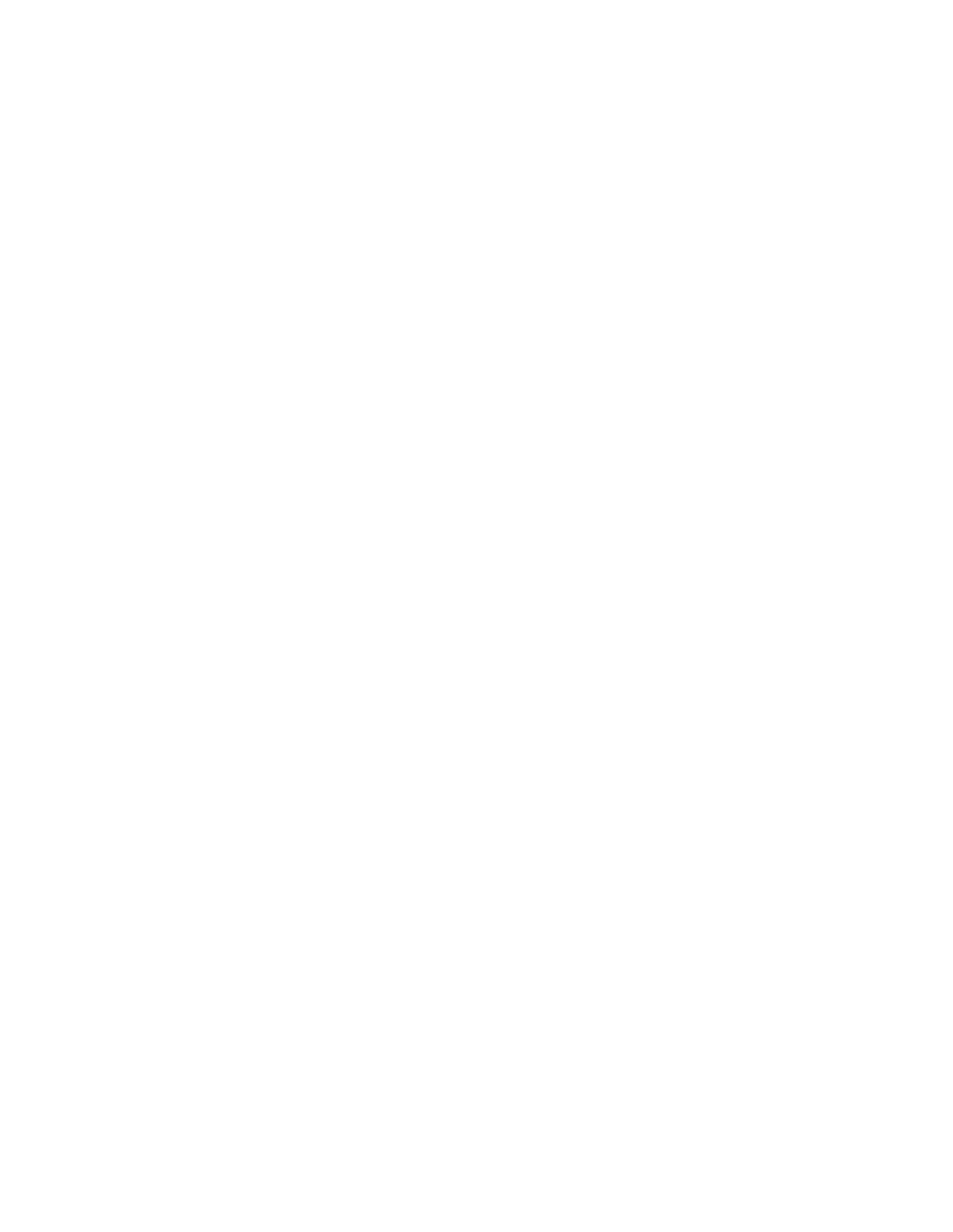## **Preparing Students for the 21st Century: Exploring the Effect of Afterschool Participation on Students' Collaboration Skills, Oral Communication Skills, and Self-efficacy**

CRESST Report 777

Denise Huang, Seth Leon, Cheri Hodson, Deborah La Torre, Nora Obregon, & Gwendelyn Rivera CRESST/University of California, Los Angeles

December, 2010

National Center for Research on Evaluation, Standards, and Student Testing (CRESST) Center for the Study of Evaluation (CSE) Graduate School of Education & Information Studies University of California, Los Angeles 300 Charles E. Young Drive North GSE&IS Bldg., Box 951522 Los Angeles, CA 90095-1522 (310) 206-1532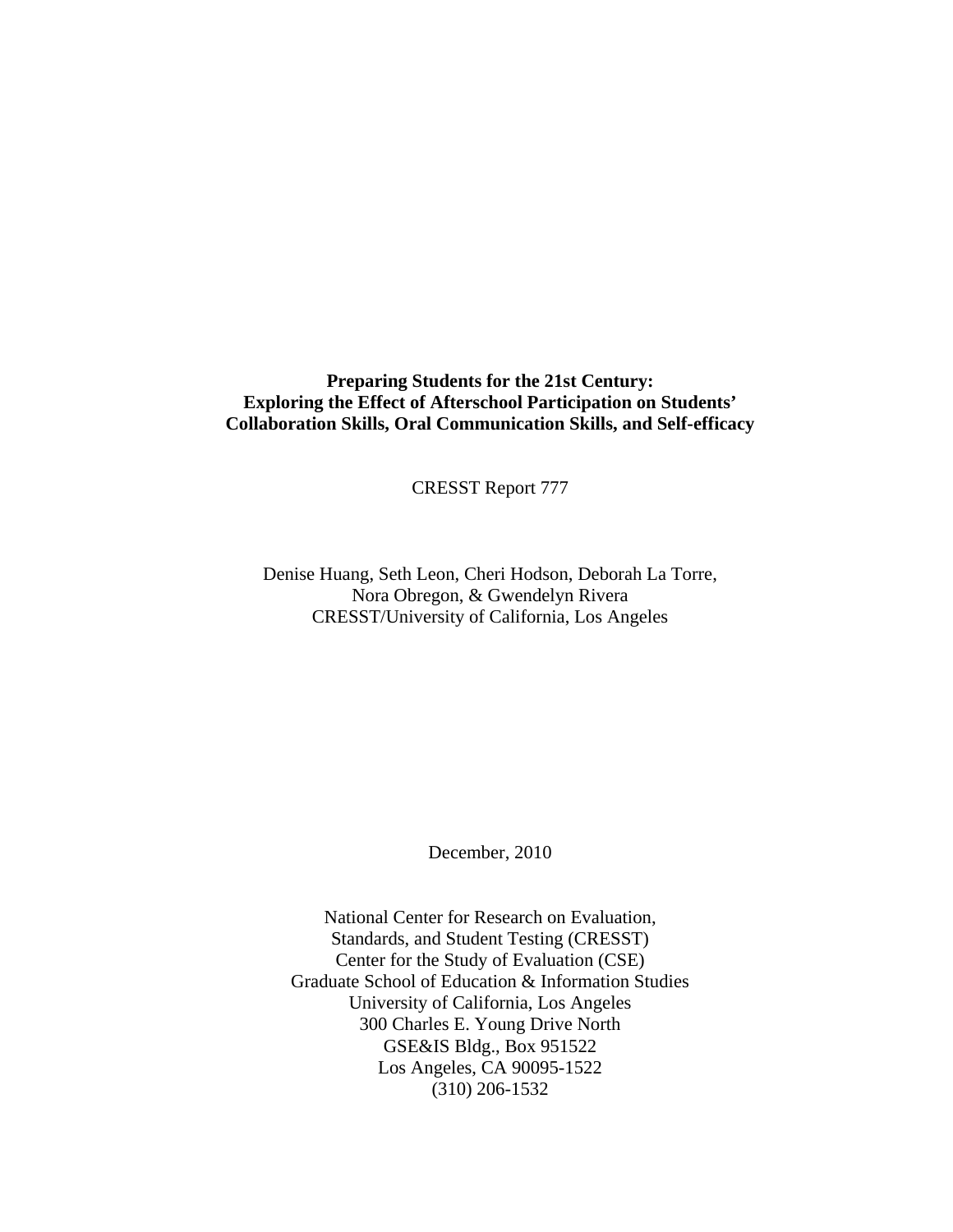Copyright © 2010 The Regents of the University of California.

.

The work reported herein was supported by grant number 021891 from LA's BEST with funding to National Center for Research on Evaluation, Standards, and Student Testing (CRESST).

The findings and opinions expressed in this report are those of the author(s) and do not necessarily reflect the positions or policies of LA's BEST.

To cite from this report, please use the following as your APA reference:

Huang, D., Leon, S., Hodson, C., La Torre, D., Obregon, N., & Rivera, G. (2010). *Exploring the effect of afterschool participation on students' collaboration skills, oral communication skills, and self-efficacy.*  (CRESST Report 777). Los Angeles, CA: University of California, National Center for Research on Evaluation, Standards, and Student Testing (CRESST).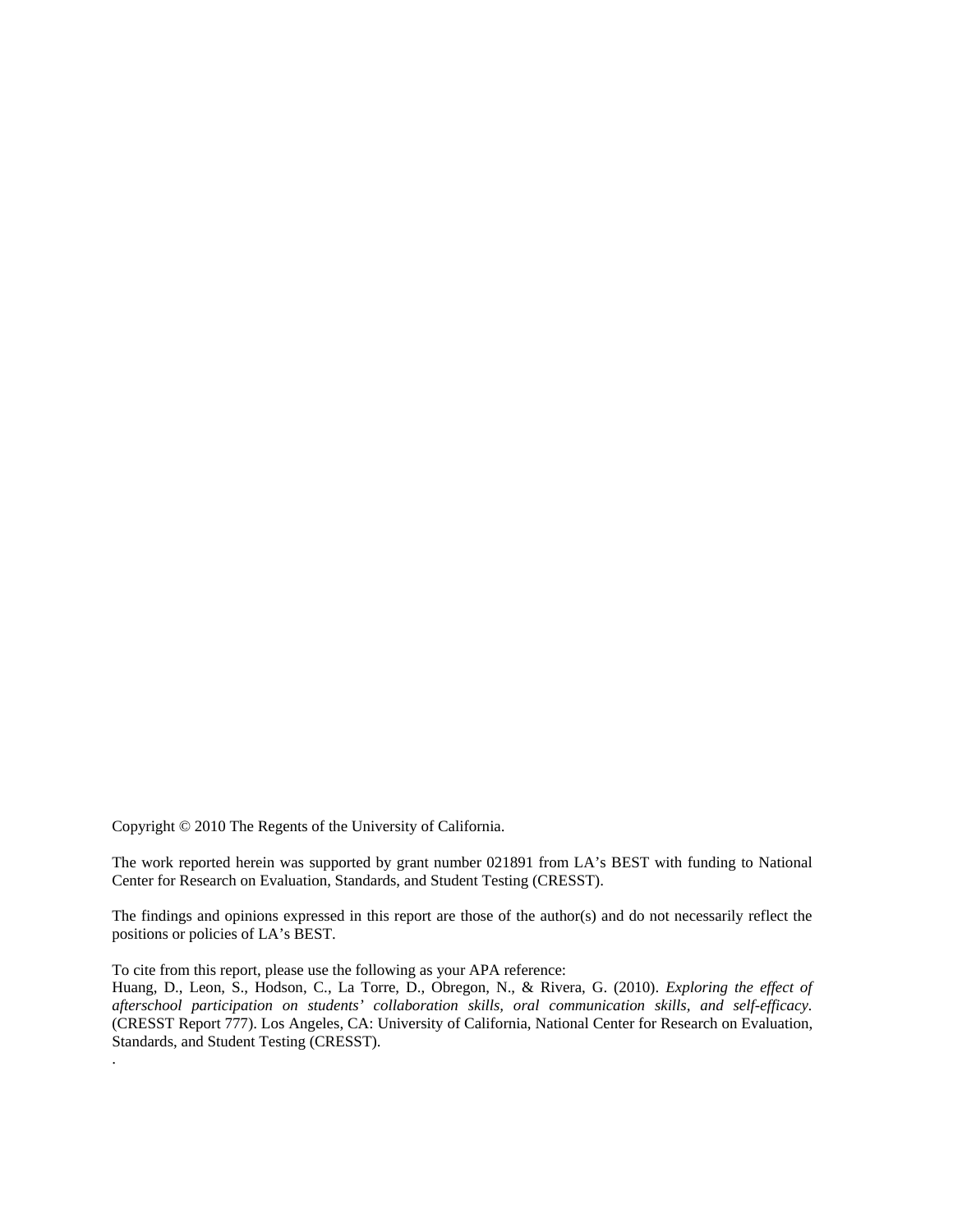## **TABLE OF CONTENTS**

| Chapter IV: Student Demographic Analysis and SEM Modeling Results 23 |  |
|----------------------------------------------------------------------|--|
|                                                                      |  |
|                                                                      |  |
|                                                                      |  |
|                                                                      |  |
|                                                                      |  |
|                                                                      |  |
|                                                                      |  |
|                                                                      |  |
|                                                                      |  |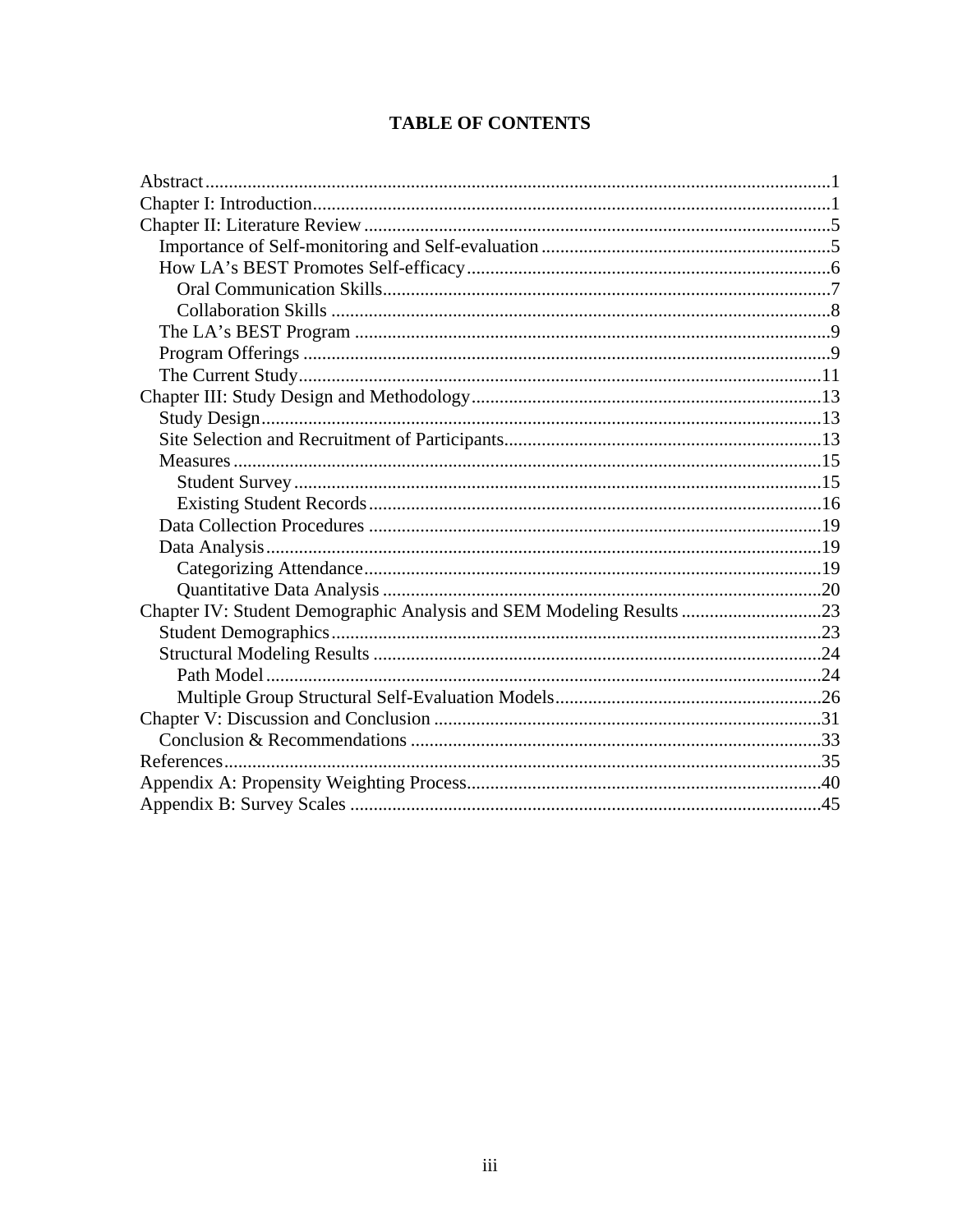## **INDEX OF TABLES**

|                                                                                   | .20 |
|-----------------------------------------------------------------------------------|-----|
|                                                                                   | .24 |
| Continuous Background Variables: Means by LA's BEST Attendance Level—             |     |
| Unweighted.                                                                       | .41 |
| Continuous Background Variables: Means by LA's BEST Attendance Level—After        |     |
|                                                                                   |     |
| Categorical Background Variables: Percentages by LA's BEST Attendance Level-      |     |
|                                                                                   | .42 |
| Categorical Background Variables: Percentages by LA's BEST attendance level—After |     |
|                                                                                   |     |
|                                                                                   |     |
|                                                                                   |     |
|                                                                                   |     |
|                                                                                   |     |
|                                                                                   |     |
|                                                                                   |     |
|                                                                                   |     |
|                                                                                   |     |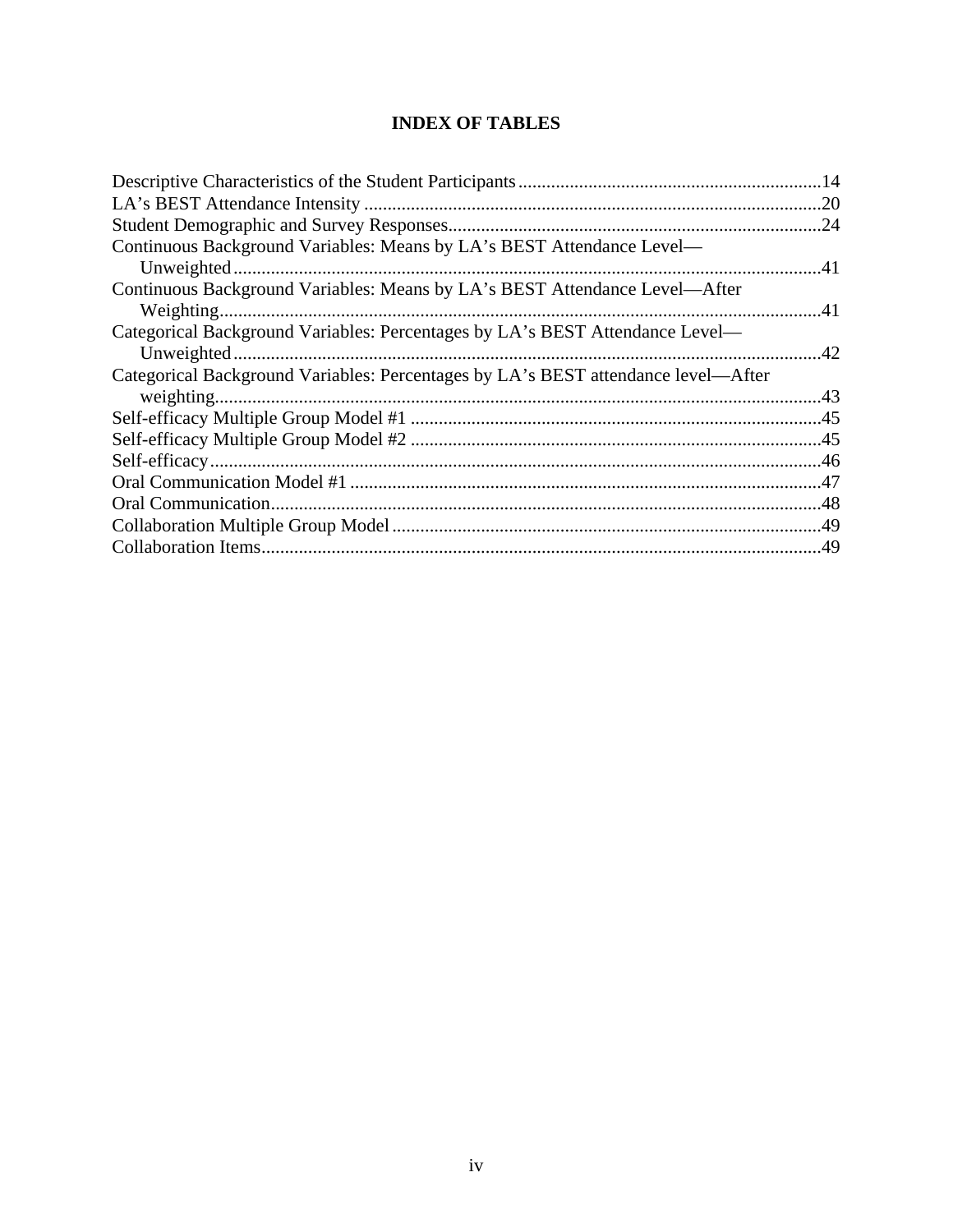## **PREPARING STUDENTS FOR THE 21ST CENTURY: EXPLORING THE EFFECT OF AFTERSCHOOL PARTICIPATION ON STUDENT'S COLLABORATION SKILLS, COMMUNICATION SKILLS, AND SELF-EFFICACY**

Denise Huang, Seth Leon, Cheri Hodson, Deborah La Torre, Nora Obregon, & Gwendelyn Rivera CRESST/University of California, Los Angeles

## **Abstract**

This study addressed key questions about LA's BEST afterschool students' self-efficacy, collaboration, and communication skills. We compared student perceptions of their own  $21<sup>st</sup>$  century skills to external outcome measures including the California Standardized Test (CST), attendance, and teacher ratings. We found a substantial relationship between student self-efficacy compared to student oral communication and collaboration skills. However, we did not find that higher attendance in LA's BEST led to higher self-efficacy, though further investigation is needed. We found that LA's BEST students were able to evaluate their abilities so that they are similar to the outcome measures of CST and teacher ratings. Moreover, the high-attendance group demonstrated significantly better alignment with the teacher ratings than the lower attendance groups in self-efficacy, oral communication skills, and collaboration skills.

## **CHAPTER I:**

## **INTRODUCTION**

*Learning and Innovation skills are increasingly being recognized as the skills that separate students who are prepared for increasingly complex life and work environments in the 21st century, and those who are not. A focus on creativity, critical thinking, communication and collaboration is essential to prepare students for the future.* 

*—P21 Framework* 

On September 10 through 12, 2007, a poll of 800 registered voters across the country was conducted by Public Opinion Strategies and Peter D. Hart Research Associates on behalf of the Partnership for 21st Century Skills<sup>1</sup> The results revealed that an overwhelming 80% of voters believe that the skills students need to learn to be prepared for jobs in the 21st century are different from what they needed 20 years ago. While voters continue to believe that traditional,

<u>.</u>

<sup>&</sup>lt;sup>1</sup> The Partnership for 21<sup>st</sup> Century Skills is a coalition of leading education, business, and technology organizations. In 2002, they synthesized the perspectives of business, education, and government leaders to create a common language and strategic direction for efforts to infuse  $21<sup>st</sup>$  century skills into K-12 education in a report titled, "Learning for the 21<sup>st</sup> century" (See http://www.21stcenturyskills.org).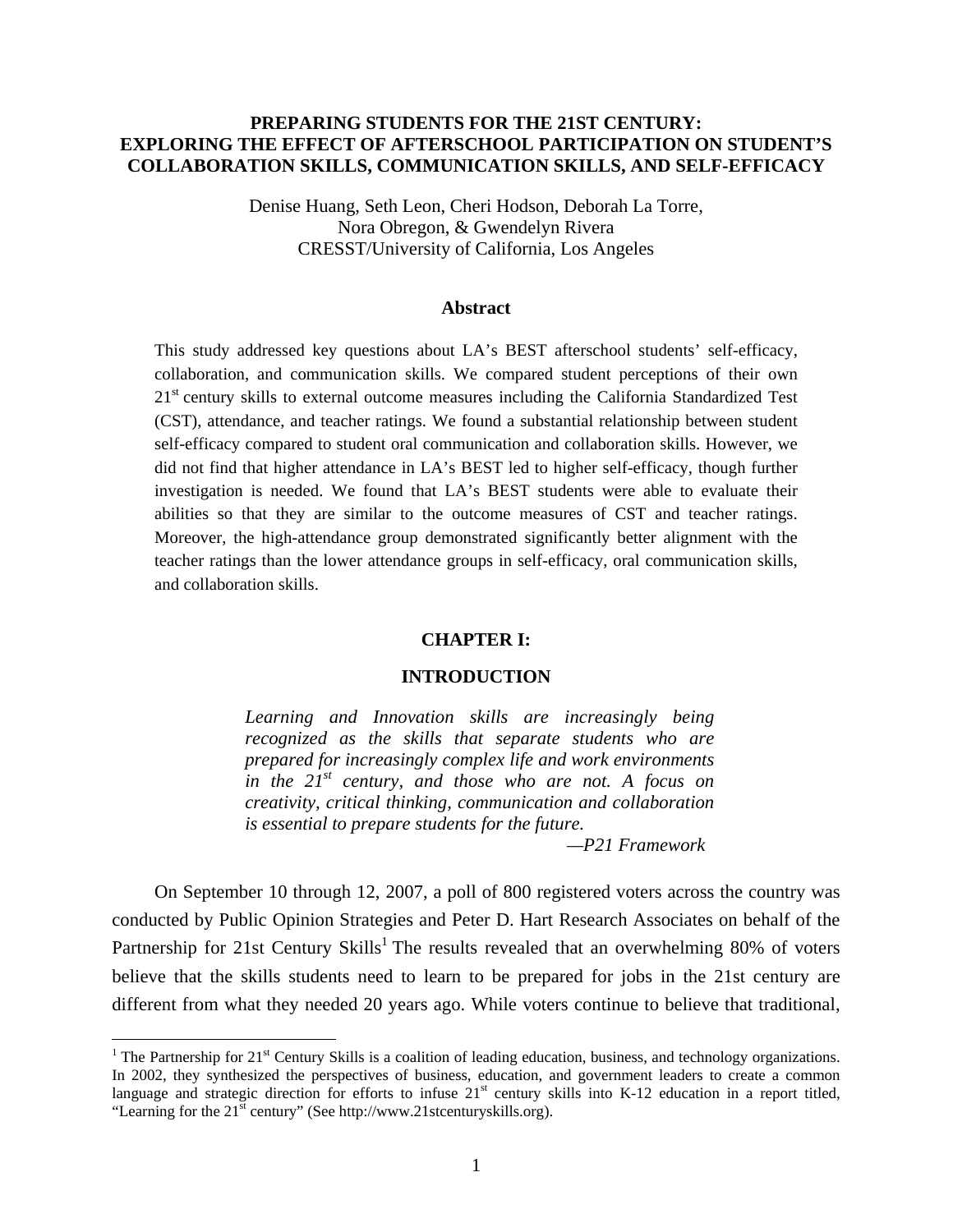basic skills are important, 66% of the voters believe that students need more than just basic reading, writing, math, and science. Furthermore, virtually all of those polled (99%) stated that the teaching and learning of 21st century skills (i.e., critical thinking and problems solving skills, computer and technology skills, and communication and self-direction skills) are very or somewhat important to the future economic success of the United States (Partnership for 21st Century Skills, 2007). The 21st century skills partnership states, "Every aspect of our education system—Pre-K through 12, postsecondary and adult education, after-school and youth development, workforce development and training, and teacher preparation programs—must be aligned to prepare citizens with the 21st century skills they need to compete" (2009).

There are evidences that high-quality afterschool programs can promote a range of competencies and skills for the 21st century (Partnership for 21st Century Skills, 2008). Through active participation in a wide range of activities, students can use their skills as they work with afterschool staff to solve problems, make decisions, and take on leadership responsibilities. For example, the 2005 CRESST study, "Examining the Effects of Academic Skills and Academic Enablers Taught at LA's BEST on the Achievement of Student Participants," found that students and staff both perceived that interpersonal skills, motivation, and self-efficacy were promoted at LA's BEST [Los Angeles' Better Educated Students for Tomorrow afterschool program] (Huang et al., 2005). Interviews with LA's BEST staff revealed that they used a variety of strategies to enhance these skills in students. For example, most staff (78.6%) indicated that they provided teamwork activities to improve students' socialization skills, while 42.9% collaborated with students, and 14.3% taught conflict resolution skills. Nearly 93% of staff indicated that they give verbal encouragement to help students believe in themselves, and most staff (71.4%) reported that they try to make activities fun in order to promote motivation. The following year, the "Exploring the intellectual, social, and organizational capitals at LA's BEST" study revealed that it was a social norm in the LA's BEST setting for staff members to have high expectations for students to think critically and build their characters and for staff to offer caring support (Huang et al., 2007). Many staff members passionately described that they were sending encouraging messages to students about getting good grades, studying hard, behaving properly, going to college, being a positive community member, and becoming successful.

Current literature supports the notion that there is a relationship between participation in afterschool programs and the development of 21st century skills; therefore, it is important to explore these claims and investigate whether participation in afterschool activities makes a difference in the development of these skills. This study intends to reduce the gap in literature by focusing on three of the 21st century skills that are commonly referenced and often associated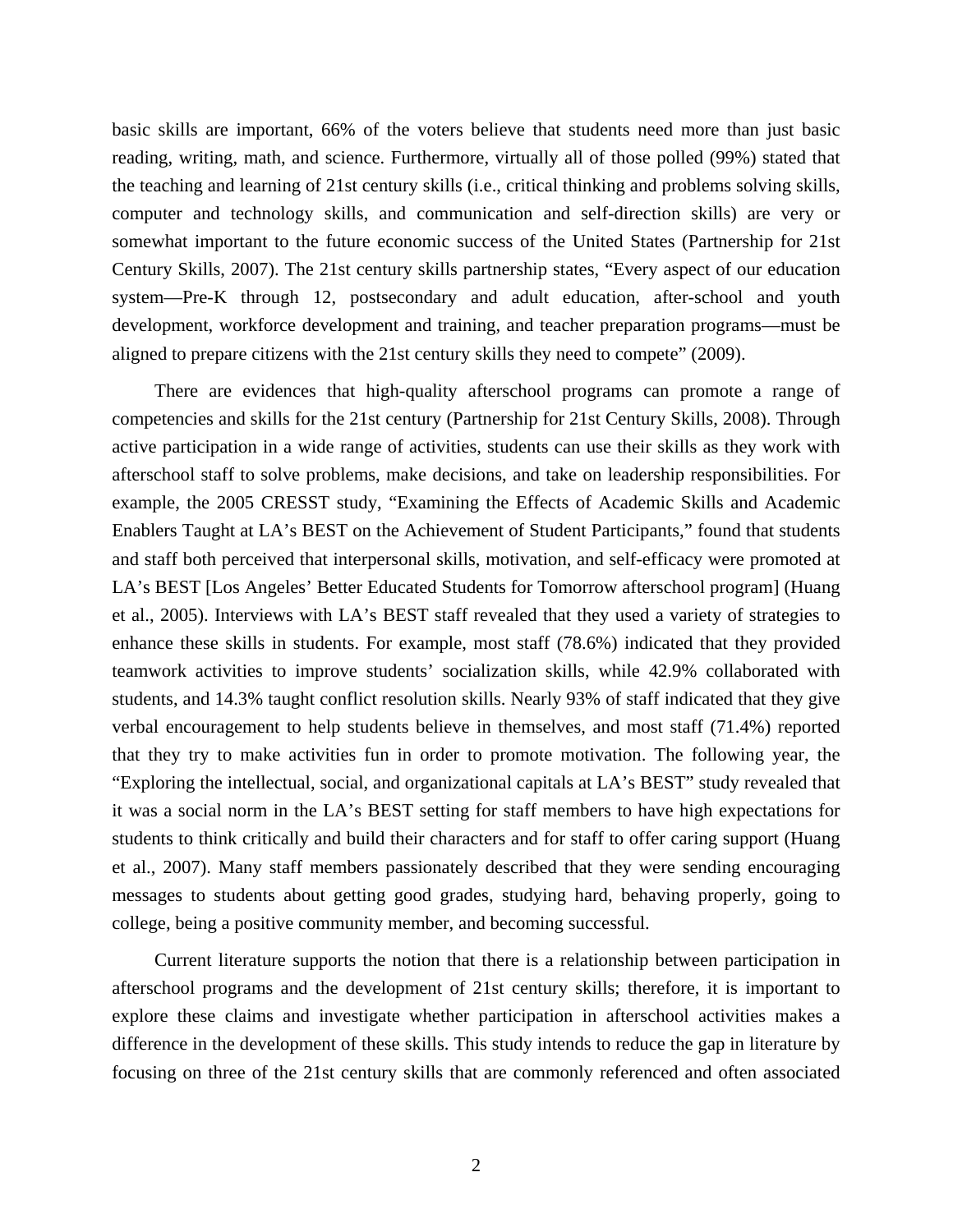with afterschool activities: self-efficacy, collaboration skills, and oral communication skills. Accordingly, the main research questions for this study are as follows:

- 1. Are LA's BEST students' feelings of self-efficacy associated with their collaboration and communication skills?
- 2. Is there an association between participation in LA's BEST and students' feelings of self-efficacy, collaboration skills, and communication skills?
- 3. How accurate are LA's BEST students evaluating their own  $21<sup>st</sup>$  century skills as compared to external outcome measures of California Standardized Test (CST) results and teacher ratings? Are there differences in how students are evaluating themselves across the different attendance levels?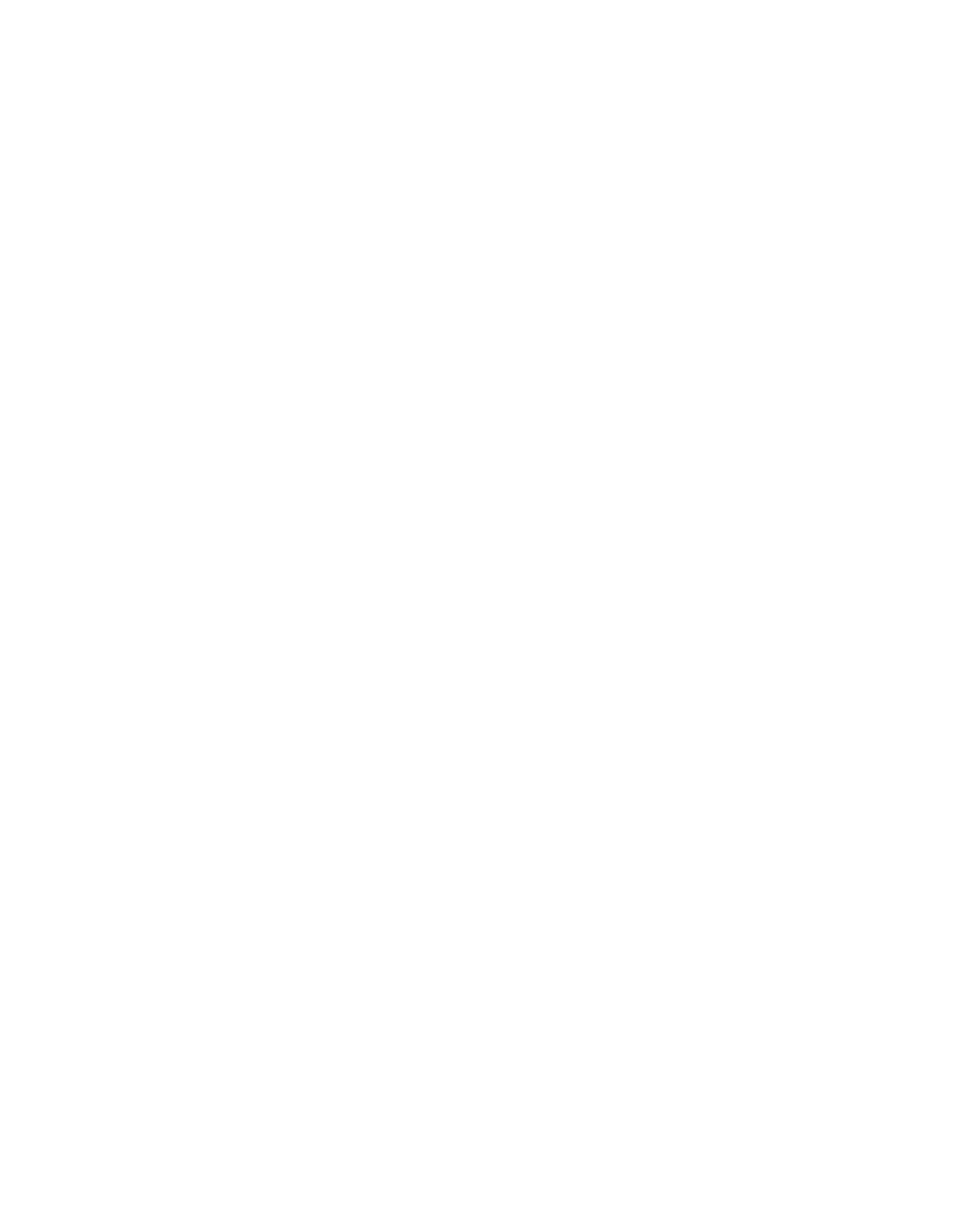## **CHAPTER II: LITERATURE REVIEW**

Within the  $21<sup>st</sup>$  century framework, student competencies have moved beyond basic content knowledge and skills to include the attitudes, adaptability, and innovations that students will need to be successful in school, in the work place, and in relationships. This  $21<sup>st</sup>$  century framework shares many commonalities with the social cognitive theory on self-efficacy, which emphasizes the application of self-regulatory behaviors so that students can take purposeful, proactive, and reflective approaches in their own functioning (Zimmerman & Schunk, 2001).

According to social cognitive theory, self-efficacy is the belief in one's own ability to master a challenge or perform effectively (Bandura, 1982; Zimmerman & Kitsantas, 2005). It influences the types of behaviors that one employs when deciding whether to take on a task, what choices to make, and how much effort and perseverance to apply towards that task (Bandura & Wood, 1989). It requires students to use self-regulatory procedures that serve as mediators between personal views (e.g., beliefs about success), behavior (e.g., engaging in a task, strategies used), contextual characteristics (e.g., feedback from a teacher, expectations from parents), and actual learning outcomes (Pintrich, 2004). Self-efficacious students undertake difficult and challenging tasks more often than inefficacious students (Zimmerman & Kitsantas, 2005), expand more effort, persist longer (Multon, Brown, & Lent, 1991), and have fewer adverse emotional reactions when they encounter difficulties (Pajares & Kranzler, 1995; Bandura, 1997). Self-efficacy also provides students with a sense of agency, which motivates their learning by propelling the cyclical phases of self-regulatory processes such as selfmonitoring, self-evaluation, and self-reaction (Zimmerman, 2002).

In social learning theory, self-monitoring refers to the cognitive tracking of personal functioning, such as keeping record of how much time one spends writing an essay. Selfevaluation refers to comparisons of how one performs against some standard, such as one's prior performance or personal goals. Self-reaction refers to feelings of self-satisfaction regarding one's performance. Increases in self-satisfaction enhance motivation, whereas decreases in selfsatisfaction undermine future efforts to learn, thus influencing future goal setting (Schunk, 2001).

#### **Importance of Self-monitoring and Self-evaluation**

In today's society, with rapidly changing information and communication technology, the way that knowledge is generated and transmitted is incessantly evolving. Students and citizens need to develop self-directive processes to become proactive in their own course of lifelong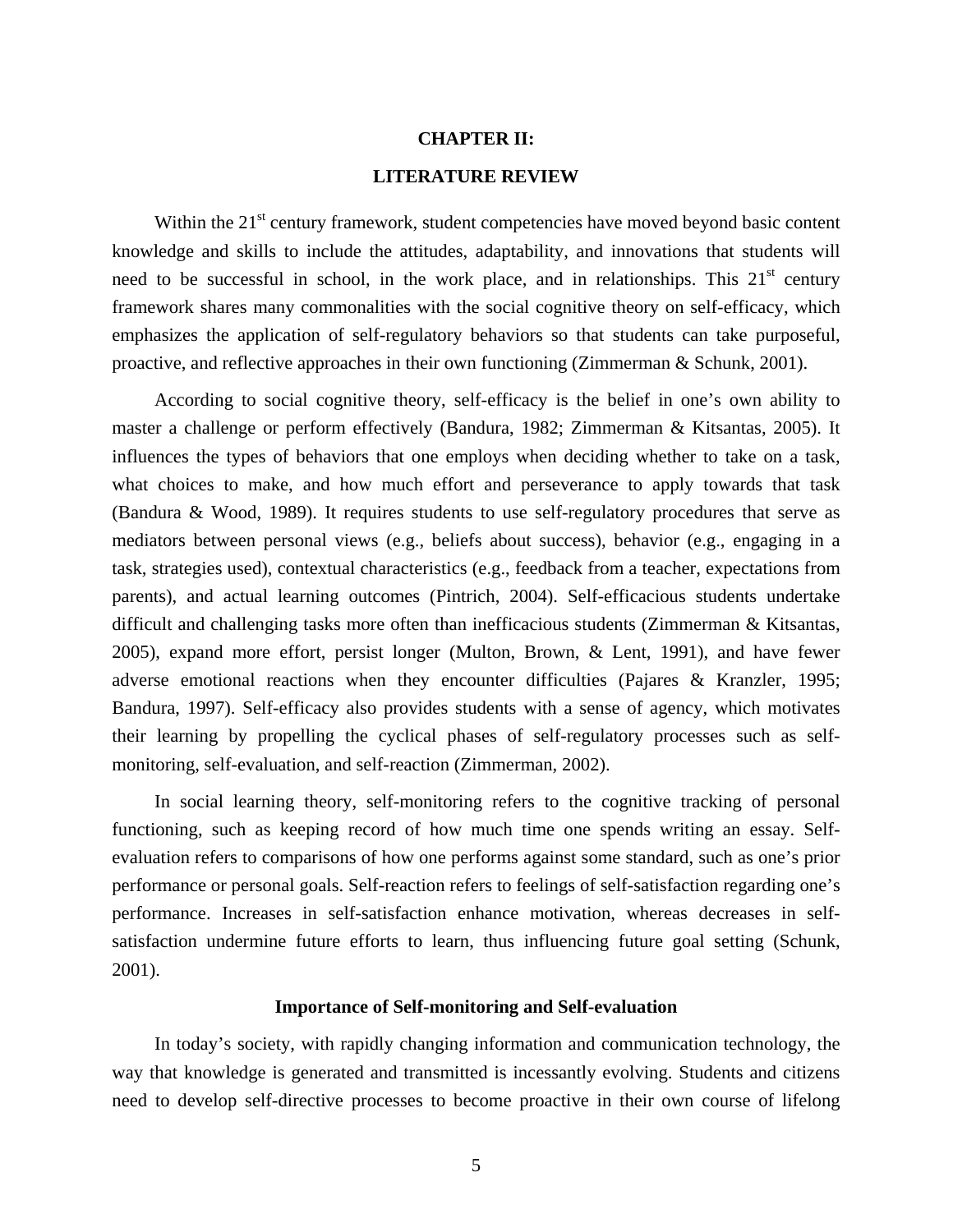learning. Researchers and teachers agree that it is important to start by empowering students with the self-awareness and the strategic knowledge that they would need to self-improve continuously (Boekaerts & Corno, 2005; Schunk, 2001).

However, according to Dunning, Johnson, Ehrlinger, and Kruger (2003), high achievers tend to underestimate and report lower than their actual capabilities, whereas low achievers tend to overestimate and report higher than their actual capabilities. At the same time, teachers in the classrooms were also aware of these shortfalls in students' abilities to self-evaluate, and they emphasized the importance of training students to be able to gauge their performance accurately (Stone & May, 2002). Similarly, Dunning et al. also stressed that since individuals must be aware of their weaknesses before they can improve them, it is essential that individuals be able to evaluate their own abilities and skills accurately. This study will examine whether experiences in LA's BEST provide opportunities for students to gain self-awareness and strategic knowledge for learning.

## **How LA's BEST Promotes Self-efficacy**

According to Bandura (1982), self-efficacy is acquired in a social learning environment in four ways: through performance attainment, by vicariously observing the experiences of others, by verbal persuasion by influential persons and allies, and by experiencing physiological states that are associated with self-appraisal across various situations. With the support of its caring staff members, LA's BEST can provide these conditions in the following ways:

- Performance attainment can be promoted by offering activities that foster students' confidence and perceived competence (e.g., performances in arts, science projects, and physical activities).
- Vicarious observation can be achieved by offering students positive experiences and interactions with accomplished individuals at the program who share commonalities with the students (e.g., afterschool personnel who are attending a four-year college).
- Verbal persuasion can take place when staff offer encouragement and appraisal of the students and of teacher/parent expectations.
- Since physiological states such as anxiety, stress, fatigue, and mood also contribute to efficacy beliefs, LA's BEST can also offer opportunities for students to practice regulating these physiological states and to improve their cognitive self-appraisal by allocating time and space for challenging activities (e.g., public speaking or competitive sports).

In this study, self-efficacy is defined as the capacity for personal management as well as the ability to process the skills and personal attributes that enable students to become successful adults. These skills and attributes include positive self-esteem, the ability to understand the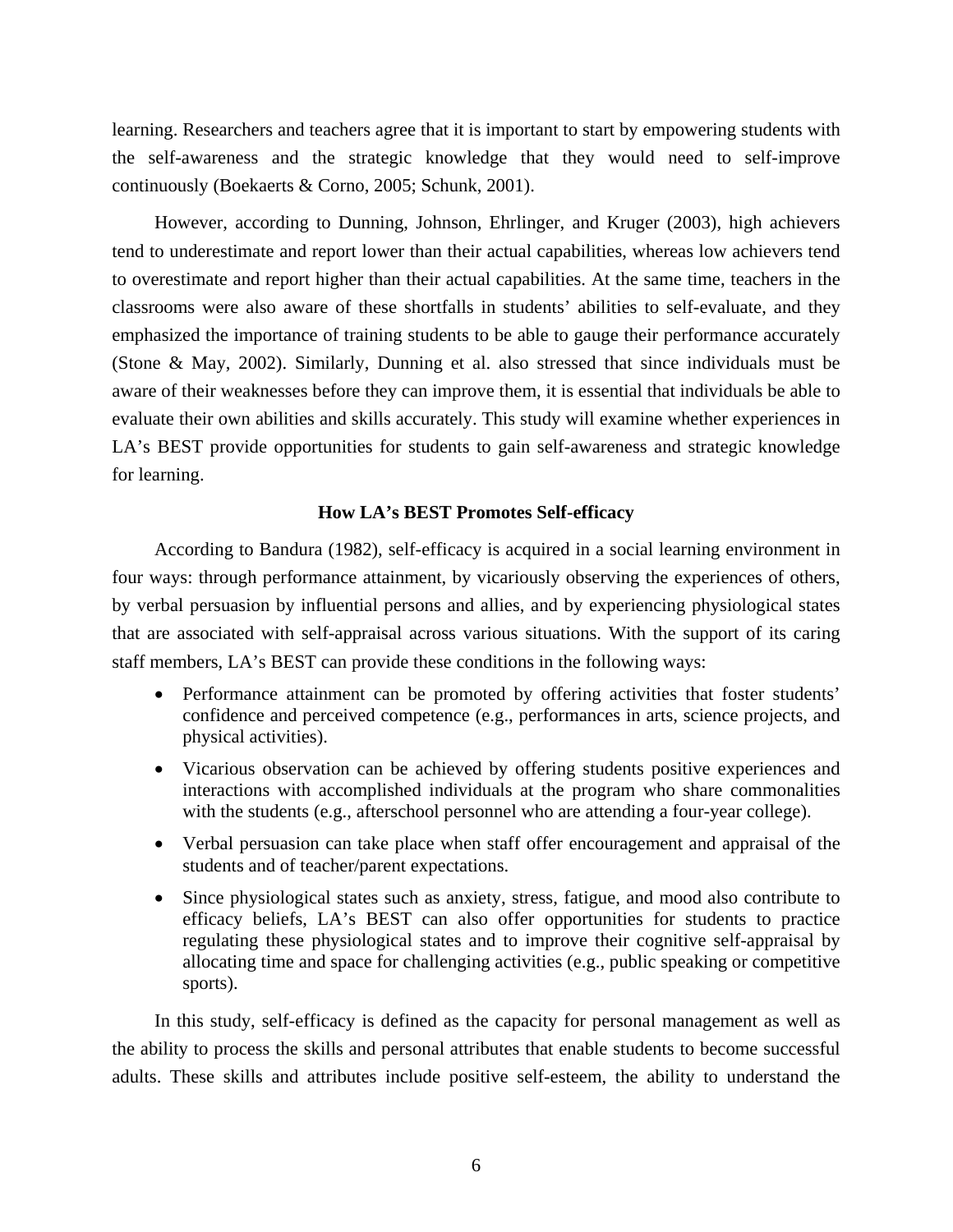importance of learning and knowledge, the ability and skills to learn and gain knowledge, a belief in one's own efforts, the ability to adapt, and the ability to analyze and problem solve.

Self-efficacy is also related to communication and collaboration (Jerald, 2009). During the process of learning, self-regulated students maintain an active and ongoing awareness of task demands, of the effectiveness of their learning strategies, and of the progress towards the goals they have set (Pintrich, 2004). Self-efficacious students are also effective at seeking help, group management, and other aspects of collaboration and communication (Newman, 2008). Together these two competencies enable students to express and understand messages with accuracy and to work well together as part of a team.

## **Oral Communication Skills**

 $\overline{a}$ 

Communication generally implies the exchange of thoughts and ideas with the intention of conveying information. Since communication involves almost every aspect of our interactions with other people, it provides the basis of how relationships are constructed and maintained. Good communication skills can reduce misunderstandings, errors, frustrations, and conflicts on a regular basis. Through communication, our ideas and interests are transmitted to other people; thus, the way we communicate serves as the foundation on which people form their opinions about us (Butler & Stevens, 1997). Therefore, effective communication leads to healthy personal and work relationships (Boyd, Lilling, & Lyon, 2007). According to the critical skills survey conducted by the American Management Association<sup>2</sup> (AMA) in 2010, recruiters from major companies cited communication skills as a key factor in choosing managers. Thus, communication is a fundamental life skill that ought to be developed from an early age (Cameron & Quinn, 1999).

Although there are many forms of communication, in this exploratory study we focus on oral communication. Competency in oral communication is defined as the ability to make clear and convincing oral presentations to individuals or groups, listen effectively and clarify information as needed, and facilitate an open exchange of ideas.

LA's BEST fosters these skills by having students read stories to each other, participate in discussions on topics that interest them, practice debating and clarifying their points of view in discussion/planning groups. Students may also communicate their ideas when they collaborate with each other, present in front of class or in shows, or join the debate teams, etc.

 $2^2$  The American Management Association is a world leader in talent development, advancing the skills of individuals to drive business success. Organizations worldwide, including the majority of the Fortune 500, turn to AMA as their trusted partner in professional development.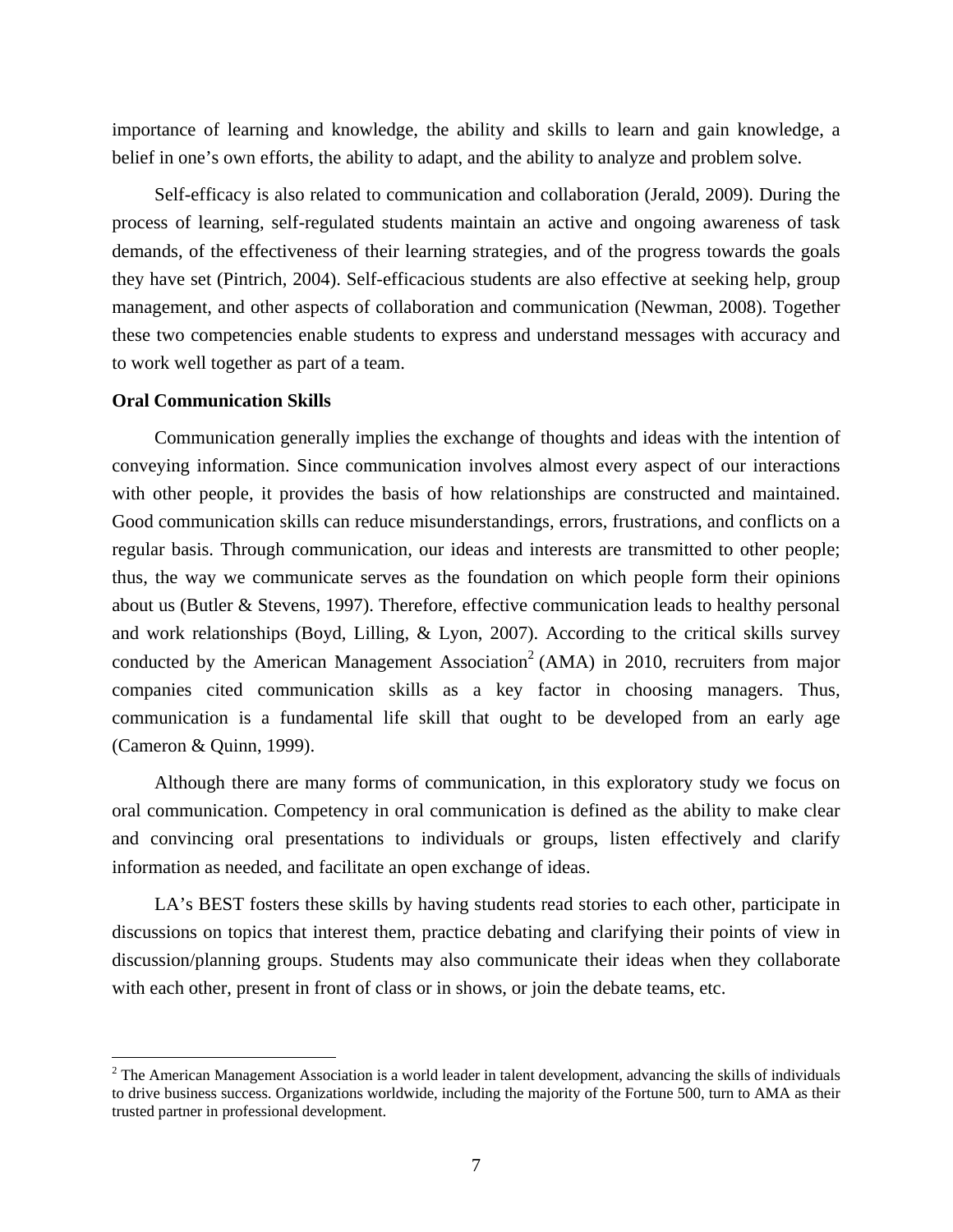These specific examples point out that in many instances, development of communication and collaboration skills go hand-in-hand, especially when the students work in teams. The following section reviews the current literature on collaboration skills.

### **Collaboration Skills**

Many researchers identify collaboration and oral communication skills as instrumental factors in supporting student learning because they provide students with opportunities to express ideas, share thoughts, and explain and help each other (Kafai, 2002). Moreover, in today's global economy, we have shifted from a document-focused work style to a people-focused work style. Together with communication skills, working in teams is cited as another key factor in choosing managers (AMA survey, 2010). As such, the abilities to communicate effectively and work collaboratively with diverse groups of people are essential skills in the 21st century economy.

Collaboration can be broadly defined as building and effectively utilizing relationships and informal networks to achieve a common goal (Roschelle & Teasley, 1995). It enables people to build on each other's ideas and prior knowledge, resulting in innovations. Researchers tend to agree that collaboration can foster learning and productivity (Jarboe, 1996; Kumpulainen & Mutanen, 2000). As reported by Webb and Mastergeorge (2003), collaborative learning is considered an essential part of primary school instruction in countries such as the United States, Australia, and Israel. Johnson and Johnson (2000) state further that collaborative learning is widely used in educational settings, starting as early as pre-school, in afterschool programs, and extending to graduate schools.

However, simply assigning students to small groups and asking them to work together does not necessarily promote collaboration (Knight & Bohlmeyer, 1990). A deliberate attempt has to be made to teach students how to collaborate effectively. Skills that students need to develop in order to collaborate efficiently would include management of group dynamics, problem-solving processes, and interpersonal communication skills (Webb & Farivar, 1994). Three types of communication skills are found to be especially important in collaborations: Students in successful collaborative groups were found to provide explanations, ask questions, and engage in argumentative discussions more often than students from less effective groups (Chan, 2001; Okada & Simon, 1997; Van Boxtel, 2000). As suggested in the previous examples, LA's BEST provides the ideal setting to develop these oral communication skills. In addition, LA's BEST also provides students with activities to develop collaboration skills such as conflict resolution. Furthermore, the program offers many opportunities to engage in hands-on, experiential activities that require teamwork and collaboration, such as team projects for a science fair. Consequently, the following collaborative skills are fostered: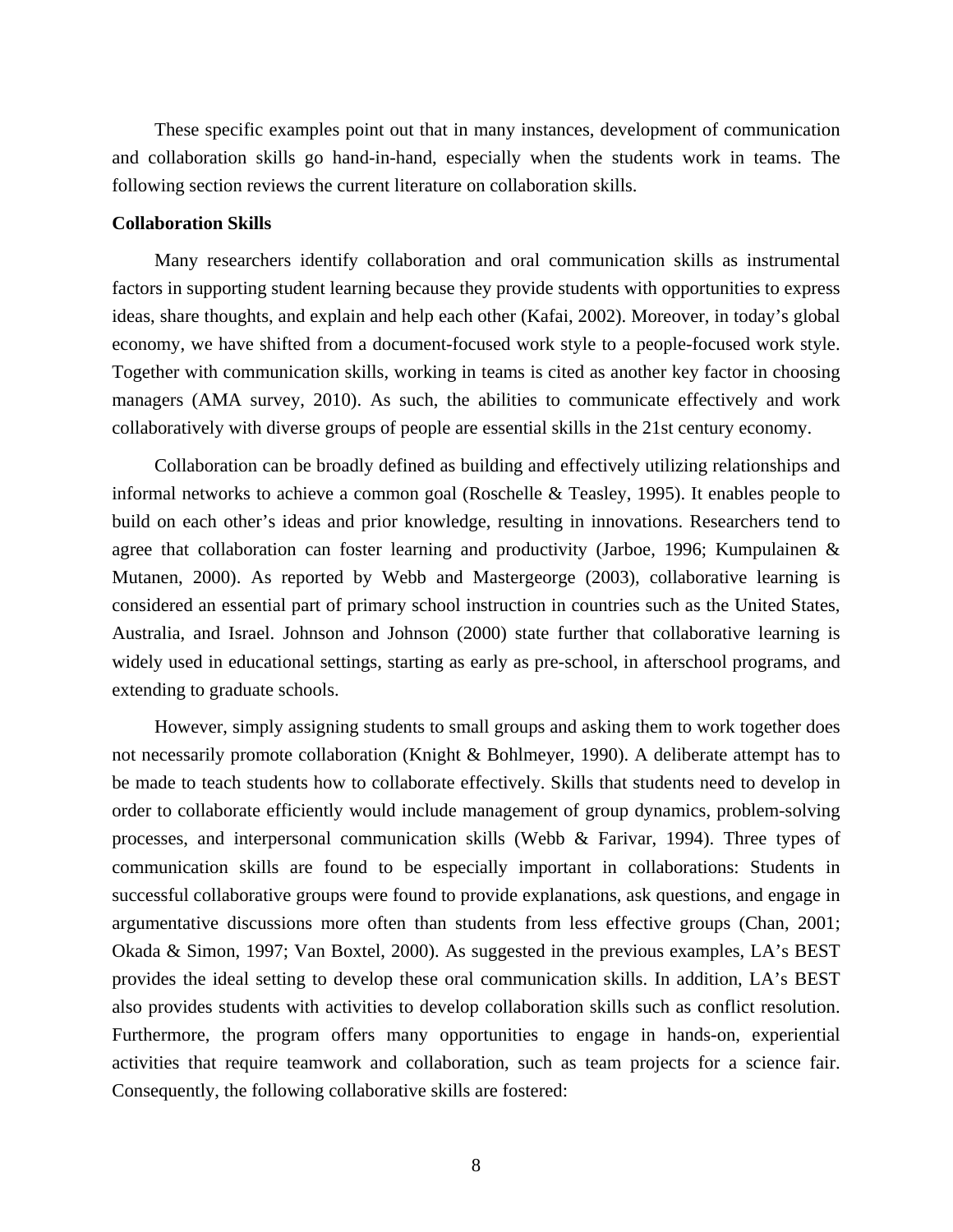- the ability to work effectively and respectfully with diverse teams,
- a flexibility and willingness to be helpful in making necessary compromises to accomplish a common goal, and
- the assumption of shared responsibility for collaborative work as well as the value of individual contributions made by each team member.

In this study, collaboration skills are defined as having the ability to know and understand group dynamics, having the capacity of functioning productively in a team or group, understanding and maintaining group ethics, being able to absorb and handle pressure, and managing disputes among team members.

## **The LA's BEST Program**

Los Angeles' Better Educated Students for Tomorrow (LA's BEST) was first implemented in the fall of 1988. The program is under the auspices of the mayor of Los Angeles, the superintendent of the Los Angeles Unified School District (LAUSD), a board of directors, and an advisory board consisting of leaders from business, labor, government, education, and the community.

LA's BEST seeks to provide a safe haven for at-risk students in neighborhoods where gang violence, drugs, and other types of anti-social behaviors are common. The program is housed at selected LAUSD elementary schools and is designed for students in kindergarten through fifth/sixth grade. The LA's BEST sites are chosen based on certain criteria, such as low academic performance and their location in low-income, high-crime neighborhoods.

LA's BEST is a free program open to all students in the selected sites on a first come, first served basis. Students who sign up for the program are expected to attend five days a week in order to reap the full benefits of the program offerings. Currently, the LA's BEST program is implemented in 180 schools throughout LAUSD. LA's BEST serves a student population of approximately 30,000 with about 80% Hispanic and about 12% Black elementary students. English Learners comprise at least half of the student population from most sites. Of this population, the majority's primary language is Spanish, while the other percentage of the English Learner population is composed of those whose first language is of Asian/Pacific origin.

## **Program Offerings**

Since its inception in 1988, LA's BEST has adapted and updated its goals in response to educational policies, research, and theory. Over the years, the program has moved past its initial emphasis on providing a safe environment and educational enrichment to an emphasis on the development of the whole-child. In developmental theory, a whole-child curriculum is one that cultivates the development of students' intellectual, social, and emotional well-being so that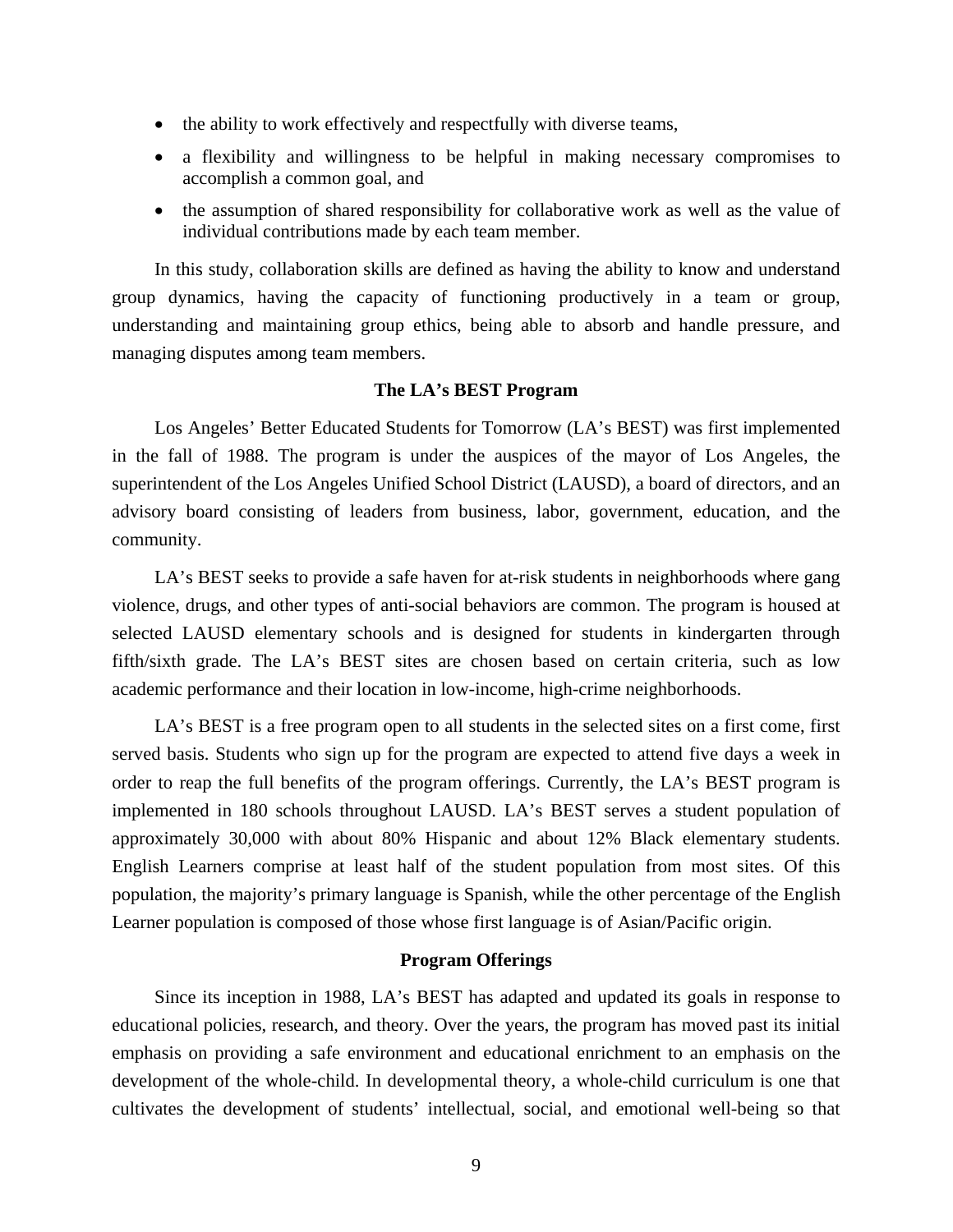children can achieve their full potential (Hodgkinson, 2006; Schaps, 2006). There are three and a half activity periods, or beats, at LA's BEST: cognitive beat, homework beat, recreational beat, and snack (the half beat). These activity periods focus on the whole-child by emphasizing students' intellectual, social-emotional, and physical development.

The cognitive and homework beats focus on intellectual development. They are designed to develop the following traits:

- **Responsibility and positive work habits.** LA's BEST staff emphasize the importance of completing assignments, teach learning strategies and study skills, and provide a learning climate that reinforces positive attitudes towards school.
- **Love of learning.** By encouraging active participation, explorations, and engaging research-based activities, the LA's BEST program is crafted to instill a love of learning in its students.
- **Self-efficacy.** Self-efficacy is achieved at LA's BEST through guided experiences, challenging activities, and relationship building between staff and students.
- **Future aspirations.** LA's BEST is designed to help students develop aspirations for their futures; more specifically, the staff's high expectations, the activities that build self-reliance, the value placed on education at the program, and the opportunities for collaboration and critical thinking are all meant to foster student aspiration.

The recreational beat focuses on physical and social-emotional development. It is designed to develop the following benefits and characteristics:

- Sense of safety  $\&$  security. This is accomplished by providing students with a safe and nurturing environment.
- **Healthy lifestyle.** This is accomplished through curriculum and activities that promote drug and gang prevention, healthy eating habits, and plenty of exercise.
- **Social competence.** LA's BEST aims to develop social competence by demonstrating respect for self and others and by providing students with opportunities to form friendships and develop trust and respect with peers and adults.
- **Sense of community.** LA's BEST fosters a sense of community by providing students with opportunities to participate in community-sponsored events, volunteer in community assignments, and go on field trips to local business and organizations.
- **Respect for diversity.** A respect for diversity is taught at LA's BEST using role modeling and a curriculum that enhances awareness.

To summarize, the mission of LA's BEST is to provide engaging settings so that each student learns in an intellectually challenging environment that is physically and emotionally safe for both students and adults. Furthermore, in the LA's BEST environment, each student can be actively engaged in learning activities that are connected to their school and broader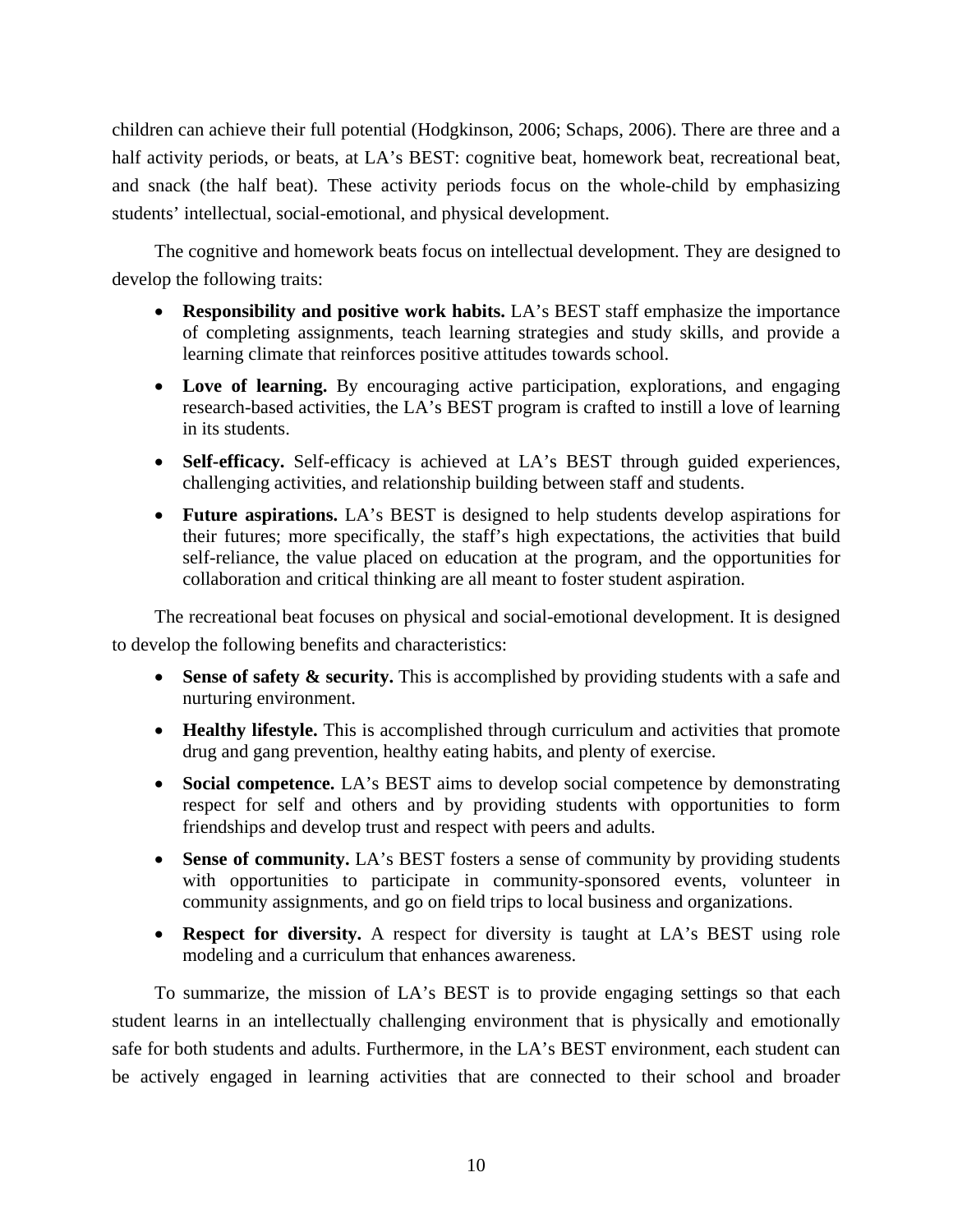community, and most importantly, each student has access to extra-curricular activities, academic enhancements, and qualified, caring adults.

## **The Current Study**

In this study, it is hypothesized that attending LA's BEST in higher intensity will give students opportunities to participate in activities that will enhance their self-efficacy, thus increasing their skills in regulating their own learning process. When students have the capacity to self-manage and the ability to navigate through the courses of their learning, they will become more successful in oral communication skills and collaboration skills. Figure 1 displays the hypothesized path model.



*Figure 1.* Hypothesized path model.

In light of the important role of self-evaluation in the self-regulatory model, this study will take a second step to examine how well the students evaluate their own abilities when compared to external outcome measures. Since previous literature has associated self-efficacy with achievement outcomes (Taboada, Tonks, Wigfield, & Guthrie, 2009), California Standards Test (CST) scores on Math and English language arts are used as the outcome measure of academic achievement. In addition, teachers' ratings of students' citizenship are also used as a secondary outcome measure. It is hypothesized that each component of the students'  $21<sup>st</sup>$  century skills (i.e., self-efficacy, oral communication skills, and collaboration skills) will be associated with the external outcomes measures: academic performance and teacher ratings of students' citizenship and study skills. Multiple group modeling is used to test these hypotheses. An example of the hypothesized model is shown in Figure 2.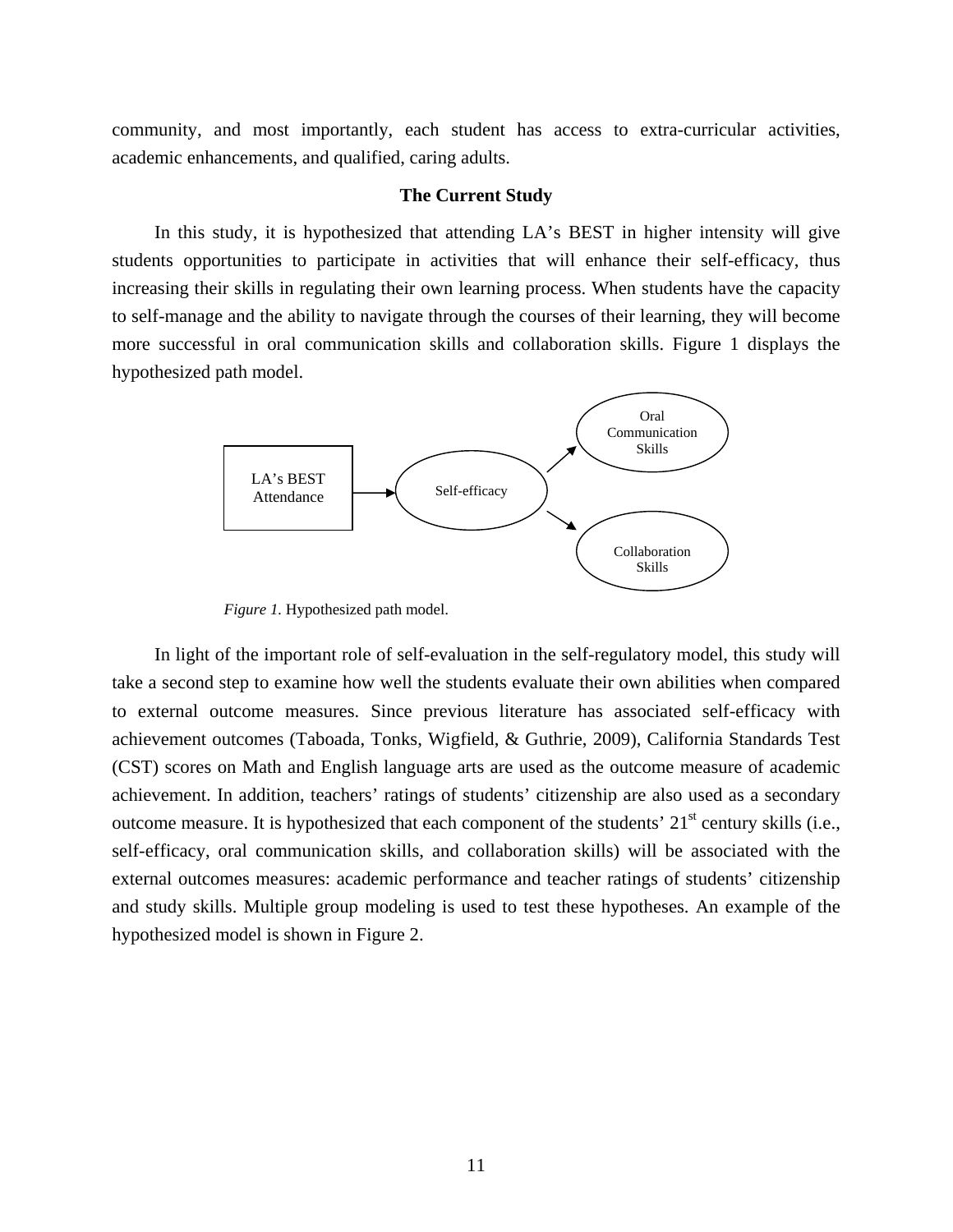

*Figure 2.* Hypothesized multiple-group model for self-evaluation.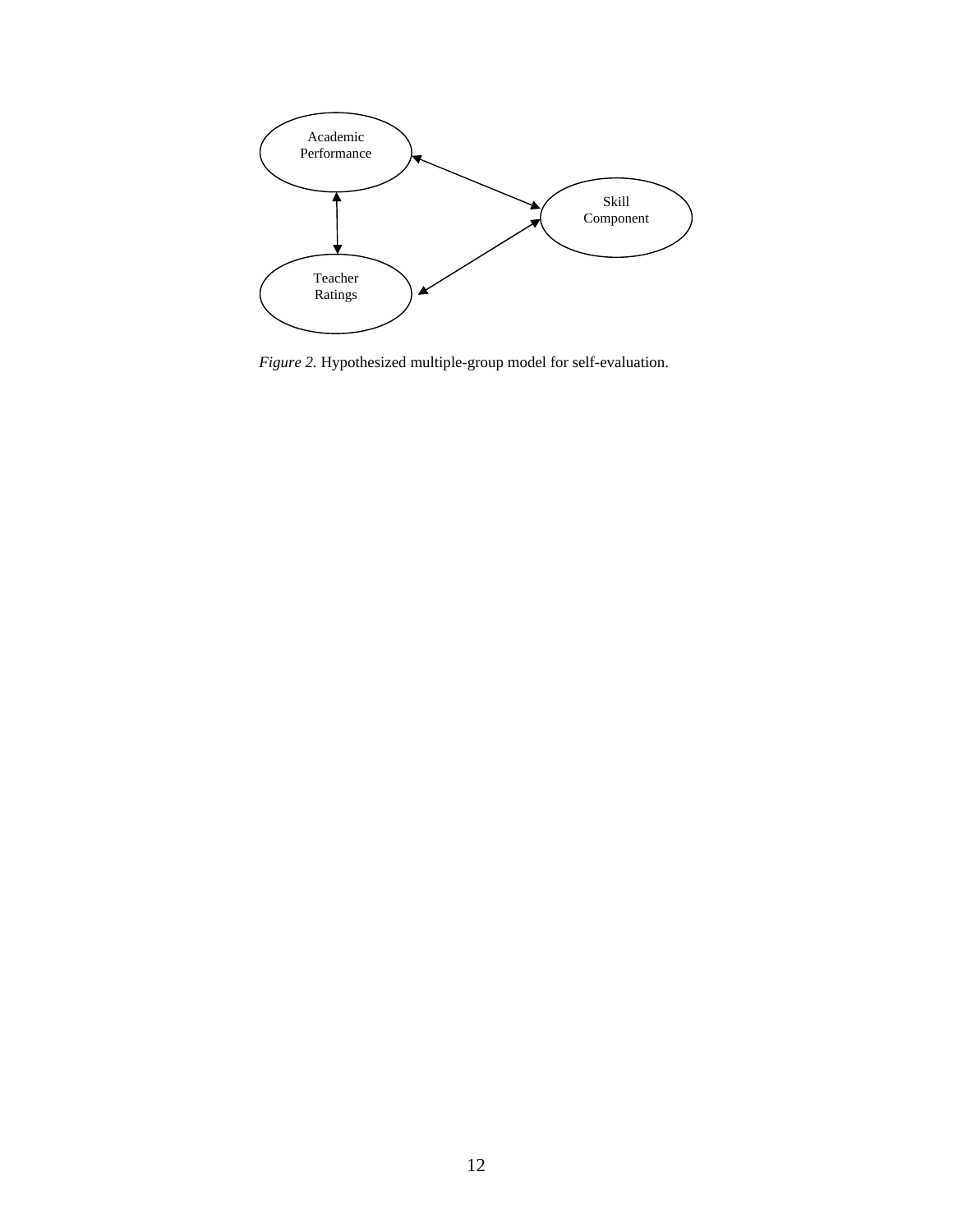## **CHAPTER III:**

## **STUDY DESIGN AND METHODOLOGY**

This chapter provides descriptions of the design, procedures, and methodology for the study.

## **Study Design**

This study employs a quasi-experimental design that consists of student surveys and analysis of existing data. A survey was developed and administered to students from a sample of 35 schools that host the LA's BEST program. Each student in the sample completed the survey one time during the 2008–09 or 2009–10 school year. Students' demographics, academic data, and school and afterschool attendance records were provided to the CRESST research team in May 2010. Since random assignment was not possible for this study, a propensity-based weighting method was used to minimize existing differences in student background characteristics. Structural Equation Modeling (SEM) was used to analyze the relationships between the latent factors.

#### **Site Selection and Recruitment of Participants**

Due to the nature and complexity of the student survey, the selection of sites was limited to those schools that served the upper elementary grade levels  $(4<sup>th</sup>$  and  $5<sup>th</sup>$  grade) during the 2008– 09 school year. This resulted in a population of 174 LA's BEST sites. The study team then used a random number generator in order to select the sites and their alternates for recruitment.

After the sites were identified, the research team obtained permission from the University of California, Los Angeles, Office for Protection of Research Subjects to implement the study procedures and instruments (approved on March 4, 2010). Upon approval, the research staff recruited 35 sites, obtaining written permission from the school principals to conduct the student survey administration. Finally, afterschool staff and school administrators helped the research staff distribute parent permission forms and student assent forms.

The key participants in this study were LA's BEST students and their classmates who were not enrolled in the LA's BEST program at the time. During the first year of data collection, students in both  $4<sup>th</sup>$  and  $5<sup>th</sup>$  grade were eligible to participate. In order to maintain the same cohort, data collection was further limited to  $5<sup>th</sup>$  grade students during the second year of data collection. Overall, 911 students from the 35 sites completed the student survey. Of these students, 40 were excluded because of a lack of a student identifier (in order to link their survey and existing data), 8 were excluded because they failed to respond to five or more survey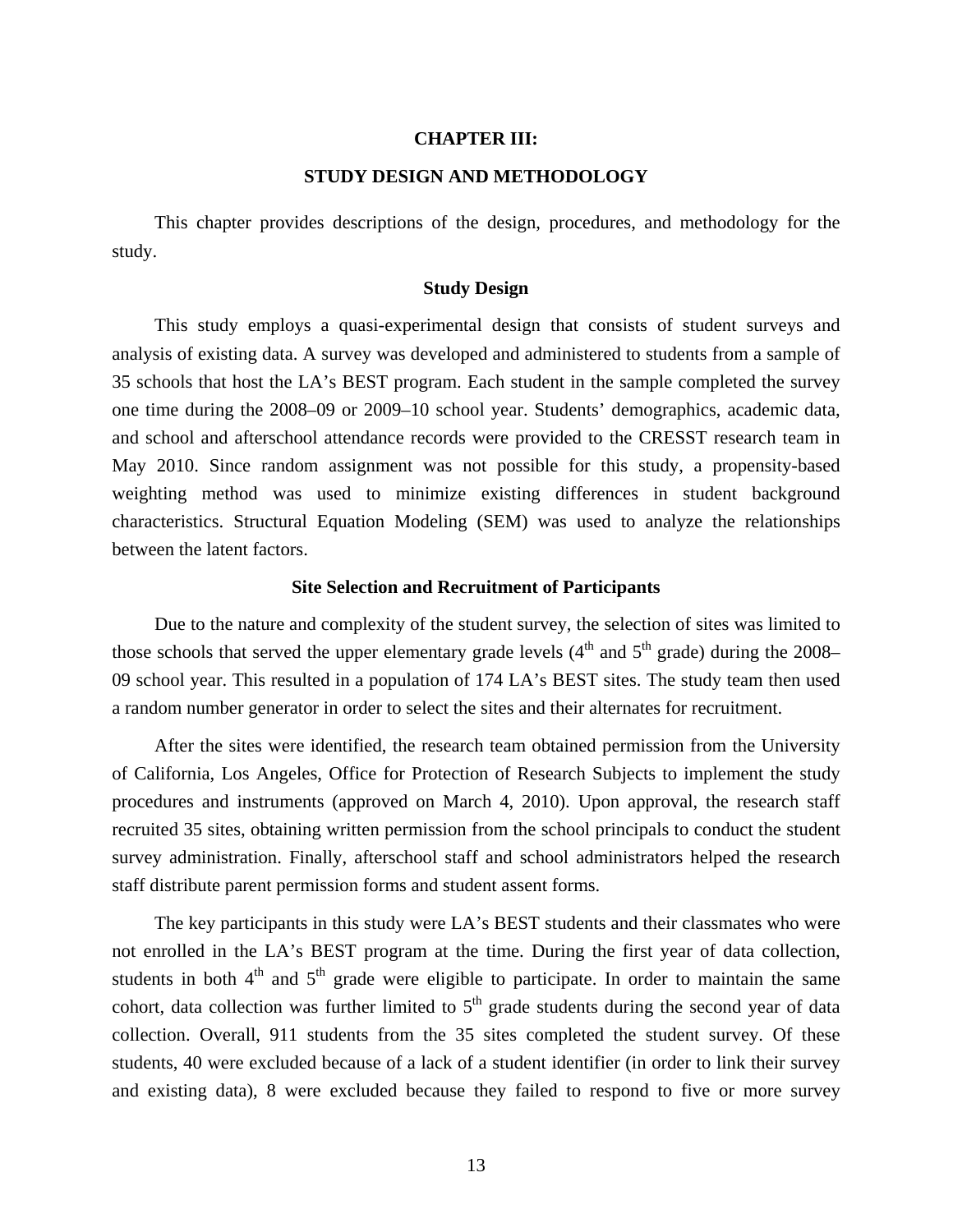questions,<sup>3</sup> and 150 were excluded because they did not have demographic and performance data for the 2008–09 school year. In addition, 16 students were excluded because it was determined that they were not in  $4<sup>th</sup>$  or  $5<sup>th</sup>$  grade at the time of their survey. This resulted in a final analytic sample of 697 students. The descriptive characteristics of the students in the final analytic sample are shown in Table 1.

| Characteristics                   | Percent of total ( $n = 697$ ) |
|-----------------------------------|--------------------------------|
| Language classification           |                                |
| English only                      | 25.0                           |
| Initially fluent                  | 16.5                           |
| <b>RFEP</b>                       | 27.1                           |
| <b>ELL</b>                        | 31.4                           |
| Grade level (08-09 School Year)   |                                |
| 4th grade                         | 73.6                           |
| 5th grade                         | 26.4                           |
| Gender                            |                                |
| Male                              | 43.8                           |
| Female                            | 56.2                           |
| <b>Parent Education</b>           |                                |
| Some college                      | 17.5                           |
| HS grad                           | 21.1                           |
| LT HS                             | 33.3                           |
| Declined-unknown                  | 28.1                           |
| <b>Survey Administration Date</b> |                                |
| Year 1                            | 54.1                           |
| Year 2                            | 45.9                           |

| Table 1                                                 |
|---------------------------------------------------------|
| Descriptive Characteristics of the Student Participants |

*Note*. ELL = English language learner; HS = High School; LT HS = Less than high school; RFEP = Redesignated fluent English proficient.

 $\overline{a}$ 

<sup>&</sup>lt;sup>3</sup> Expectation-Maximization algorithm (a method for finding maximum likelihood estimates of parameters in statistical models, where the model depends on unobserved latent variables) was employed to impute missing values for the 82 surveys with five or fewer missing items.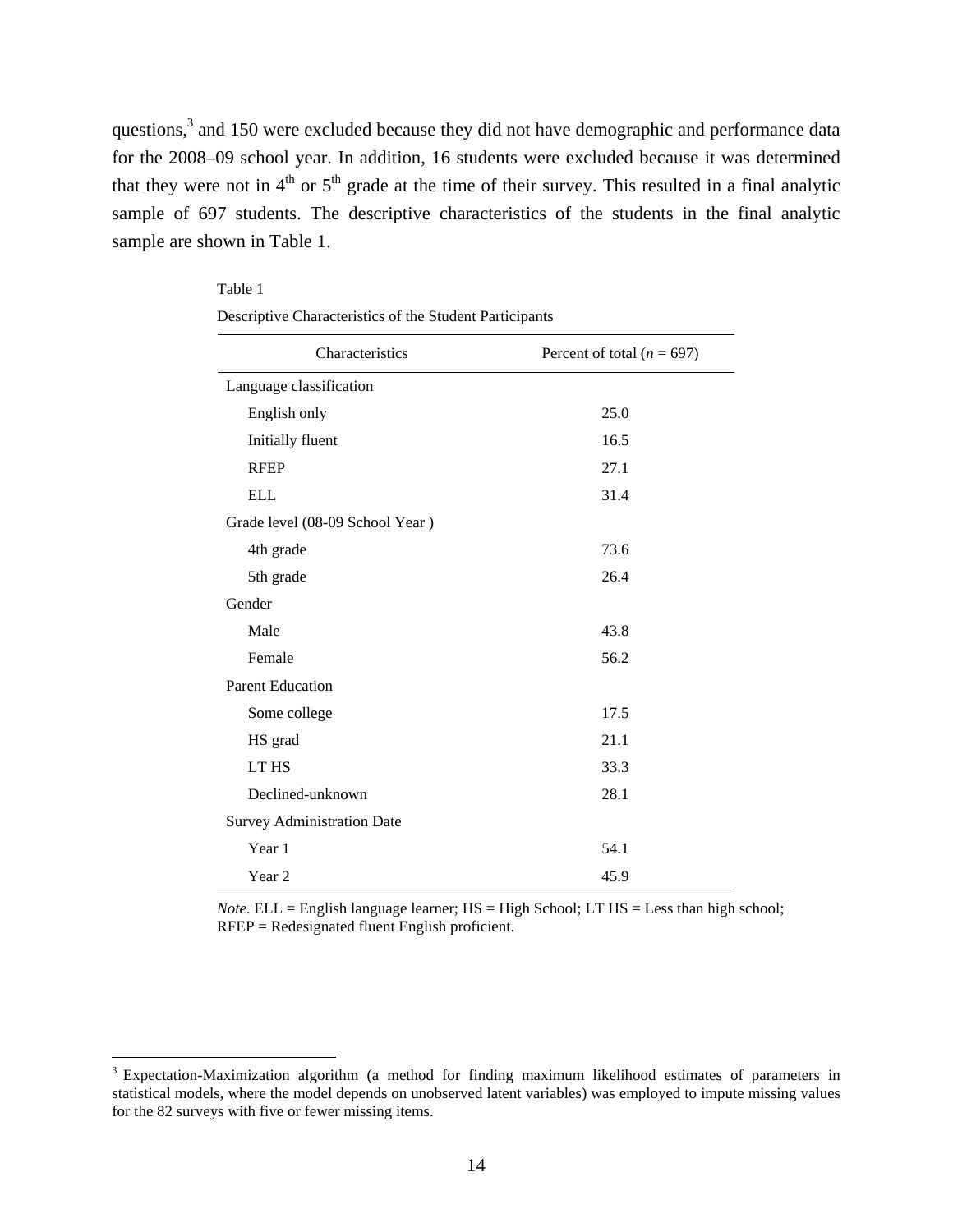#### **Measures**

CRESST employed the following measures to examine the relationship between participation in LA's BEST and the development of  $21<sup>st</sup>$  century skills. A description of each measure is provided below.

## **Student Survey**

The student survey was developed to examine students'  $21<sup>st</sup>$  century skills (represented by self-efficacy, oral communication skills, and collaboration skills in this study). The survey included scales on self-efficacy, oral communication skills, and collaboration skills. Items for each of these scales were selected or adapted from previously established scales including Form A of the Communication Attitude Test (Bruten, 1985), the Student Attitudes toward Group Environment questionnaire (Kouros & Abrami, 2006), and Bandura's Children's Self-Efficacy Scale (2006). The questions selected from the first two scales focused respectively on the issues of interpersonal and personal affect about communication, as well as peer interaction, process, and product. Those questions selected from Bandura focused on the issues of perseverance, selfregulation, academic self-efficacy, and other self-efficacy issues (i.e., expectations, relationships). In addition, the survey included three background questions concerning students' current and past participation in afterschool programs.

Studies on the effects of "framing" (on questionnaires) often suggest a significant "response acquiescence bias" towards the positively framed items (Gamliel & Peer, 2006; Swamy, 2007). To minimize this bias, this study follows Guyatt et al.'s suggestion that questionnaires assessing attitudes toward educational programs include a mix of positively and negatively stated items (1999). All items, except the background questions, were asked using a four-item Likert scale consisting of "True," "Mostly True," "Mostly False," and "False."

Following the pilot study at two LA's BEST sites during Spring 2010, five questions were deleted and others were refined in order to improve readability and reliability. Cronbach's alpha for the 24 items concerning oral communication ( $\alpha = 0.807$ ) and the 25 items concerning selfefficacy ( $\alpha = 0.812$ ) showed that both scales have good internal consistency. The collaboration scale was administered using 22 items. Following data collection, the item, "I get upset when kids in my group say bad thinks about my work" exhibited a poor negative item to total scale correlation  $(r = -0.199)$  and was deleted from final analysis. The research team believed that the wording of the item might have confused the students. With this item removed, the remaining 21 items concerning collaboration showed good internal consistency ( $\alpha = 0.831$ ).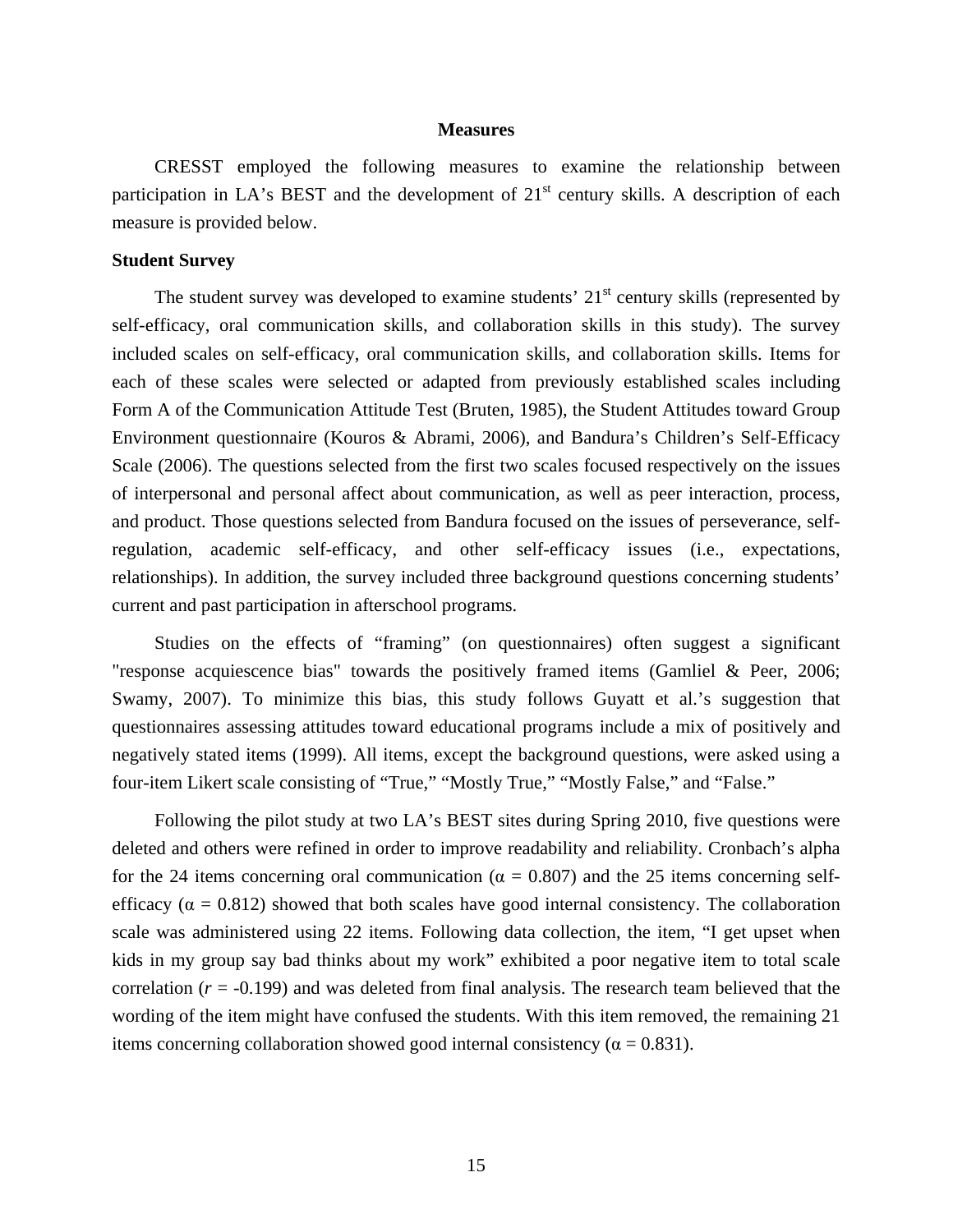#### **Existing Student Records**

LA's BEST provided the research team with afterschool attendance data. In addition, LAUSD provided matched data on student background characteristics, achievement, and report card data.

**Achievement.** LAUSD provided student-level data including the test scores from the CSTs for math and English language. These test scores were used in this study as outcome measures for academic performance (AP) to gauge students' self-evaluation. Academic performance was employed as an outcome measure because self-efficacy, oral communication skills, collaboration skills, and self-regulation skills are all consistently linked to school performance.

According to Zimmerman, Bandura, and Martinez-Pons (1992), students' self-efficacy and self-regulation of academic performance is linked to their awareness of covert and overt outcomes of their behavioral functioning. Self-regulated students are significantly more likely than non-self-regulated students to know how well they did on a test before it was graded by their teachers. Furthermore, self-efficacy, goal setting, self-monitoring, use of learning strategies, and self-reflection all have consistently been shown to be good predictors of academic outcomes such as math and writing performance and course grades (Cleary, 2006; Graham, Harris, & Troia, 2000; Pajares & Urdan, 2006; Schunk, Pintrich, & Meece, 2008; Zimmerman & Martinez-Pons, 1990). They have also been shown to be predictors of adaptive behaviors such as persistence, resiliency, and effort (Bandura, 1997; Schunk, 1983).

Similarly, Kastner, Raggio, and May (2000) found that language-based skills are associated with future academic performance in school-aged students, while Hughes & Large (1993) found that oral communication skills are positively correlated with college pharmacology students' grades on theory papers and long essays. Meanwhile, students with effective collaboration skills are found to exercise more autonomy with their learning and obtain higher learning outcomes than peers less efficient in collaboration skills (Gillies & Ashman, 1998).

At the same time, research has also shown that teachers can easily identify students who are self-regulated by their attributes (Zimmerman, & Martinez-Pons, 1988). For example, selfstarters who display perseverance on learning tasks; students who are confident, strategic, and resourceful in overcoming problems; and students who are self-reactive to task outcomes are frequently identified by their teachers as self-regulated. Thus, teacher ratings on students' study skills and citizenships are also used as outcome measures to gauge students' self-evaluation ability on their survey responses.

**Students' work and study skill ratings.** The student report card data included teacher ratings on five categories of their students' work and study skills. These categories were rated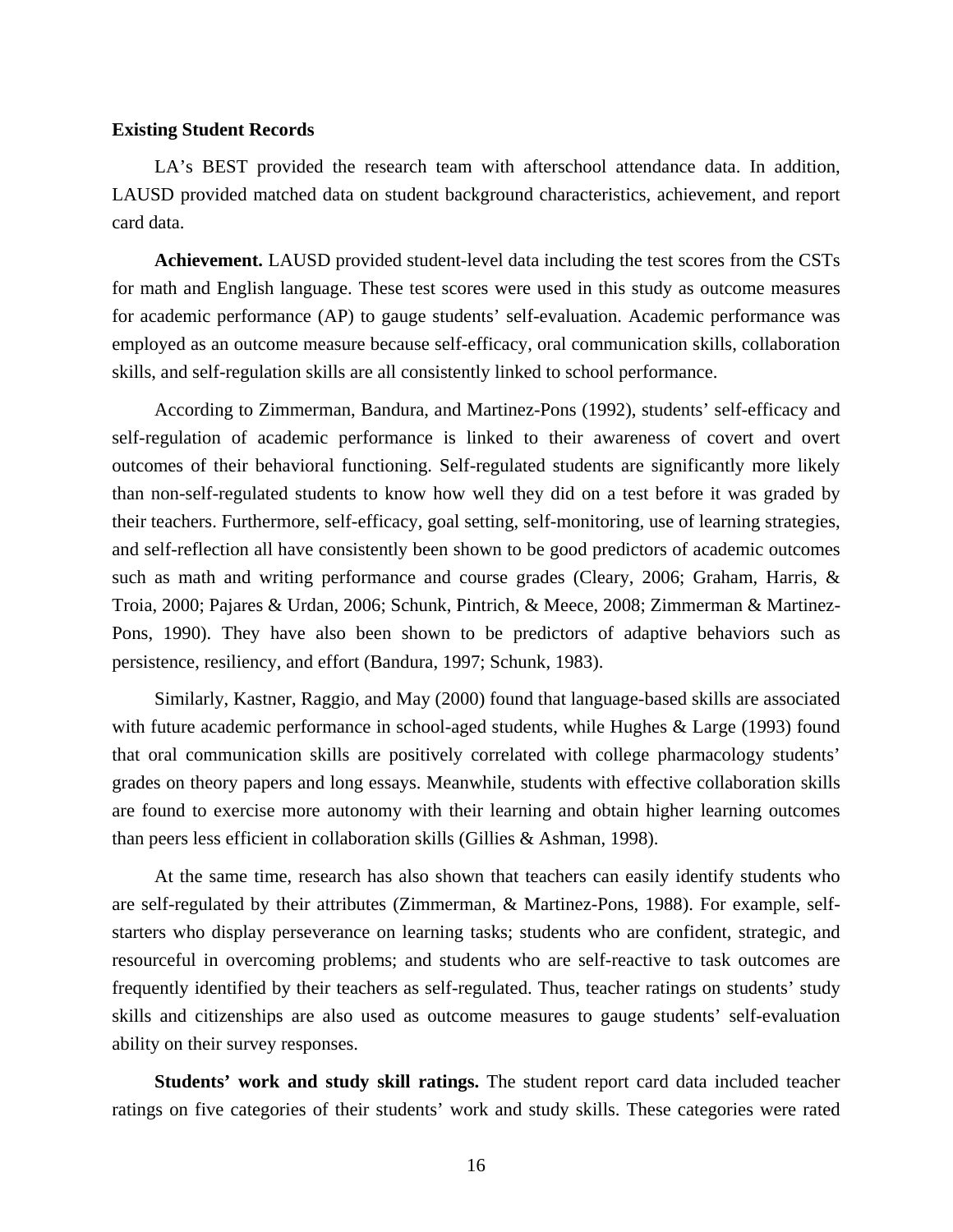using a five-point Likert scale. The categories that the teachers rated included the following: "makes good use of time," "completes work on time," "organizes materials," "presents neat and careful work," and "works independently." Each of these skills requires self-regulation.

Zimmerman and Martinez-Pons (1988) stated that self-regulated students are distinguished by their sensitivity to (and resourcefulness when dealing with) the effects of the social and physical environment on their learning. They are more likely to organize or restructure their place of study, seek social assistance, keep records, and monitor their progress. Researchers have also indicated that time planning and management are significantly related to academic achievement (Pintrich, Smith, Garcia, & McKeachie, 1993; Zimmerman & Martinez-Pons, 1986). Conversely, when students' self-regulatory skills are lacking, they will often be at high risk for exhibiting poor academic outcomes and maladaptive behaviors such as poor organization and time-management skills, inconsistent work completion and accuracy, and avoidance of school-related activities (Pintrich et al., 1993). These self-regulatory skills are all reflected in the teacher ratings of the study skills. Thus, these ratings were used as outcome measures to gauge the accuracy of students' self-evaluation.

**Students' citizenship ratings.** The student report card data also included teacher ratings of nine student citizenship items. These items were rated using a four-point Likert scale, with "1" being lowest and "4" being highest. The numerical ratings indicated whether a student's citizenship was (1) Poor, (2) Inconsistent, (3) Consistent, or (4) Strong.

In order to create a closer match between the ratings and the factor of collaboration, the research team further separated the citizenship ratings into two subcomponents: students' selfdiscipline and students' peer interaction. The subcomponent of self-discipline included the following items: "follows direction," "accepts and respects authority," "shows dependability," "takes responsibility," and "exercises self-control." Like the work and study skill ratings, these self-discipline ratings were used because they reflect a student's ability to self-regulate.

A recent study reported that self-discipline in students is a predictor of academic abilities (Ponitz, McClelland, Matthews, & Morrison, 2009). The researchers used the Head-Toes-Knees-Shoulders Task (HTKS) to evaluate 343 kindergartens' ability to self-regulate. The HTKS task measures the ability to listen, remember instructions, and follow motor commands. The researchers concluded that students with higher levels of these self-regulation skills in the beginning of the school year achieved higher scores in vocabulary and math at the end of the school year. Self-regulated learners are also better at using self-control to avoid distraction from their learning tasks (Corno, 1993; Zimmerman et al., 1992). Furthermore, as reported in a study on discourse and self-regulation, it was found that through open discussions, students get to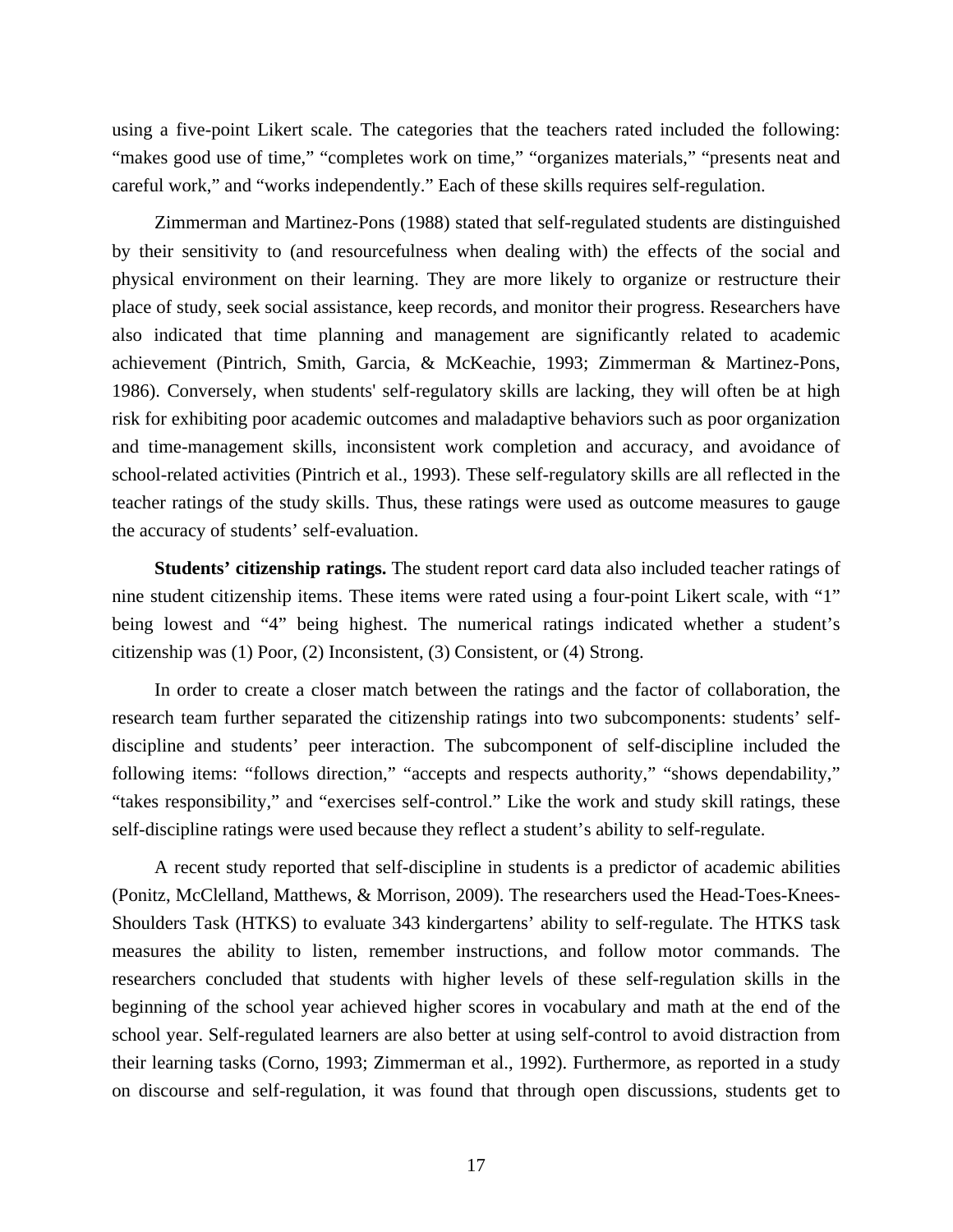practice skills such as following directions, accepting and respecting authority, showing dependability, and taking responsibility (Mason, 1998).

The items in the second subcomponent of the citizenship ratings, peer interaction, included teachers' observations on students' demonstration of social competency with peers. The possible observations were, "demonstrates appropriate social interaction with peers," "demonstrates fair play," "resolves conflicts appropriately," and "cooperates well in group situations."

Research shows that social strengths can contribute to self-efficacy. Perceived social selfefficacy measures students' beliefs in their own capabilities to form and maintain social relationships and manage different types of interpersonal conflicts (Bandura, 1994). A high sense of social efficacy promotes satisfying and supportive social relationships. It fosters social behaviors such as sharing, helpfulness, kindness, and cooperativeness, all of which build peer acceptance (Ladd, Price, & Hart, 1988). Students who are considerate of their peers and are accepted by them will find school to be a favorable environment (Bandura, 1994). Students who are comfortable seeking help from adults and peers are found to achieve higher mastery of their academic coursework than those who are not confident about their social capabilities (Newman, 1991). Thus, the teacher ratings on citizenship can be used as outcome measures for social efficacy and collaboration.

Meanwhile, evidences also suggest that oral communication and collaboration stimulate learning at school. A study in science discourse found that group discussions stimulated the construction of advanced knowledge by sharing ideas collaboratively. Students reasoned and argued through steps of opposition and construction (Mason, 1998). Through these procedures, students exercise study skills by organizing their thoughts, presenting neat and careful work, working independently as well as cooperatively, and taking responsibility. In open discussions, students also get to practice citizenship skills such as following direction, accepting and respecting authority, showing dependability, taking responsibility, and exercising self-control. In maintaining constructive discussions, students develop collaboration skills such as interacting appropriately with peers, playing fair, resolving conflicts appropriately, and cooperating in group settings.

These indicators of self-efficacy, oral communication skills, and collaboration skills are all consistent with the teacher ratings of their students' study skills, citizenship, and peer interaction. Thus, they were used as outcome measures to gauge the accuracy of students' self-evaluation in these factors.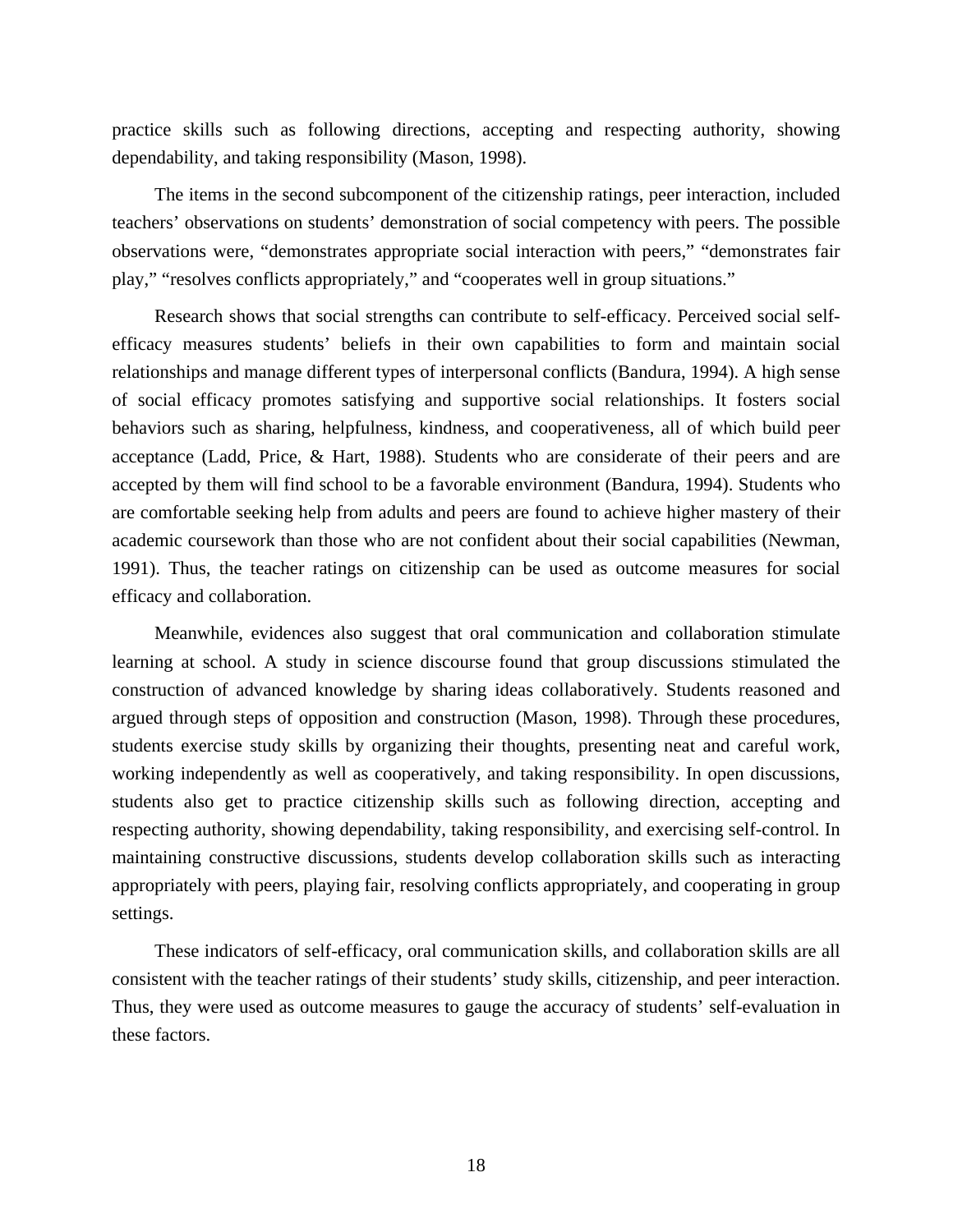### **Data Collection Procedures**

Thirty-five LA's BEST sites were randomly selected by the research team, and permission for the schools to participate in the study was granted by each principal. Students were each surveyed once during the period of the study.

During the first year of data collection (2008–09), the sample was comprised of both  $4<sup>th</sup>$ and  $5<sup>th</sup>$  grade students. During this year, surveys were administered during school hours. The teachers were requested to survey all the students in their classrooms, including LA's BEST and non-LA's BEST participants. Because of increasing pressure concerning budget cuts and state test scores, school administrators and teachers expressed concern about taking students away from their normal class activities. As a result, it was more difficult to obtain parent permission and student assent than anticipated. In response, the research team and the LA's BEST operations office extended data collection for a second year (2009–10). During this second cycle of data collection, data collection was limited to the afterschool hours. In addition, eligibility to participate was limited to the  $5<sup>th</sup>$  grade students (4<sup>th</sup> graders during the first year) in order to maintain the original student population. It should be noted that the vast majority of schools that host LA's BEST do not serve students in  $6<sup>th</sup>$  grade. Issues involving data collection were addressed in the methodology by controlling for the date of survey administration during analysis.

## **Data Analysis**

The following describes the strategies and procedures used to establish the attendance categories and to analyze the quantitative data sources.

## **Categorizing Attendance**

Examination of afterschool attendance patterns indicates that students participate in LA's BEST with varying regularity. Therefore, it was necessary to set criterion to measure the intensity of attendance. Previous studies have indicated that students need to participate at least 100 days in order to reap program benefits (Frankel & Daley, 2007; Huang, Leon, La Torre, & Mostafavi, 2008). Initially, the research team intended to use 100 days as a reference in setting the attendance criteria for this study.

**Defining attendance intensity.** Although the average attendance of LA's BEST students is 114 days, the students who obtained informed consent and participated in the study showed an average attendance of 153 days. Due to this unexpected pattern, for the purpose of analysis, it was necessary to create categories for students with well over 100 days to ensure an adequate sample size under each category. Additionally, since the school teachers were not successful in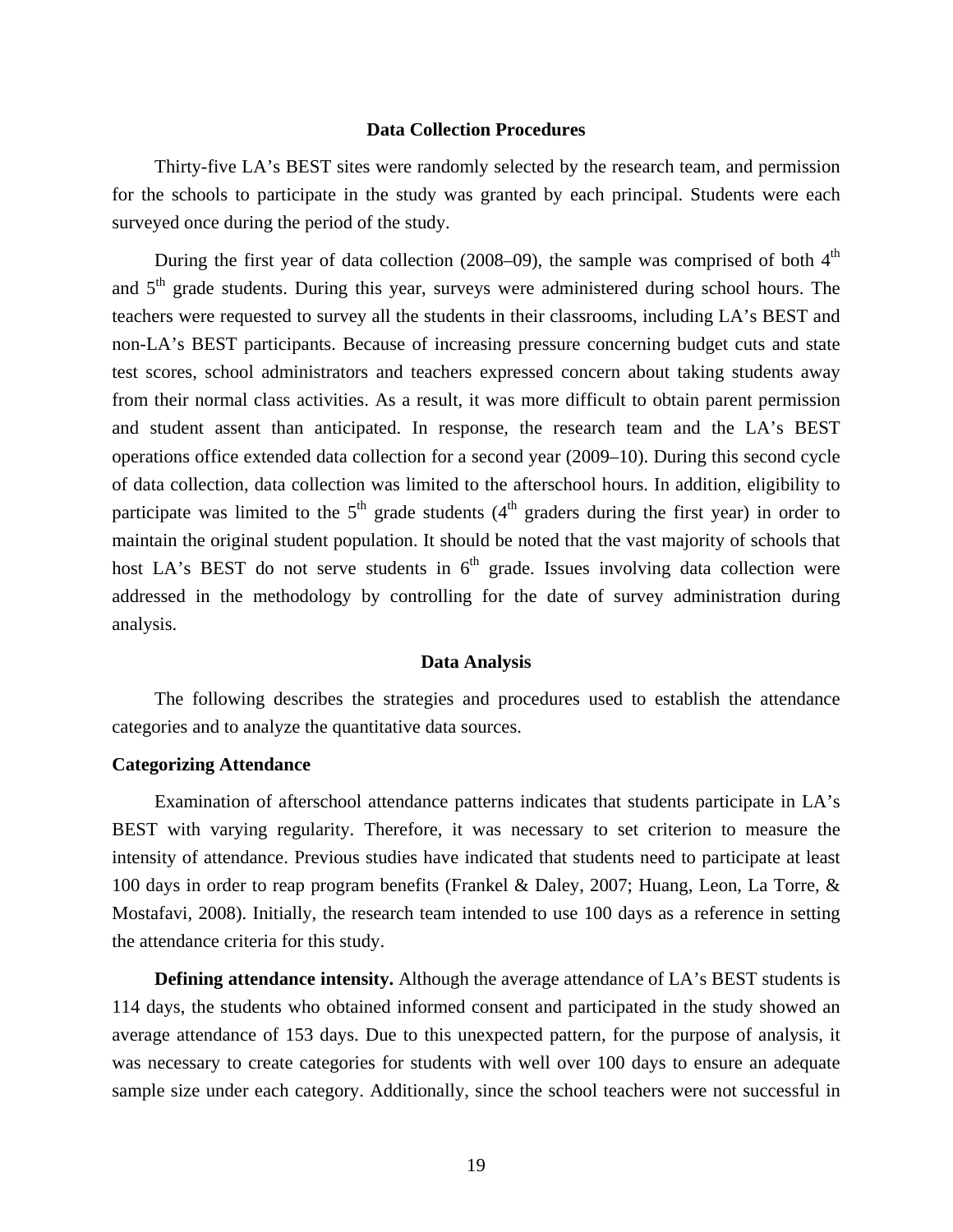recruiting non-participants into the study, only a handful of non-LA's BEST students had obtained parent consent to participate in the study. All these challenges resulted in a study sample very different than the one that the study team had intended to recruit. Alternately, the team took note of the number of days students attended during the 2008–09 school year and categorized attendance into the following three levels of intensity:  $0-100$  days (Level 1),<sup>4</sup> 101– 170 days (Level 2), and 171–239 days (Level 3). Table 2 shows the distribution of the three levels across the samples.

## Table 2

1

#### LA's BEST Attendance Intensity

|                                    | Average LA's BEST attendance intensity<br>$(2008-09)$ |                                     |                                       |            |  |
|------------------------------------|-------------------------------------------------------|-------------------------------------|---------------------------------------|------------|--|
|                                    | Level 1<br>$(0-100 \text{ days})$                     | Level 2<br>$(101-170 \text{ days})$ | Level 3<br>$(171 - 239 \text{ days})$ | Total      |  |
| Usable sample linked to attendance | 249 (29%)                                             | 276 (32%)                           | 338 (39%)                             | 863 (100%) |  |
| Analytical sample                  | 164 (24%)                                             | 226 (32%)                           | 307 (44%)                             | 697 (100%) |  |

## **Quantitative Data Analysis**

There were two primary steps involved in the research team's analytic approach. The first step was to control for existing background differences between participants across the different levels of attendance intensity. After controlling for differences between participants, the research questions were then analyzed using a series of SEM models.

**Controlling for differences.** In social science, randomized control experiments are often difficult to achieve due to study design and/or ethical issues; subsequently, quasi-experimental designs using propensity scoring methods have become the best approximate to a randomized control design and are gaining widespread use. In this study, since the students were not randomly assigned to the three attendance levels, it was necessary to control for existing differences in students' background characteristics and other factors so that potential associations could be explored. The propensity scoring method was used to complete this task. To compute a propensity score, two iterations of logistic regression were used to estimate the probability that a student was in one of the three attendance intensity groups.

<sup>&</sup>lt;sup>4</sup> Students who were not enrolled in LA's BEST during the 2008–09 school year were included in Level 1 because the sample size was too small to study independently.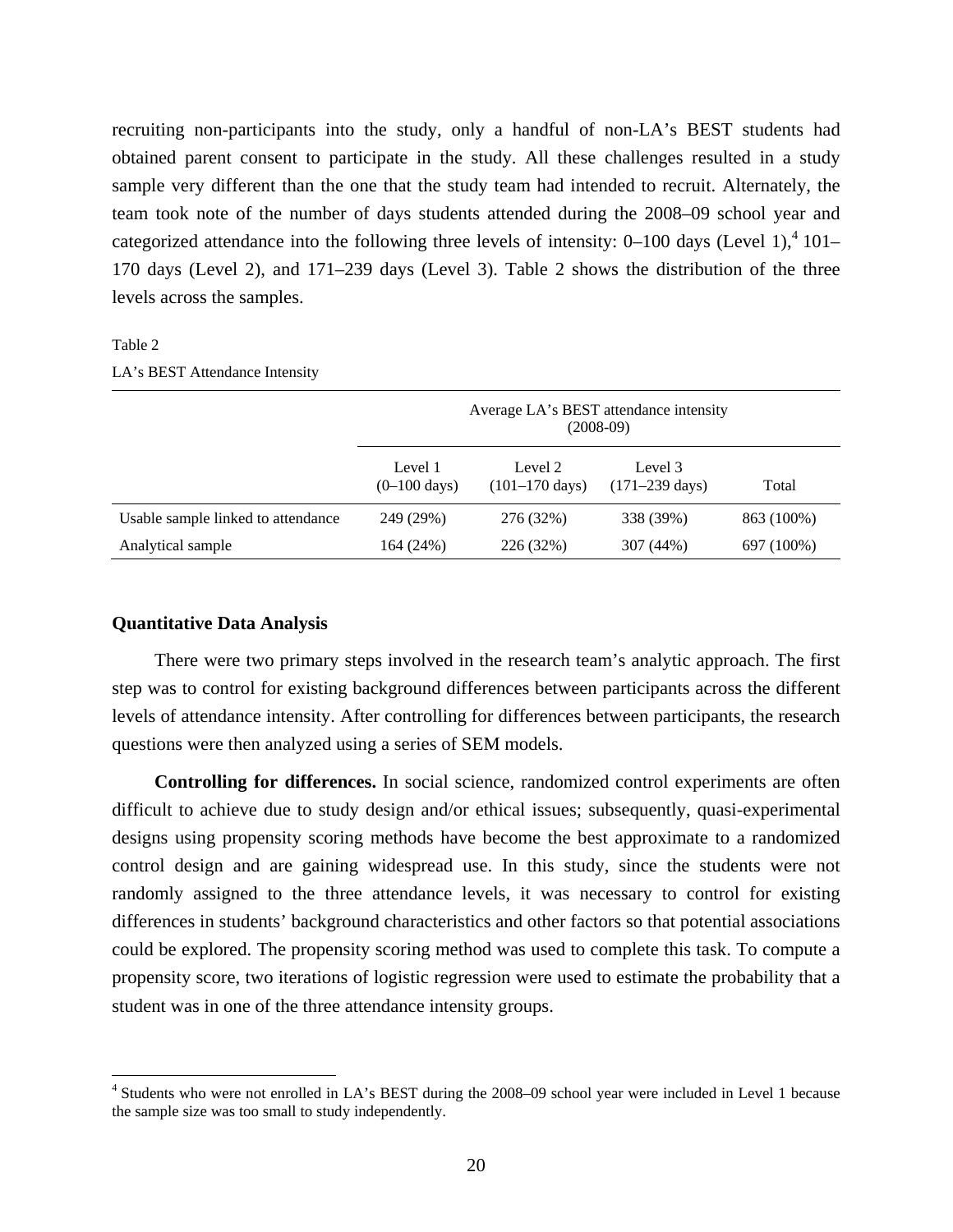**Logistic regression.** Logistic regression was employed to model the relationship between student background characteristics and the likelihood of a student attending the LA's BEST program at the Level 1 attendance intensity as compared to the Level 2 attendance intensity. This initial logistic regression produced estimates for the first two levels of LA's BEST attendance intensity.

Next, a similar process was used to estimate the likelihood of a student attending the LA's BEST program at the Level 3 attendance intensity as compared to the Level 2 attendance intensity. A formula was then used to place the estimates for the students in the highest level of attendance category (Level 3) on the same scale as the estimates obtained from the initial logistic regression. This resulted in a propensity scalar that would create balance across each attendance intensity level so that none of the background indicators would be overrepresented in any of the three attendance levels.

**Weighting process.** The propensity score was applied in a weighting approach to create balance among student background characteristics and other factors across intensity groups. Cases were inversely weighted relative to their propensity outcome and normalized so that the final weighted sample was the same size as the original unweighted sample. Once balance was reached among student background characteristics across the intensity levels, valid comparisons could be made.

The list of the variables included in the balancing procedures along with a description of the before and after weighting procedure is shown in Appendix A. As indicated in the tables provided in Appendix A, there were no longer any variables that were significantly associated with LA's BEST attendance intensity during the 2008–09 school year after applying the weighting process. A detailed example of how the propensity scalar was created is also presented in Appendix A.

**Structural equation models.** Structural equation modeling was conducted using the EQS software to examine the relationships between LA's BEST program attendance during the 2008– 09 school year and student readiness to utilize  $21<sup>st</sup>$  century skills. First, a path model was used to test the hypothesis that higher LA's BEST attendance intensity would lead to higher self-efficacy and subsequently higher oral communication skills and collaboration skills (research questions 1 and 2). Multiple group structural models were then applied to examine how accurate the students' self-evaluations were as reflected by the strength of the association between the measures of 21<sup>st</sup> century skills and those of student performance and teaching ratings across the three LA's BEST attendance levels (research question 3).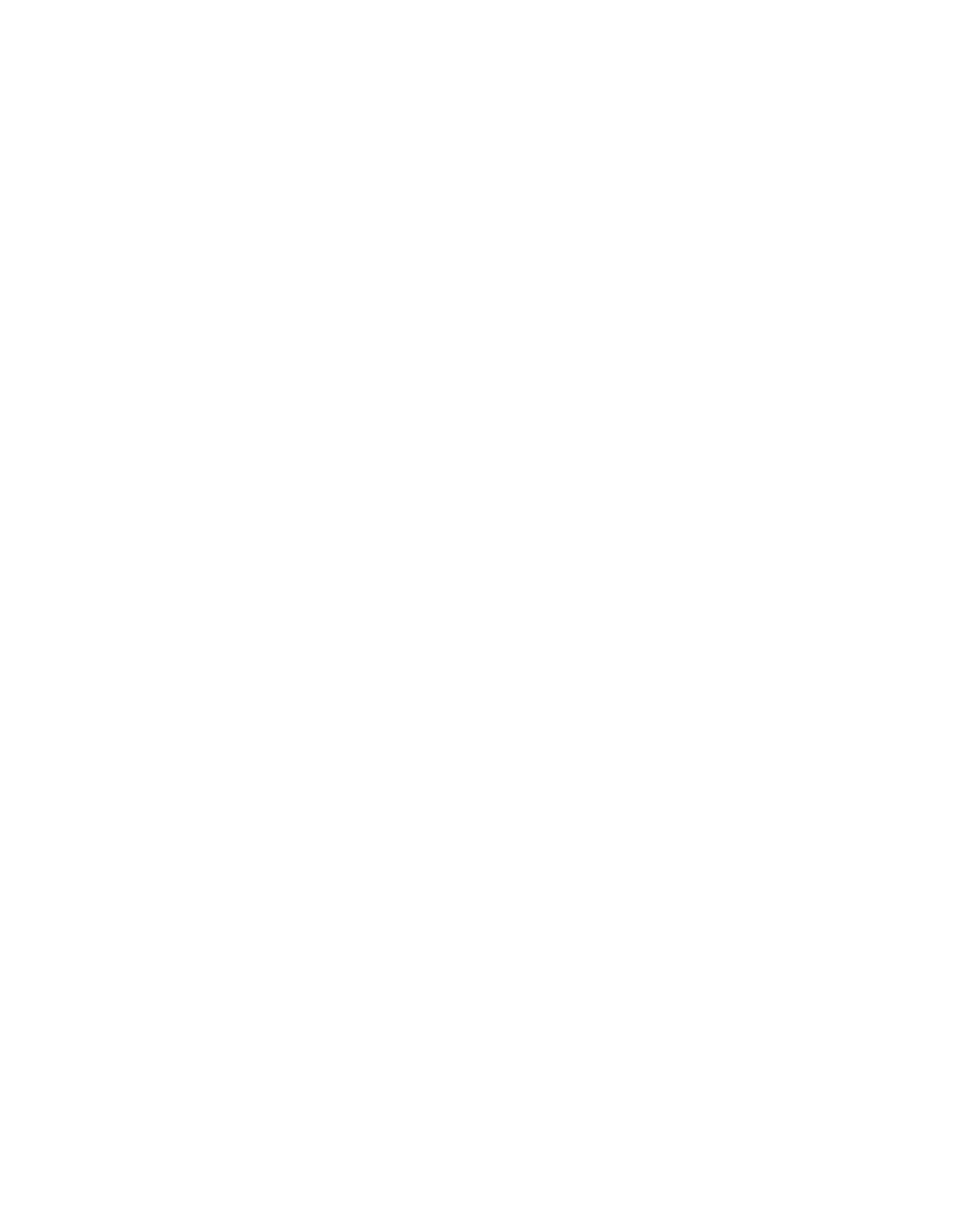## **CHAPTER IV:**

## **STUDENT DEMOGRAPHIC ANALYSIS AND SEM MODELING RESULTS**

This chapter presents the demographic analysis and modeling results for the study.

## **Student Demographics**

Descriptive results of the students' survey responses in relation to their background characteristics are shown in Table 3. On a four-point Likert scale, the mean response score was slightly over 3 for each of the  $21<sup>st</sup>$  century skill measures. A score of 3 would indicate a "Mostly True" response to a positively framed question or a "Mostly False" response to a negatively framed question.

With regard to language classification, English Language Learners tended to report somewhat lower self-efficacy and oral communication skills than English Only and Initially Fluent students. There were no significant differences in collaboration skills across the language classification categories.

Fourth grade students reported slightly higher self-efficacy and collaboration skills than did fifth grade students. There were no significant differences in  $21<sup>st</sup>$  century skills reported by boys as compared to girls. It is interesting to note that students whose parents attended some college reported higher oral communication skills than those whose parents declined to provide education data.

### Table 3

Student Demographic and Survey Responses

|                                | Mean Response Score |                                  |        |  |
|--------------------------------|---------------------|----------------------------------|--------|--|
|                                | Self-efficacy       | Oral communication Collaboration |        |  |
| <b>Language classification</b> | $***$               | $***$                            |        |  |
| English only                   | 3.18                | 3.26                             | 3.05   |  |
| Initially fluent               | 3.23                | 3.32                             | 3.10   |  |
| <b>RFEP</b>                    | 3.17                | 3.17                             | 3.14   |  |
| <b>ELL</b>                     | 3.04                | 2.97                             | 3.08   |  |
| <b>Grade Level</b>             | $***$               |                                  | $\ast$ |  |
| 4 <sup>th</sup>                | 3.18                | 3.14                             | 3.11   |  |
| 5 <sup>th</sup>                | 3.09                | 3.18                             | 3.03   |  |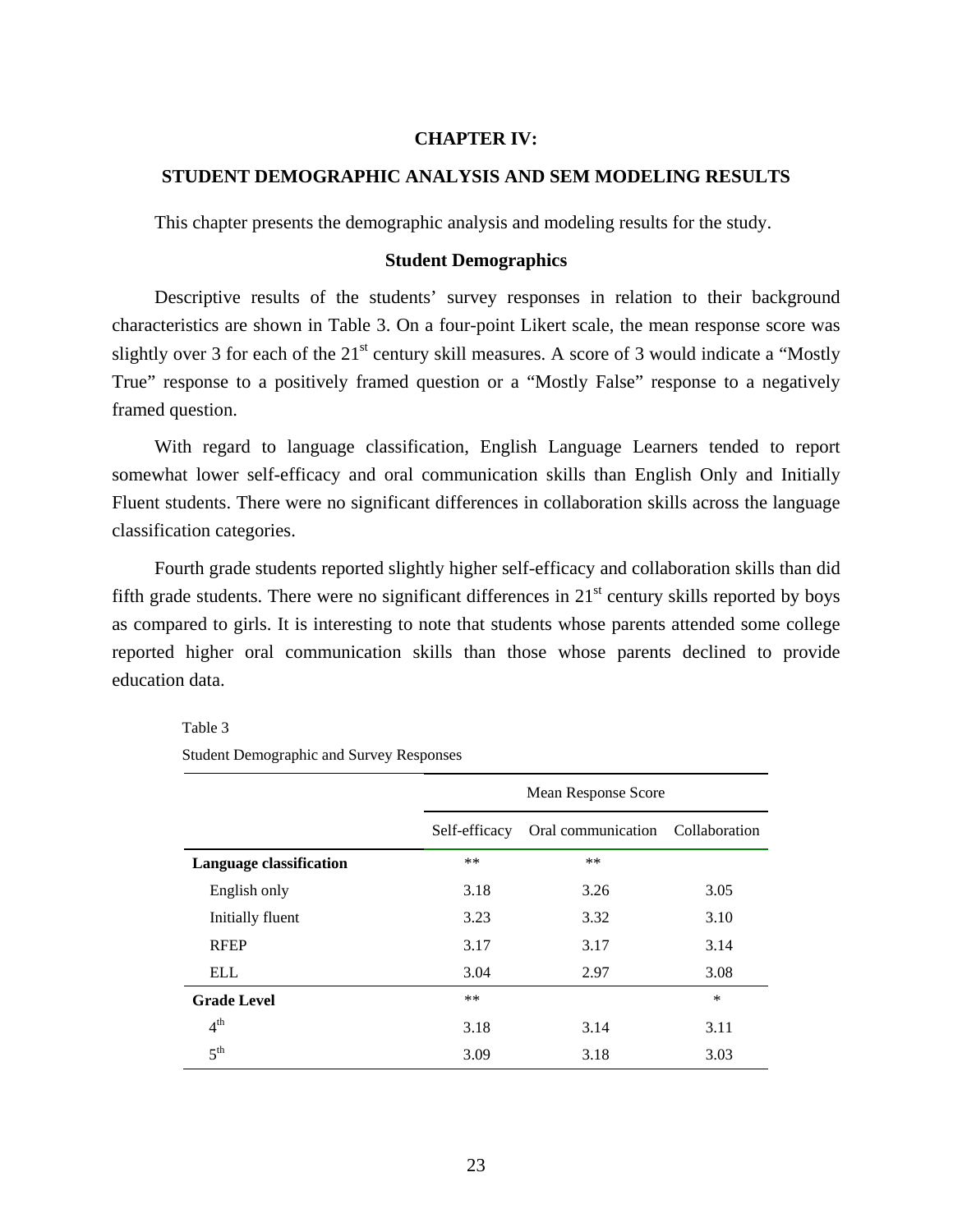|                         | Mean Response Score |                                   |      |  |  |
|-------------------------|---------------------|-----------------------------------|------|--|--|
|                         | Self-efficacy       | Oral communication  Collaboration |      |  |  |
| Gender                  |                     |                                   |      |  |  |
| Male                    | 3.13                | 3.15                              | 3.06 |  |  |
| Female                  | 3.17                | 3.15                              | 3.12 |  |  |
| <b>Parent education</b> |                     | $**$                              |      |  |  |
| Some college            | 3.20                | 3.27                              | 3.20 |  |  |
| HS grad                 | 3.16                | 3.17                              | 3.16 |  |  |
| LT HS                   | 3.14                | 3.14                              | 3.15 |  |  |
| Declined-unknown        | 3.12                | 3.03                              | 3.12 |  |  |
| Combined mean           | 3.15                | 3.15                              | 3.09 |  |  |

*Note.* ELL = English language learner;  $HS = High school$ ;  $LT HS = Less than high school$ ; RFEP = Redesignated fluent English proficient.

\*\* represents significance across the specific demographic categories at p<0.01, while \* represents significance across the specific demographic categories at  $p<0.05$ .

#### **Structural Modeling Results**

First, results from the path model are presented.

### **Path Model**

The path model demonstrated adequate fit as indicated by comparative fit index  $(CFI) = 0.961$  and root square error of approximation  $(RMSEA) = 0.056$ . As shown in Figure 3, the three latent factors consist of student self-efficacy, oral communication skills, and collaboration skills. The shaded box of LA's BEST attendance is a simple ordered indicator of the three LA's BEST attendance levels. Significant associations are indicated by solid arrows with the corresponding standardized beta coefficients displayed inside the box. Standardized beta coefficients can be interpreted like correlation coefficients (*r*). A standard rule of thumb converts an *r* of 0.10 to a small effect size, while an *r* of 0.24 can be considered moderate, and an *r* of 0.37 or greater can be considered a large effect.

The first research question presented was, *Are students' feelings of self-efficacy associated with their collaboration and communication skills*?

As expected and in support of literature on self-efficacy and  $21<sup>st</sup>$  century skills, significant positive findings are shown in the solid paths drawn from self-efficacy to collaboration skills  $(r = 0.61)$  and communication skills  $(r = 0.75)$ . As for the second research question (*Is there an*) *association between participation in LA's BEST and students' feelings of self-efficacy, collaboration skills, and communication skills?*), the findings indicate that intensity of LA's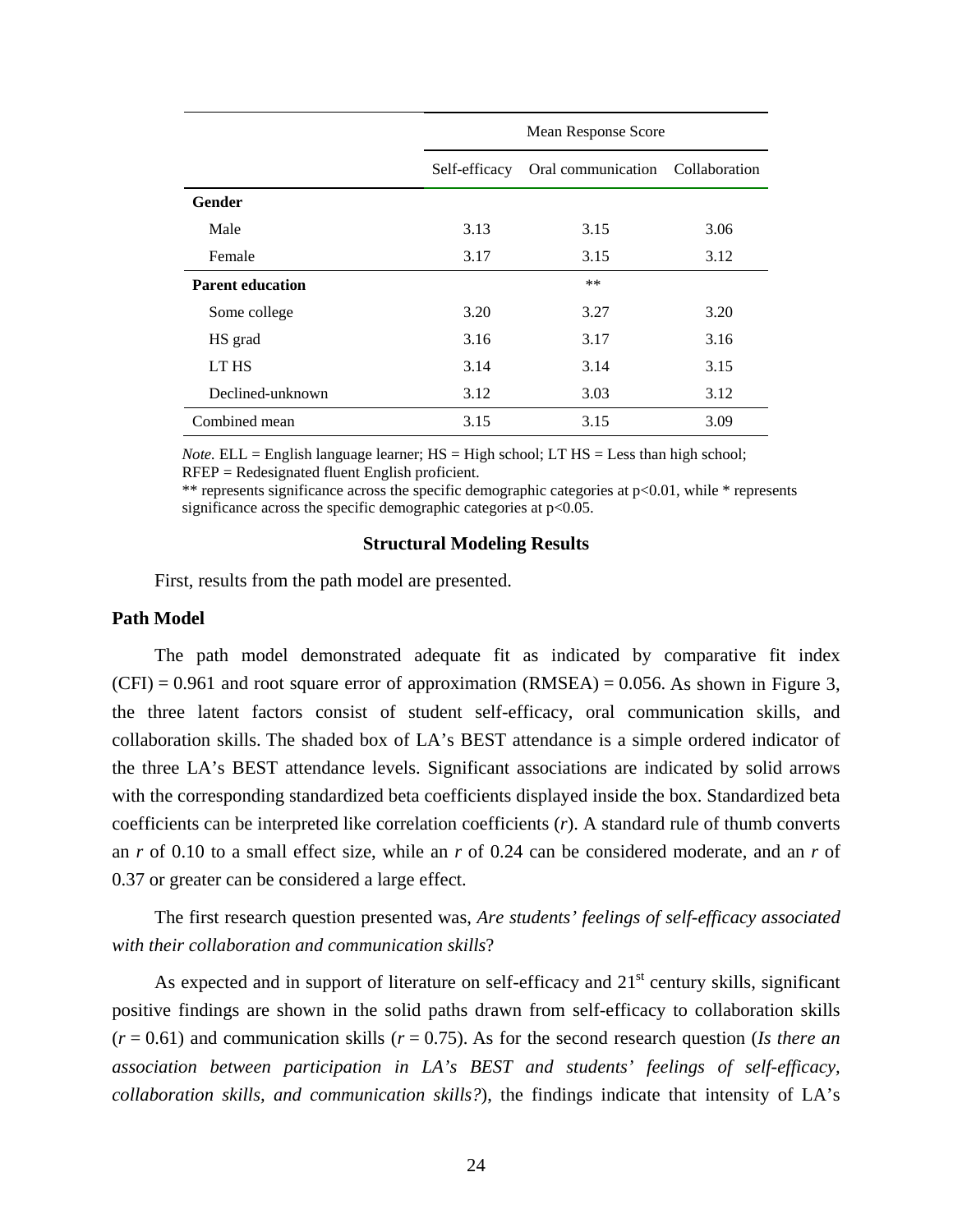BEST attendance is not significantly associated with student self-efficacy, oral communication skills, or collaboration skills.



*Figure 3.* The path model.

There could be multiple reasons why significant associations are not found between LA's BEST attendance intensity and the  $21<sup>st</sup>$  century skill measures. First, due to the challenges for data collection during this time of high economic and emotional turmoil, the study ended up with an overall reduced sample size largely represented by high-attending students. This resulted in the underrepresentation of LA's BEST participants that are attending less than 100 days. In order to generate the sample size necessary for analysis, the study team had to combine students with some attendance  $(n = 92)$  and those with no attendance  $(n = 72)$  together. Although extreme care was applied in controlling students' existing background differences, there could be unmeasured differences between students with some attendance compared to those with no attendance. This may make inferences regarding comparisons to this LA's BEST attendance category more difficult.

In addition, causal inferences are generally more constrained with cross-sectional analyses. For this study, since data were collected at one time point, even though students' existing background differences were controlled, variations across the three attendance levels (in the baseline of 21<sup>st</sup> century skill competencies) still may not be completely captured by the available background controlling variables.

Furthermore, prior research has indicated that students with low skill levels sometimes overestimate their abilities while students with higher skill level tend to underestimate their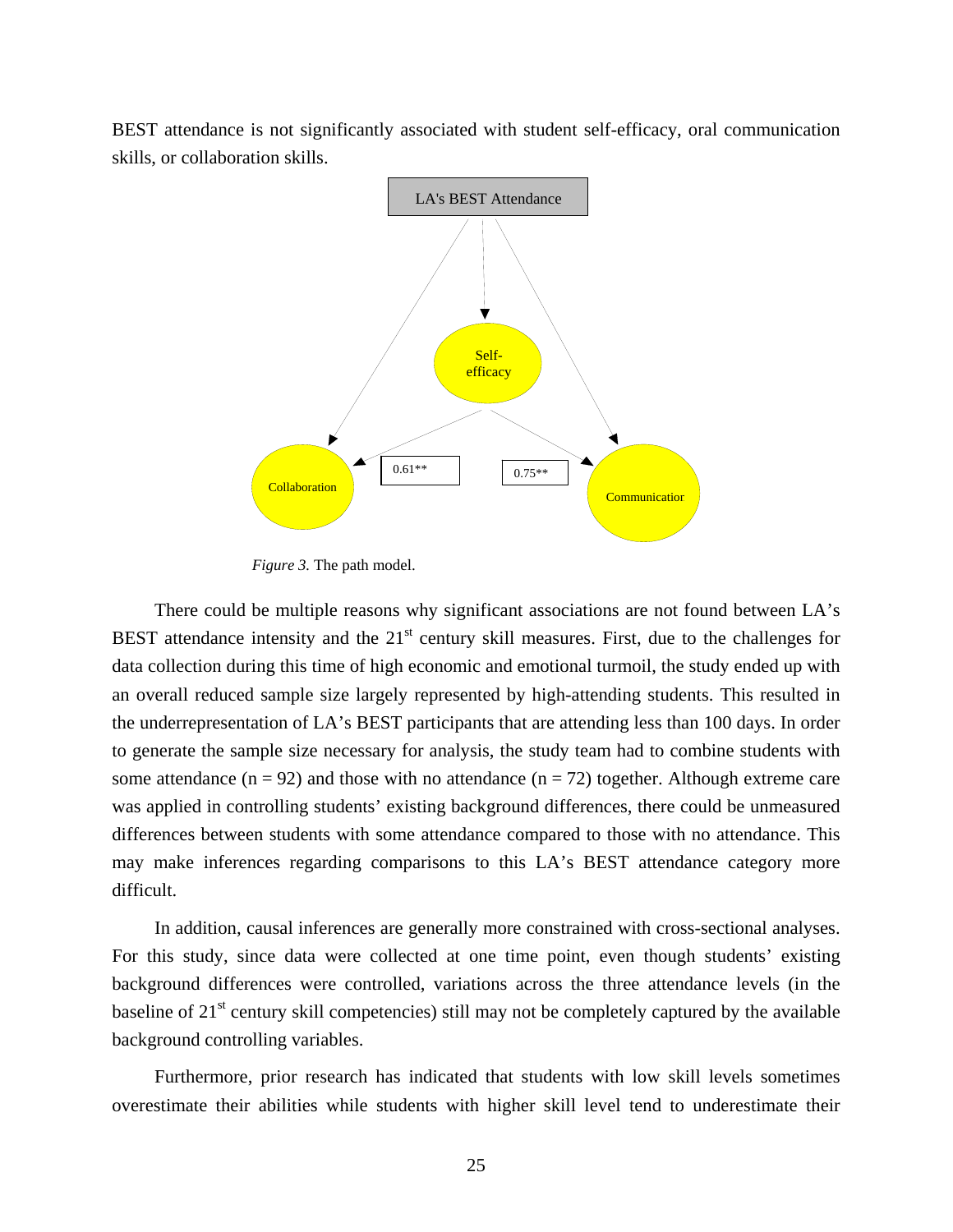abilities, thus creating unbalanced bias for the accuracy of students' self-evaluations (Kruger & Dunning, 1999). If this phenomenon is present in the way students responded, the results might have consequences to the findings of the study.

To examine this phenomenon further and to proceed with the third research question (*How accurate are LA's BEST students evaluating their own 21st century skills as compared to external outcome measures of CST results and teacher ratings? Are there differences in how students are evaluating themselves across the different attendance levels?*), four structural models were constructed to test these relationships. All the model results are based on the weighted sample that controls for existing student differences.

## **Multiple Group Structural Self-Evaluation Models**

Multiple group structural models are applied to examine the strength of association between measures of  $21<sup>st</sup>$  century skills and those of student performance and teacher ratings across the three LA's BEST attendance levels. In other words, we might ask, "How accurate are students evaluating their own ability as compared to external outcome measures of CST results and teacher ratings? Are there differences in how students are evaluating themselves across the different attendance levels?"

In order to conduct the multiple group structural models, all constraints have to be removed and model fit established. This was achieved through the following steps. First, a model was specified to constrain all model correlations to be equal across the three LA's BEST attendance groups. A Lagrange multiplier (LM) test was then used to see if model fit would be significantly improved by releasing a constrained correlation (allowing it to vary across groups). When the test indicated a probability of less than 0.05, the constrained correlation was released. A released constraint indicated that the correlation (association) was different depending upon LA's BEST attendance intensity level. This process was repeated until all remaining constraints were no longer significant and would not improve model fit by being released. The hypothesized model was tested for adequate fit as indicated by the comparative fit index (CFI) and the root meansquare error of approximation. In the case that adequate fit was not obtained, the LM test for adding parameters was used to re-specify the model.

Figures 4, 5, 6, and 7 represent the findings. In these figures, each attendance level represents a group. Each rectangle contains the three correlations for Attendance Levels 1, 2, and 3, respectively. Shaded rectangles indicate that significant differences in the correlations were observed across the three attendance groups.

**Self-efficacy.** The first model examined the relationship between self-efficacy and outcome measures of academic performance and teacher ratings. Due to the sample size of the study, it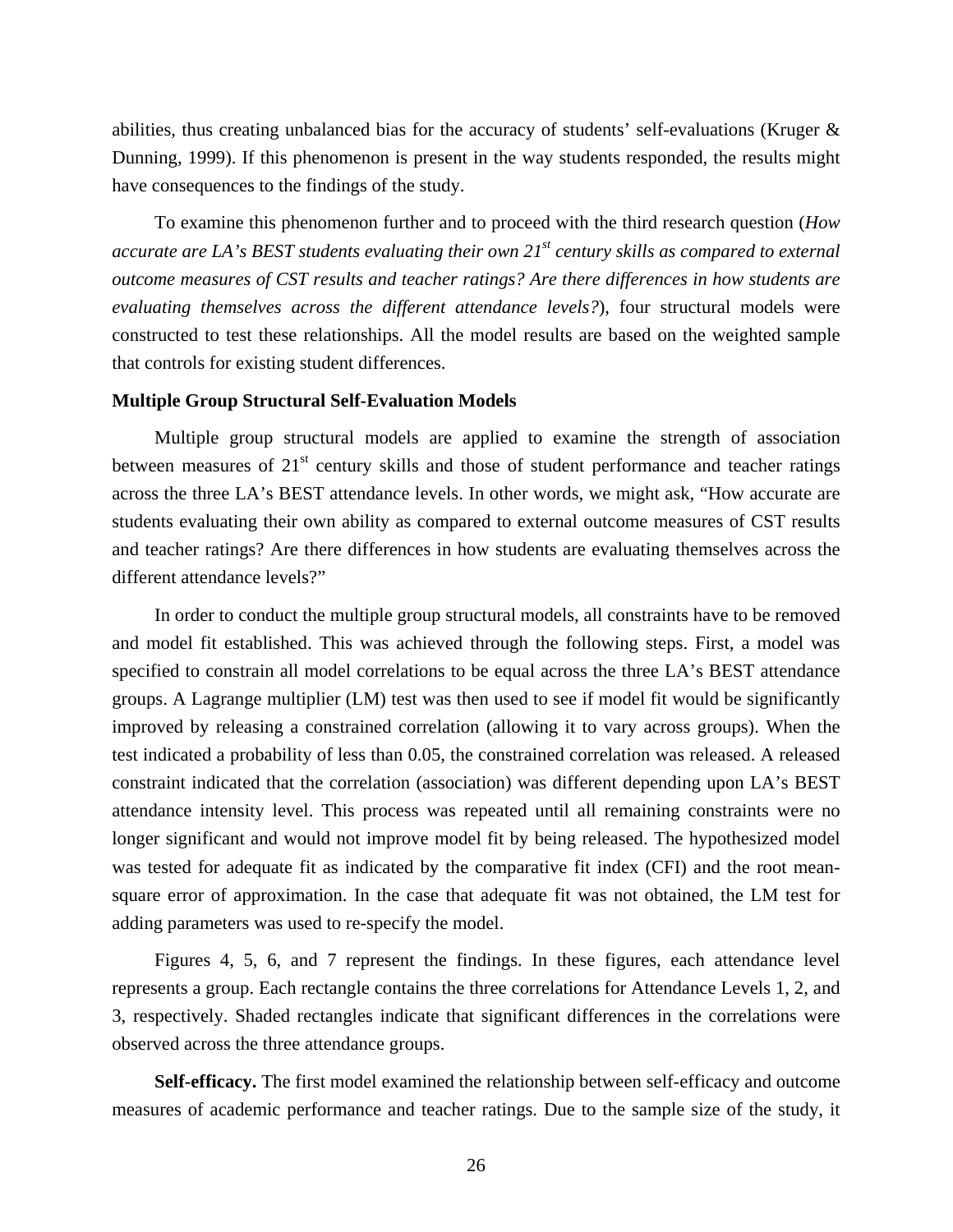was necessary to combine the 25 self-efficacy items into eight item parcels to reduce the number of parameters in the model. Item parcels were defined by four self-efficacy subscales and, as suggested by the LM test, the framing of the item (positive/negative). This approach was applied so that potential differences in factor loadings across attendance levels would not be hidden or glossed over by the parcel combination. See Appendix B for a detailed representation of the measures in each multiple group model.

In each of the following models, academic performance (AP) is represented by a factor that combines performance in CST scores from the 2008–09 school year in math and English language arts. Another factor combines teacher ratings (TRs) of students' work, study habits, and citizenship skills. In Figure 4, a single factor of self-efficacy is modeled.

The fit indices from this model indicated a less-than-adequate model fit  $(CFI > 0.894$ ; RMSEA =  $0.091$ ). An examination of the LM test results suggested that parcels within the selfefficacy factor had different associations with AP and TR depending on how the item was framed. In order to improve model fit, LM tests suggested that two self-efficacy factors be included based on item framing to allow these associations to be represented.



*Figure 4.* Self-Efficacy model 1.

For this reason, the survey items from the self-efficacy scale were separated into two factors: positively (PSE) or negatively (NSE) framed. Examples of positively framed items are, "It is easy for me to finish my homework on time," and "I am good at organizing my schoolwork." After separation, there were 17 positively framed items with a Cronbach alpha of these items at 0.802. Examples of negatively framed items are, "It is hard for me to finish my assignments on time," and "I am not good at taking notes during class." There were eight negatively framed items; the Cronbach alpha for these items is 0.695.

After re-specifying the model, fit indices indicated a substantially improved model fit  $(CFI = 0.978$ ; RMSEA = 0.039). As shown in Figure 5, the positively framed self-efficacy factor had a modest association with both AP ( $r = 0.20$ ) and TR ( $r = 0.12$ ), and these associations were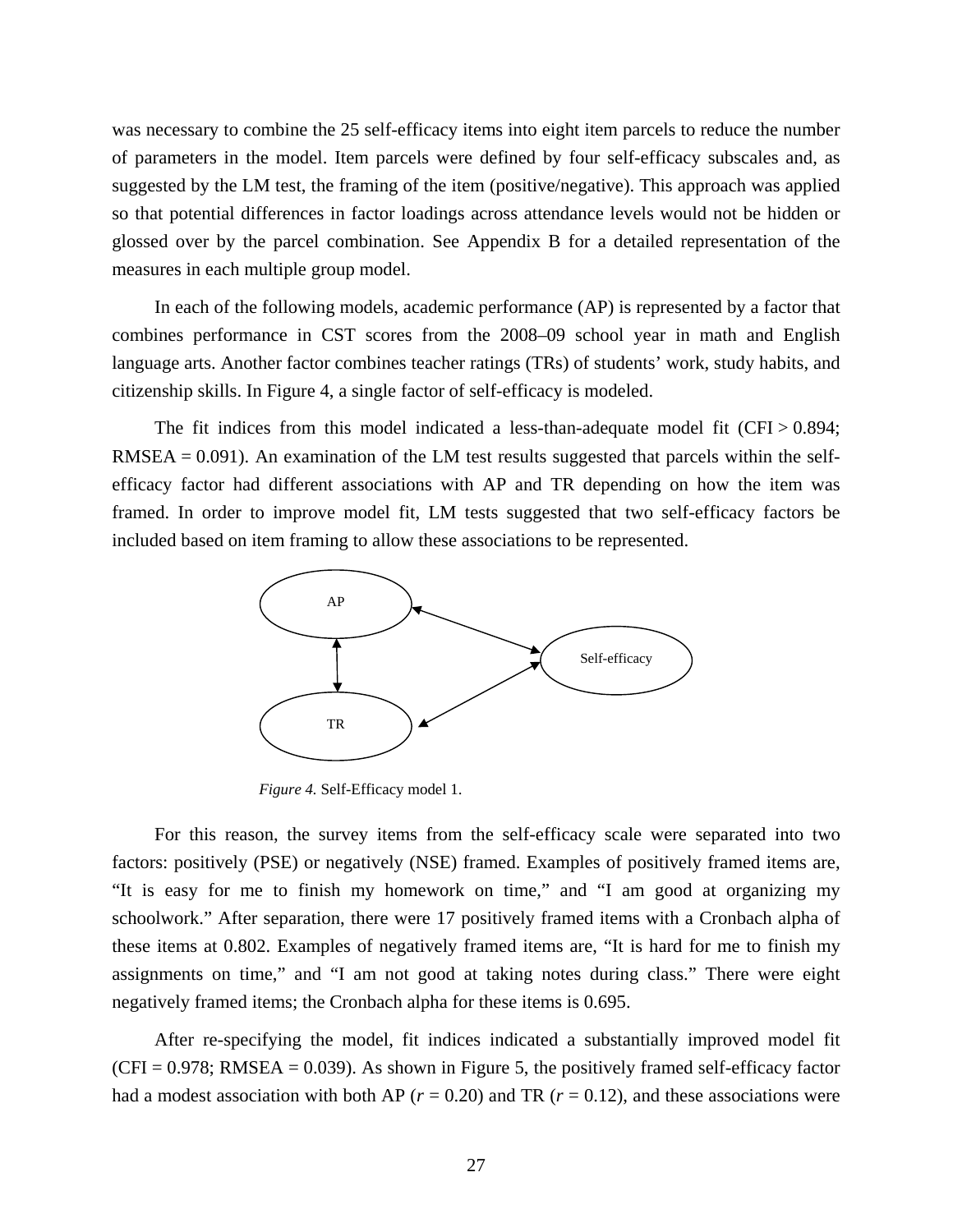not different across the LA's BEST attendance levels. However, there were differences in the associations between the outcome measures and NSE across the LA's BEST attendance levels. Specifically, students who attended LA's BEST over 170 days had a considerably stronger association between the negatively framed self-efficacy factor and both AP ( $r = 0.55$ ) and TR  $(r = 0.33)$ .



*Figure 5.* Self-efficacy model 2.

**Communication and student performance.** The communication model examined the relationships between oral communication skills, student performance in math and English language arts (AP), and teacher ratings (TR). The model is shown in Figure 6. Item parcels were defined by two oral communication subscales (interpersonal and personal affect) and the framing of the item. Initial fit indices indicated an adequate model fit (CFI =  $0.963$ ; RMSEA =  $0.071$ ).

The model reveals that oral communication skills were more strongly associated with AP than with TR. It was found that students who attended LA's BEST over 170 days demonstrated stronger associations between oral communication questions and both AP and TR. There was no significant association between oral communication and TR for students who attended LA's BEST less than 170 days, while students who attended LA's BEST over 170 days had a small but significant association ( $r = 0.17$ ). Students who attended LA's BEST over 170 days had a strong association between oral communication and AP ( $r = 0.50$ ). This indicates that students in the higher attendance group are better at evaluating their ability in oral communication skills, as affirmed by the alignment with the CST scores and teacher ratings.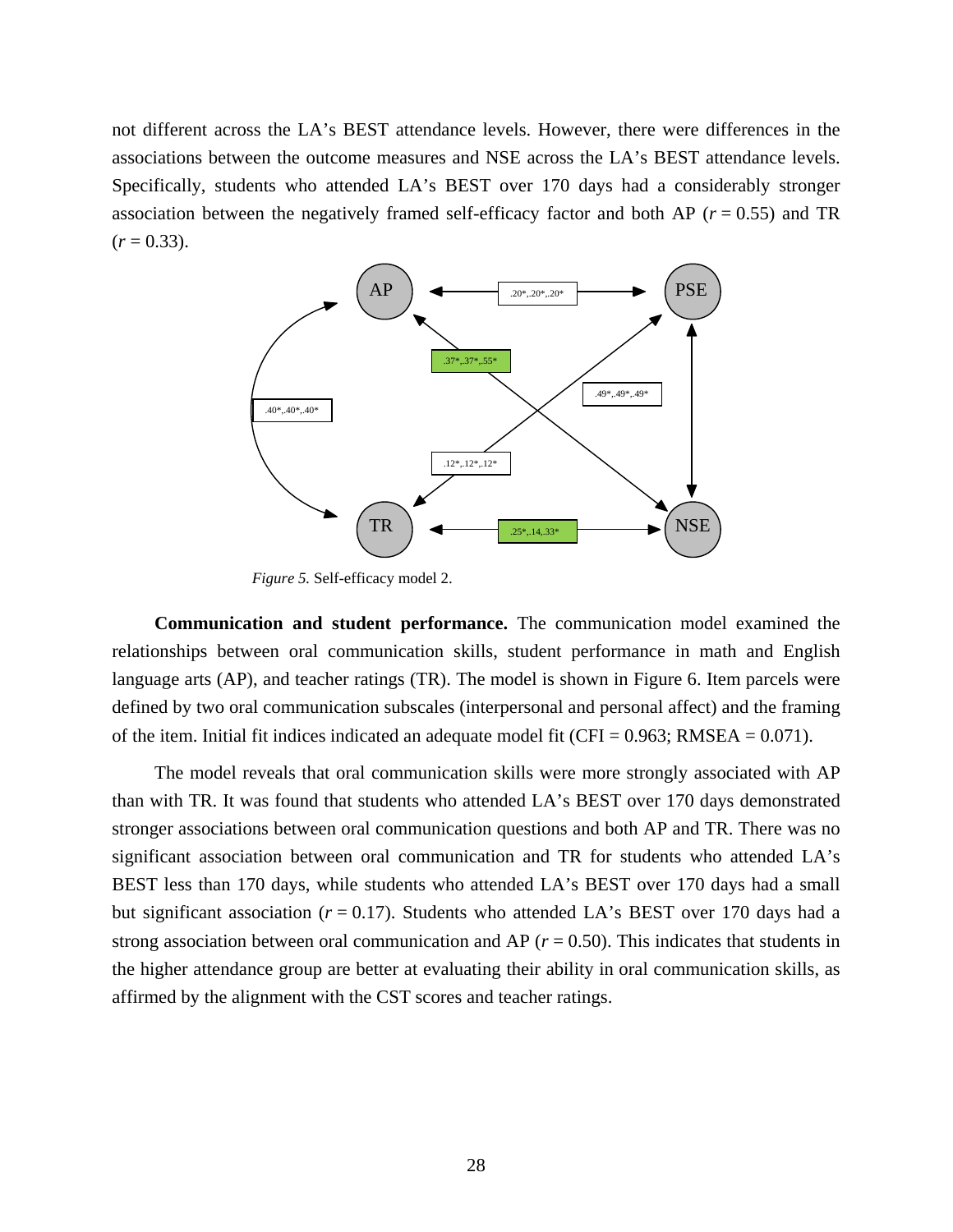

*Figure 6.* Oral communication skills model.

**Collaboration and Citizenship.** Figure 7 displays the collaboration model that the research team used to examine the relationships between a single factor of collaboration skills and AP and TR. For this model, item parcels were combined based on three subscales (peersupport, product of collaboration, and process of collaboration).<sup>5</sup> The fit indices indicated an adequate model fit (CFI =  $0.973$ ; RMSEA =  $0.047$ ). The findings indicate that there was a small but significant association between collaboration and AP regardless of LA's BEST attendance. There were no differences in the association between collaboration and teacher ratings across the three attendance categories. Similar to the oral communication factor, there was no significant association between collaboration and TR for students who attended LA's BEST less than 170 days. However, for those who attended LA's BEST over 170 days, a moderate association  $(r = 0.27)$  was present. A detailed representation of the measures in this model is presented in Appendix B.



*Figure 7.* Student collaboration model 6.

 $\overline{a}$ 

 $<sup>5</sup>$  Item parcels were not created based on item framing as there were only three negatively framed items.</sup>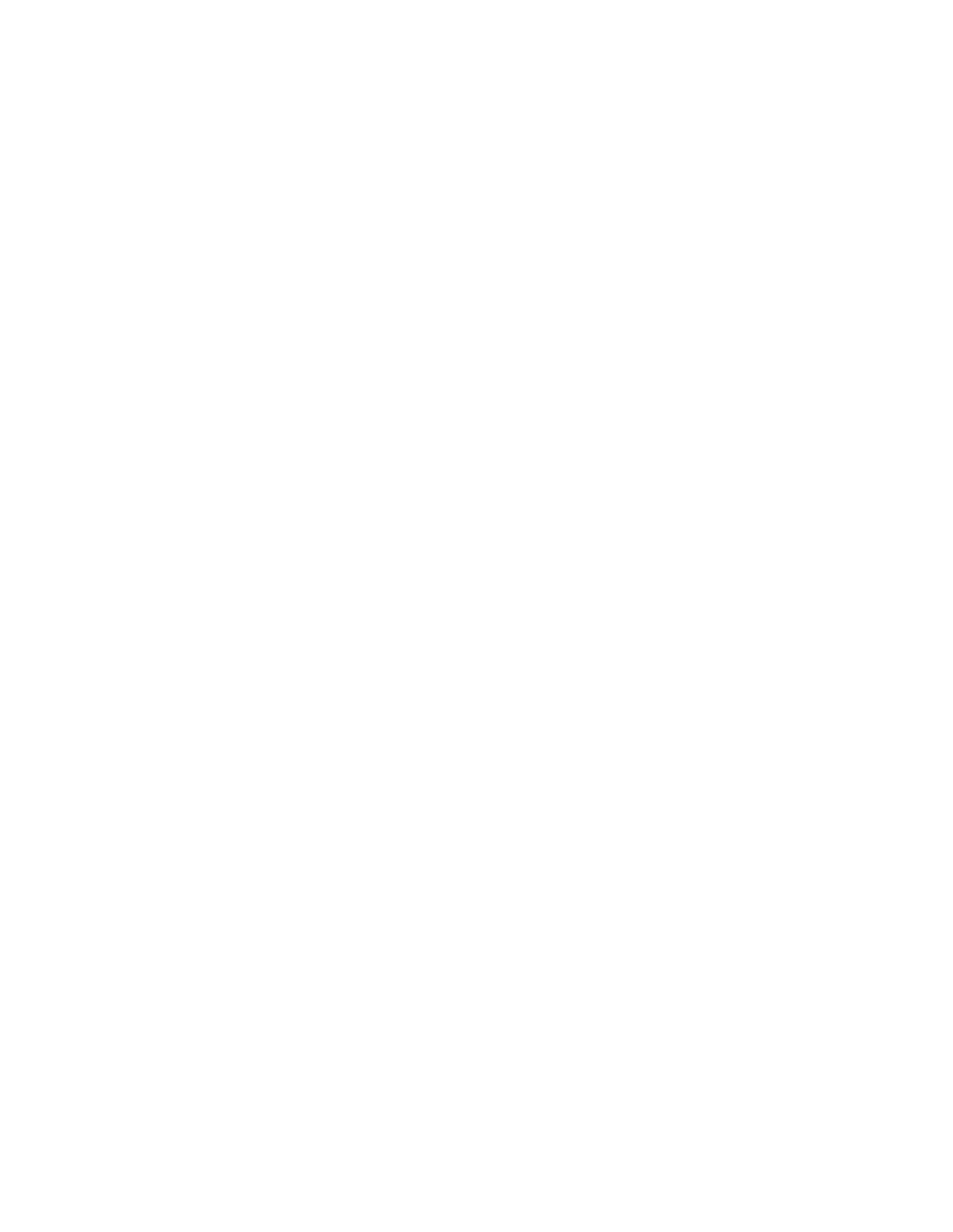## **CHAPTER V:**

## **DISCUSSION AND CONCLUSION**

The path model supported current and existing literature and Research Question 2, which suggests that self-efficacy is significantly related to both collaboration skills and oral communication skills. LA's BEST students that rated themselves high on self-efficacy also had high oral communication skills and collaboration skills. However, the model failed to support the first research question and the hypothesis that higher attendance of LA's BEST students will lead to higher self-efficacy, oral communication skills, and collaboration skills. It is found that attendance intensity at LA's BEST has no relationship with self-efficacy. As expressed previously, there can be a number of plausible explanations for this occurrence, such as:

- This is a student sample that represents more of the higher attendance group than the normal distribution of LA's BEST participants; this unexpected occurrence may have skewed the study sample and, thus, the findings.
- Since this is a cross-sectional study looking at student responses from a single time point, perhaps having a pre- and post-survey will be better at detecting student differences in their development of self-efficacy.
- According to the Kruger & Dunning effect, it may also be possible that students higher in self-efficacy are rating themselves lower than their actual performance, whereas students lower in self-efficacy are inflating their abilities.

Future studies can examine these issues further.

Meanwhile, interesting findings emerged from this exploratory study. To address the emphasis on the importance of self-evaluation noted by the  $21<sup>st</sup>$  century framework, social cognitive studies, and the work of Kruger & Dunning, we turn to Research Question 3, which examines how LA's BEST students are evaluating themselves across self-efficacy, oral communication skills, and collaboration skills. Specifically, the question inquires whether intensity of attendance contributes to their self-evaluation skills. This study found that higher attending LA's BEST students consistently evaluate themselves more in accordance with the external measures than the lower attendees do.

As an example, for self-efficacy, the positively framed factor had a modest association with both academic performance and teacher ratings; but these associations were not different across the LA's BEST attendance levels, indicating that all three attendance groups evaluate themselves quite similarly with the external measures. However, the negatively framed factors appeared to have stronger associations with academic performance and teacher ratings than did the positively framed factor; moreover, these associations (between negatively framed factors and self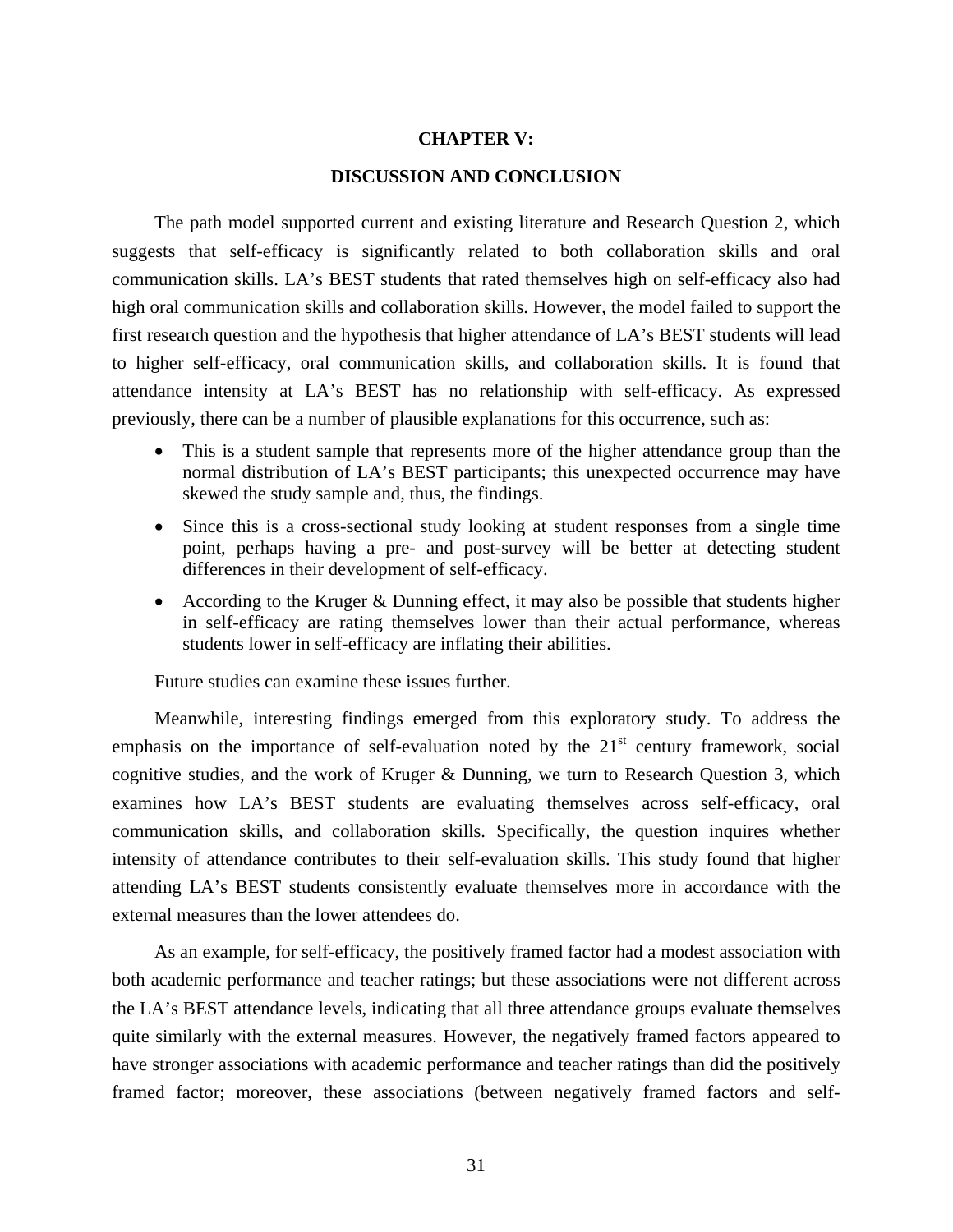efficacy) were also significantly different across the LA's BEST attendance levels. Students who attended LA's BEST over 170 days had the strongest association between the negatively framed self-efficacy factor and the external outcome measures of academic performance and teacher ratings. These findings suggest that, in this study, negatively framed self-efficacy items appeared to have better predictive power than the positively framed items. Furthermore, the findings also suggest that students in the higher attendance group can respond to the negatively phased items better than the lower attendance group and are better at evaluating their self-efficacy in alignment with their academic performance in CSTs and with their teachers' ratings of themselves.

From a different perspective, the negatively framed items in this study hinted at the students' abilities to acknowledge that they are not "excellent" at some tasks. For example, one of the negatively framed items is, "I am not good at learning to read." In order to come to terms with that self-assessment, some cognitive processes need to be taken. Studies such as the theory of planned behavior (Ajzen, 1991) and several theories of individual differences in motivation (Carver & Scheier, 2000) have indicated that factors such as message framing and dispositional motivations can be integrated into larger theories of behavior change. They propose that behavior is regulated by two distinct systems: an approach system that regulates appetitive behavior toward potential rewards and an avoidance system that regulates behavior away from potential threats or punishments. Similarly, studies on self-efficacy, motivation, and achievement also focused on the need for achievement and avoidance of failure (Elliot & Church, 1997; Elliot & McGregor, 2001). Need for achievement represents an approach-valenced motivational disposition to experience pride upon the demonstration of competence, while fear of failure is defined as a disposition to avoid failure in achievement settings since one felt shame upon failure (Elliot & Thrash, 2004). How these different attributions will play into students' responses can be further examined in future studies.

As for oral communication skills, similar to self-efficacy, students who attended LA's BEST over 170 days again demonstrated stronger alignment with the way they are evaluating themselves in oral communication skills and the outcome measures of their academic performance and teacher ratings. For academic performance, even though all students' ratings are significantly related to their CST performance, the higher attending group shows the strongest relationship. As for teacher ratings, the higher attending students are the only group that shows a significant relationship with their self-evaluation and their teachers' ratings.

For collaboration skills, teacher ratings were more in alignment with student evaluation; however, contrary to oral communications, all students' self-evaluations were only marginally, but significantly, related to academic performance. It should also be noted that the higher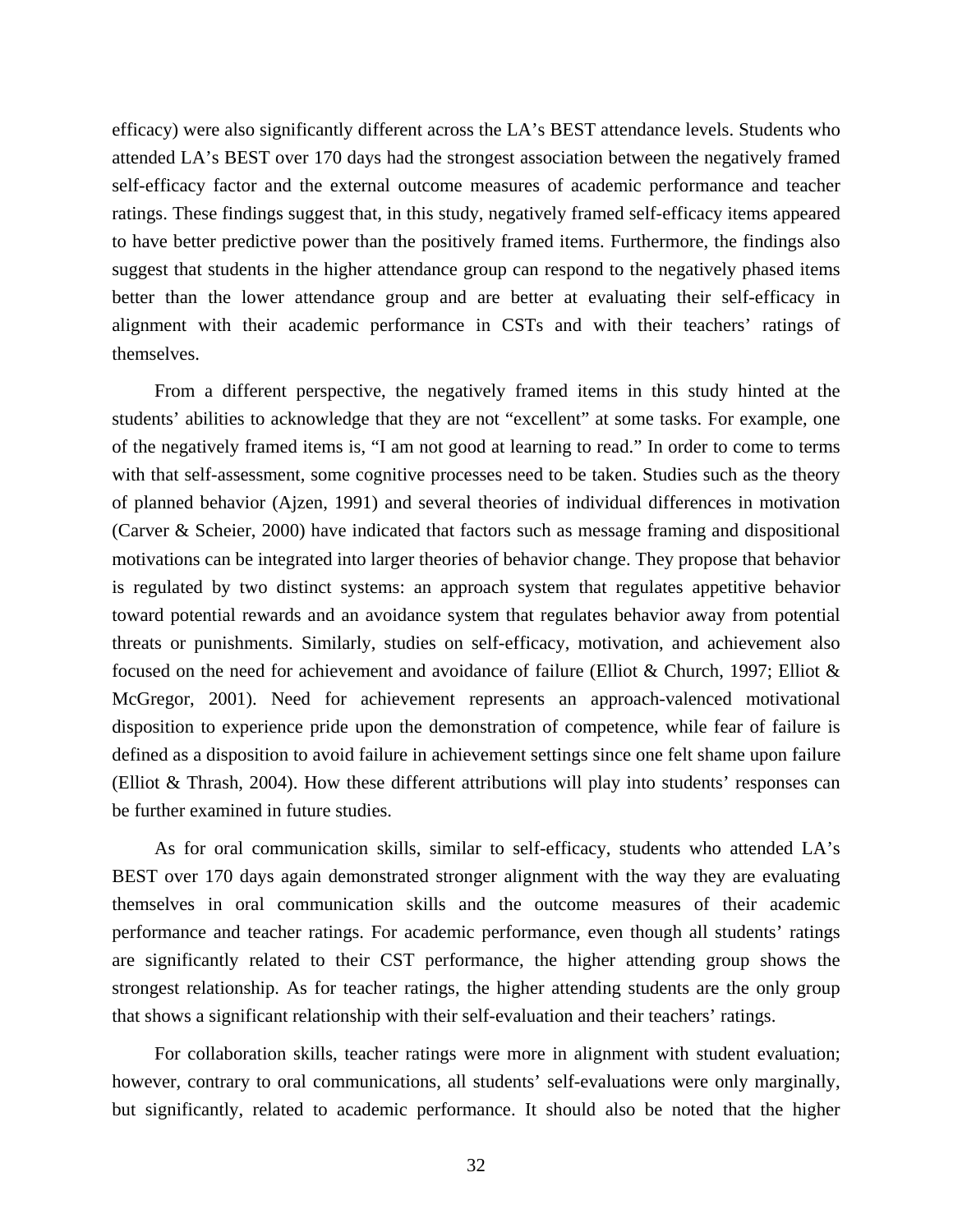attending group was the only group that was significantly aligned with their teachers' ratings in citizenship.

These findings indicate that students' self-evaluations on self-efficacy, oral communication skills, and collaboration skills are generally more aligned with their academic performance than with teacher ratings on citizenship. It should also be noted that the higher attending group's selfevaluations are more strongly related to academic performance than the other attendance groups are. Meanwhile, teacher ratings on citizenship appeared to have more discriminatory power, as the high-attending students were the only group whose self-evaluations were significantly related with teacher ratings (other than positively framed items on self-efficacy).

Regarding the third research question, LA's BEST students appeared to be mostly accurate when evaluating themselves in self-efficacy, oral communication skills, and collaboration skills. The higher attending students have also consistently indicated that their self-evaluations are in closer alignment with both their academic performance and the teacher ratings.

### **Conclusion & Recommendations**

In summary, this study supported the literature that associates self-efficacy with oral communication skills and collaboration skills. However, the study findings did not support the hypothesis that higher attendance in LA's BEST will lead to higher self-efficacy, though further investigation into the self-evaluative abilities of the LA's BEST students would provide new insights. In addressing the third research question, it is found that, overall, LA's BEST students are able to evaluate their abilities so that they are similar to the outcome measures of CST performances and teacher ratings. Moreover, the high-attendance group demonstrated significantly better alignment with the teacher ratings than the lower attendance groups in selfefficacy, oral communication skills, and collaboration skills.

Examinations on the literature and teachers' practices underscored the importance of students employing self-regulation techniques. The social cognitive theory recommends that teachers help students develop self-regulation strategies and set realistic expectations for their academic accomplishments. It appears that LA's BEST is promoting self-evaluation skills, particularly among the higher attendees. In the future, LA's BEST can continue to improve all of its students' self-evaluation skills by applying focused strategies and by making more intentional efforts. Research suggests that the simplest tools to encourage students' self-appraisal are evaluative questions that force students to think about their own work. Some examples of these questions include the following:

- How much time and effort did you put into this?
- What do you think your strengths and weaknesses were in this assignment?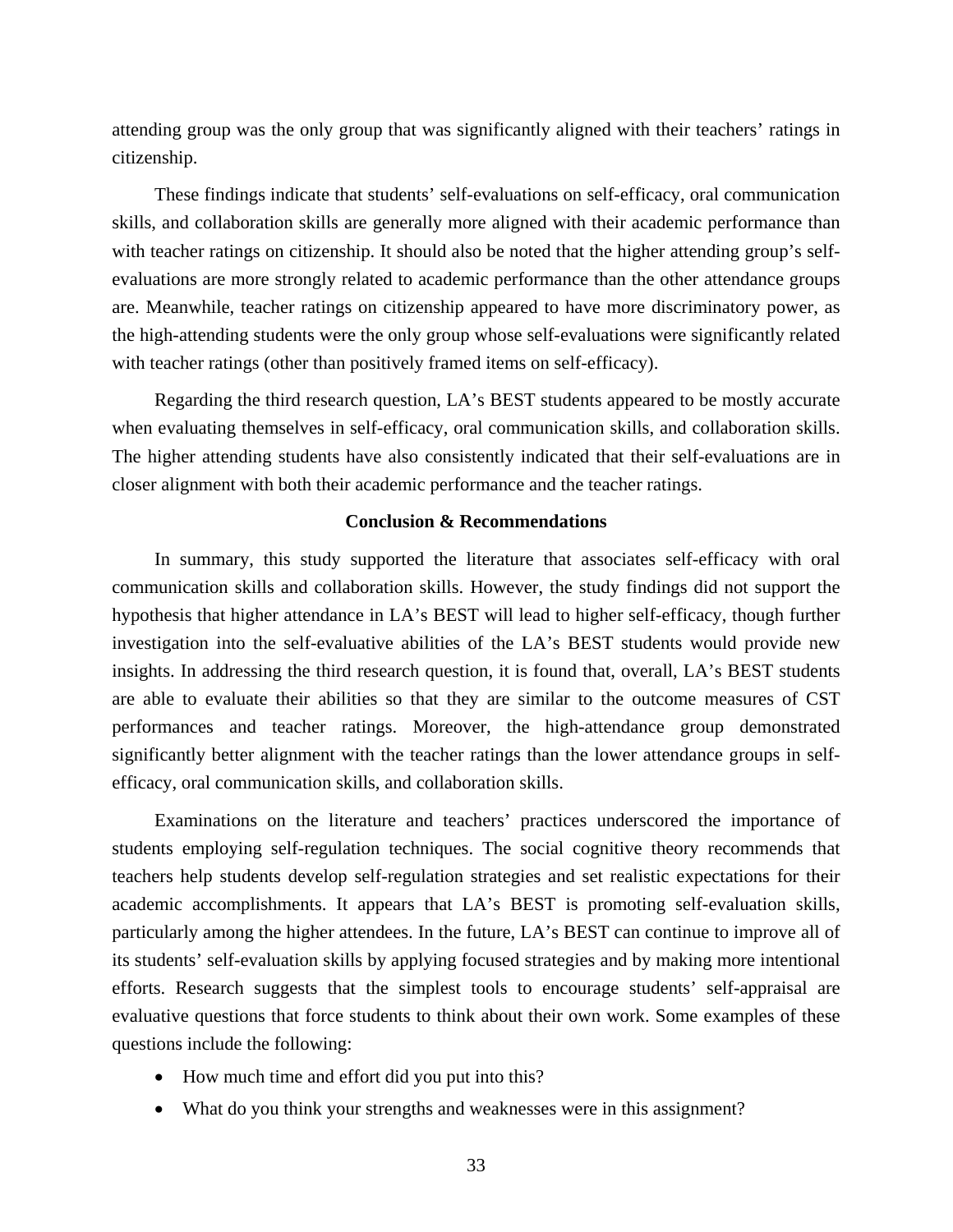- How can you improve your assignment?
- What are the most valuable things you learned from this assignment?

In order to gauge student progress in the future, LA's BEST could also institute the administration of a yearly self-efficacy survey to their participants as part of their enrollment procedures. This type of data collection would allow further study into the relationship between self-efficacy, self-regulation, and student outcomes from a longitudinal perspective.

In summary and conclusion, it is encouraging to observe that LA's BEST students are evaluating themselves in alignment with the outcome measures. According to contemporary literature, it is important to develop self-regulatory skills and become lifelong learners in the 21<sup>st</sup> century. Thus, it is important that students learn self-evaluation strategies and self-monitoring skills, not only in oral communication and collaboration, but in all learning experiences. When students evaluate themselves, they are assessing what they know, what they do not know, and what they would like to know. Only in doing this can they begin to recognize their own strengths and weaknesses and keep on learning.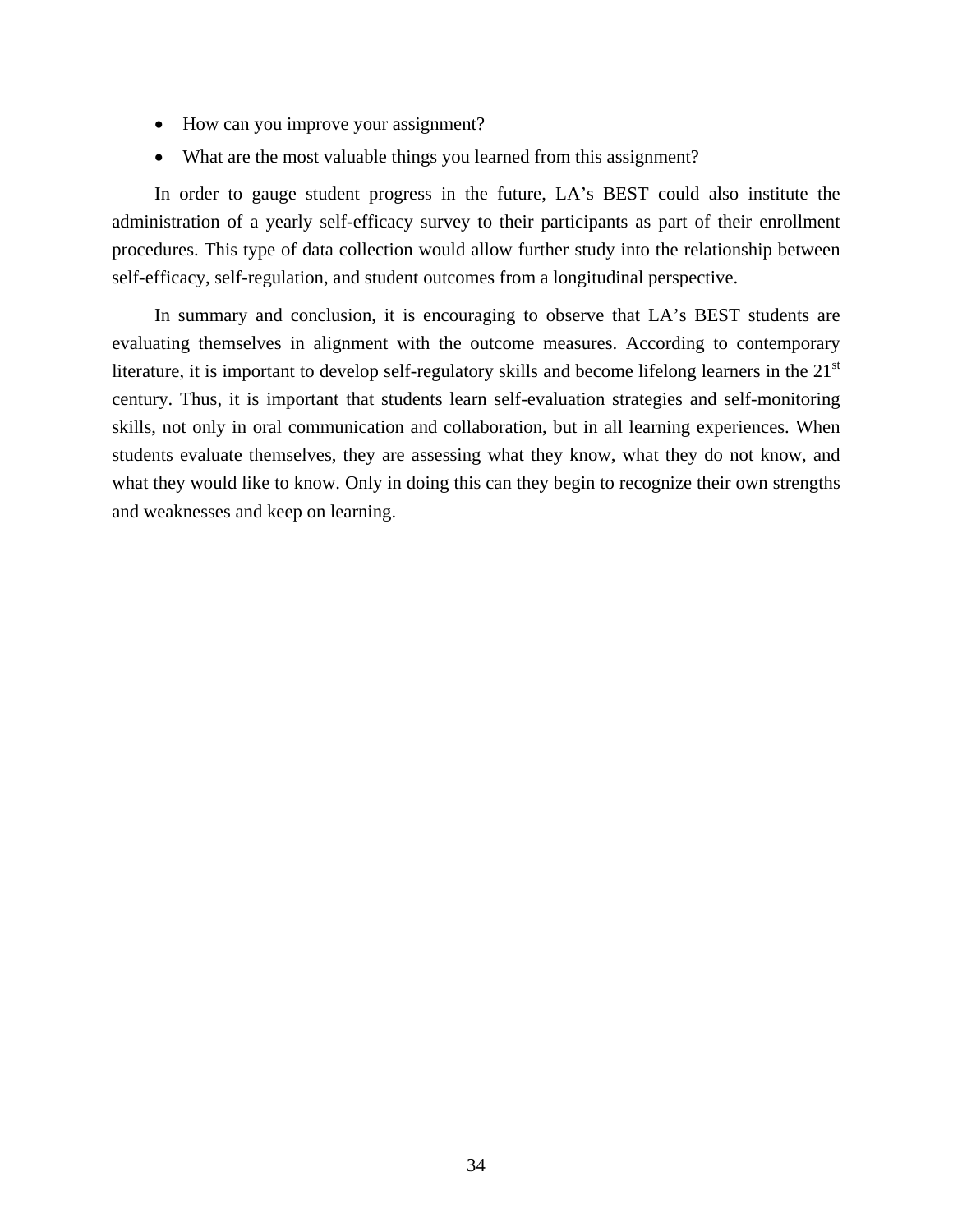## **References**

- Ajzen, I. (1991). The theory of planned behavior. *Organizational behavior and human decision processes, 50*, 179–211.
- Bandura, A. (1982). Self efficacy mechanism in human agency. *American Psychologist, 37*(2), 122–147.
- Bandura, A. (1994). *Regulative function of perceived self-efficacy.* Hillsdale, NJ: Lawrence Erlbaum Associates.
- Bandura, A. (1997). *Self-efficacy: The exercise of control.* New York: W. H. Freeman/Times Books/Henry Holt & Co.
- Bandura, A. (2006). Guide for constructing self-efficacy scales. In F. Pajares and T. C. Urdan (Eds.), *Adolescence and education: Vol. 5. Self-efficacy beliefs of adolescents* (pp. 307– 337). Greenwich, CT: Information Age Publishing.
- Bandura, A., & Wood, R. E. (1989). Social cognitive theory of organizational management. *Academy of Management Review, 14*, 361–384.
- Boekaerts, M., & Corno, L. (2005). Self-Regulation in the Classroom: A perspective on assessment and intervention. *Applied Psychology, 54*(2), 199–231.
- Boyd, L. B., Lilling, A. K., & Lyon, R. M. A. K. (2007). Increasing student participation and advocacy of primary students through role play, modeling, and direct instruction of communication skills. Unpublished Manuscript.
- Bruten, G. J. (1985). *Communication attitude test: Form A.* Retrieved from http://www.unl.edu/fluency/pdfs/test.pdf
- Butler, F. A., & Stevens, R. (1997). *Accommodation strategies for English language learners on large-scale assessments: Student characteristics and other considerations* (CSE technical report No. 448). Los Angeles: University of California, National Center for Research on Evaluation, Standards, and Student Testing (CRESST).
- Cameron, K. S., & Quinn, R. E. (1999). *Diagnosing and changing organizational culture: Based on the competing values framework.* Reading, MA: Addison-Wesley.
- Carver, C. H., & Scheier, M. F. (2000). On the structure of behavioral self-regulation. In M. Boekaerts, P. Pintrich, & M. Zeidner (Eds.), *Handbook of self-regulation* (pp. 41–84). Orlando, FL: Academic Press.
- Chan, C. K. (2001). Peer collaboration and discourse patterns in learning from incompatible information. *Instructional Science,* 29, 443–479.
- Cleary, T. J. (2006). The development and validation of the Self-Regulation Strategy Inventory—Self-Report. *Journal of School Psychology, 44*, 307–322.
- Corno, L. (1993). The best laid plans: Modern conceptions of volition and educational research. *Educational Researcher, 22,* 14–22.
- Dunning, D., Johnson, K., Ehrlinger, J., and Kruger, J. (2003). Why people fail to recognize their own incompetence. *Current Directions in Psychological Science, 12*(3), 83–87.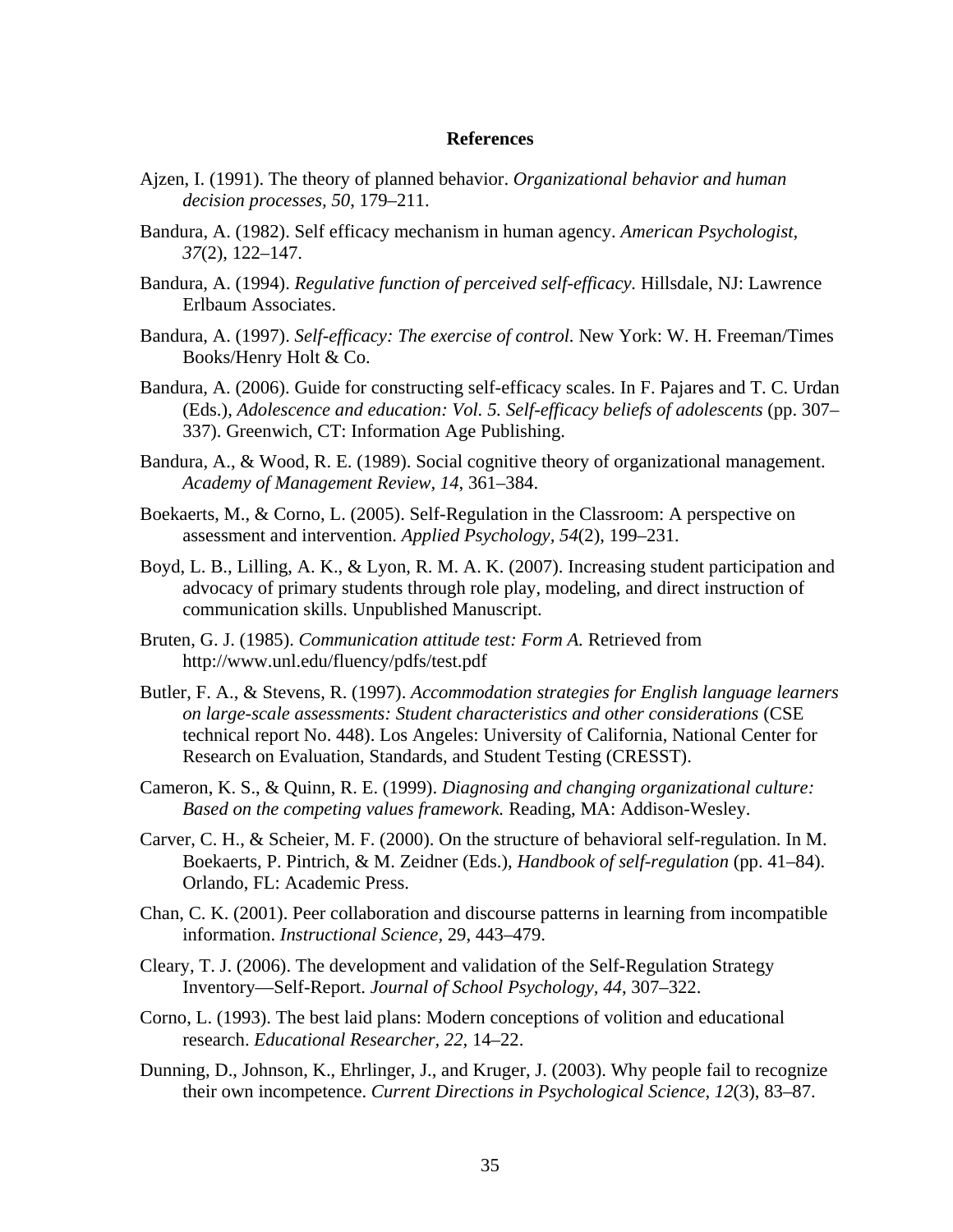- Elliot, A. J., & Church, M. A. (1997). A hierarchical model of approach and avoidance achievement motivation. *Journal of Personality and Social Psychology,* 72, 218–232.
- Elliot, A. J., & McGregor, H. A. (2001). A 2x2 achievement goal framework. *Journal of Personality and Social Psychology, 80*, 501–519.
- Elliot, A. J., & Thrash, T. M. (2004). The intergenerational transmission of fear of failure. *Personal and Social Psychology Bulletin, 30*, 957–971.
- Frankel, S., & Daley, G. (2007). *An evaluation of after school programs provided by Beyond the Bell's partner agencies*. Los Angeles, CA: Beyond the Bell Branch, LAUSD.
- Gamliel, E., & Peer, E. (2006). Positive versus negative framing affects justice judgment. *Social Justice Research, 19*(2).
- Gillies, R., & Ashman, A. (1998). Behavior and interactions of children in cooperative groups in lower and middle elementary grades. *Journal of Educational Psychology,* 90, 746–757.
- Graham, S., Harris, K. R., & Troia, G. A. (2000). Self-regulated strategy development revisited: Teaching writing strategies to struggling writers. *Topics in Language Disorders, 20*, 1–14.
- Guyatt, G. H., Cook, D. J., King, D., Norman, G. R., Kane, S. L. C., & Van Ineveld, C. (1999). Effect of framing of questionnaire items regarding satisfaction with training on residents' responses. *Academic medicine, 74*(2), 192–194.
- Hodgkinson, H. (2006). *The whole child in a fractured world.* Alexandria, VA: Association for Supervision and Curriculum Development.
- Huang, D., Choi, K., Henderson, T., Howie, J., Kim, K., Vogel, M. … & Yoo, S. (2005). *Examining the effects of academic skills and academic enablers taught at LA's BEST on the achievement of student participants.* Los Angeles: University of California, National Center for Research on Evaluation, Standards, and Student Testing (CRESST).
- Huang, D., Leon, S., La Torre, D., & Mostafavi, S. (2008). *Examining the relationship between LA's BEST program attendance and academic achievement of LA's BEST students* (CRESST Report 749)*.* Los Angeles: University of California, National Center for Research on Evaluations, Standards, and Student Testing.
- Huang, D., Miyoshi, J., La Torre, D., Marshall, A., Pérez, P., & Peterson, C. (2007). *Exploring the intellectual, social and organizational capitals at LA's BEST* (CSE Technical Report 714). Los Angeles: University of California, National Center for Research on Evaluation, Standards, and Student Testing (CRESST).
- Hughes, I. E., & Large, B. J. (1993). Staff and peer-group assessment of oral communication skills. *Studies in Higher Education, 18*(3), 379–385.
- Jarboe, S. (1996). Procedures for enhancing group decision making. In B. Hirokawa & M. Poole (Eds.), *Communication and group decision making* (pp. 345–383). Thousand Oaks, CA: Sage.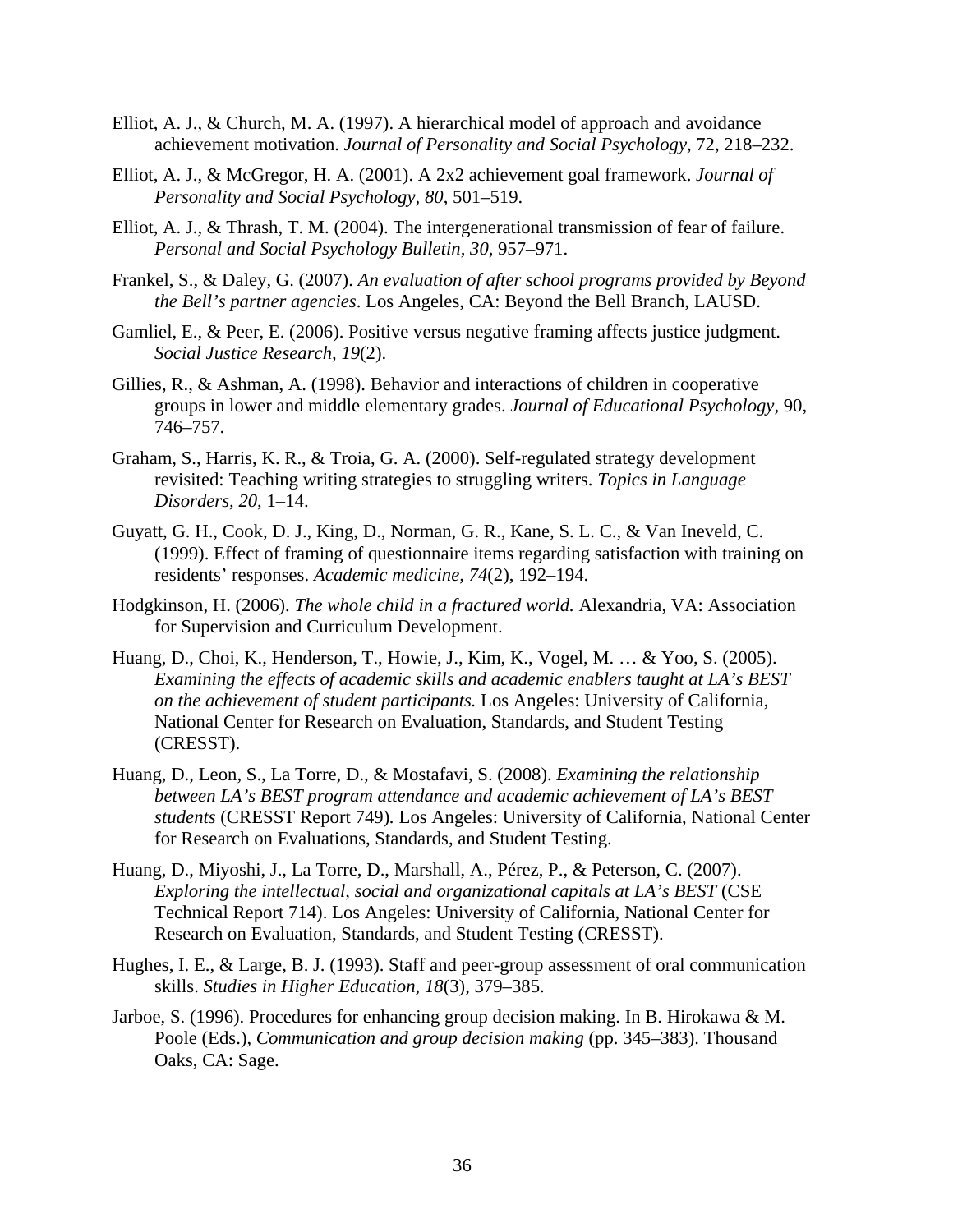- Jerald, C. D. (2009, February). *Preparing students for the 21st century.* Paper presented at the Break the Curve Consulting NSBA 2009 Federal Relations Conference, Washington, DC.
- Johnson, D. W., & Johnson, R. T. (2000). *Cooperative learning methods: A meta-analysis.*  Minneapolis: University of Minnesota, Cooperative Learning Center, Research Report. Retrieved online from http://www.clcrc.com/pages/cl-methods.html
- Kafai, Y. B. (2002). Elementary students' perceptions of social networks: Development, experience, and equity in collaborative software design activities. In G. Stahl (Ed.), *Computer support for collaborative learning: Foundations for a CSCL community* (pp. 556–557). Proceedings of CSCL 2002. Boulder, CO, & Hillsdale, NJ: LEA.
- Kastner, J., Raggio, D., & May, W. (2000). The relationship between language skills and later academic achievement in children. *Archives of Clinical Neuropsychology, 15*(8), 787–788.
- Knight, G., & Bohlmeyer, E. (1990). Cooperative learning and achievement: Methods for assessing causal mechanisms. In S. Sharan (Ed.), *Cooperative learning: Theory and research* (pp. 1-22). New York: Praeger.
- Kouros, C., & Abrami, P. C. (2006, April). *How do students really feel about working in small groups? The role of student attitudes and behaviors in cooperative classroom settings.* Paper presented at the annual meeting of the American Educational Research Association, San Francisco, California.
- Kruger, J., & Dunning, D. (1999). Unskilled and unaware of it: How difficulties in recognizing one's own incompetence lead to inflated self-assessments. *Journal of Personality and Social Psychology*, *77*, 1121–1134.
- Kumpulainen, K., & Mutanen, M. (2000). Mapping the dynamics of peer group interaction: A method of analysis of socially shared knowledge processes. In H. Cowie & G. Van der Aalsvoort (Eds.), *Social interaction in learning and instruction*, (pp. 141–161). Amsterdam: Pergamon.
- Ladd, G. W., Price, J. M., & Hart, C. H. (1988). Predicting preschoolers' peer status from their playground behavior. *Child Development*, *59*, 986–992.
- Mason, L. (1998). Sharing cognition to construct scientific knowledge in school context: The role of oral and written discourse. *Instructional Science,* 26, 359–389. Kluwer Academic publishers.
- Multon, K. D., Brown, S. D., & Lent, R. W. (1991). Relation of self-efficacy beliefs to academic outcomes: A meta-analytic investigation. *Journal of Counseling Psychology, 38*, 30–38.
- Newman, R. S. (1991). Goals and self-regulated learning: What motivates children to seek academic help? In M. L. Maehr, & P. R. Pintrich (Eds.), *Advances in motivation and achievement: A research annual* (Vol.7, pp.151–183). Greenwich, CT: JAI.
- Newman, R. (2008). Adaptive and non-adaptive help seeking with peer harassment: An integrative perspective of coping and self-regulation. *Educational Psychologist, 43*, 1– 15.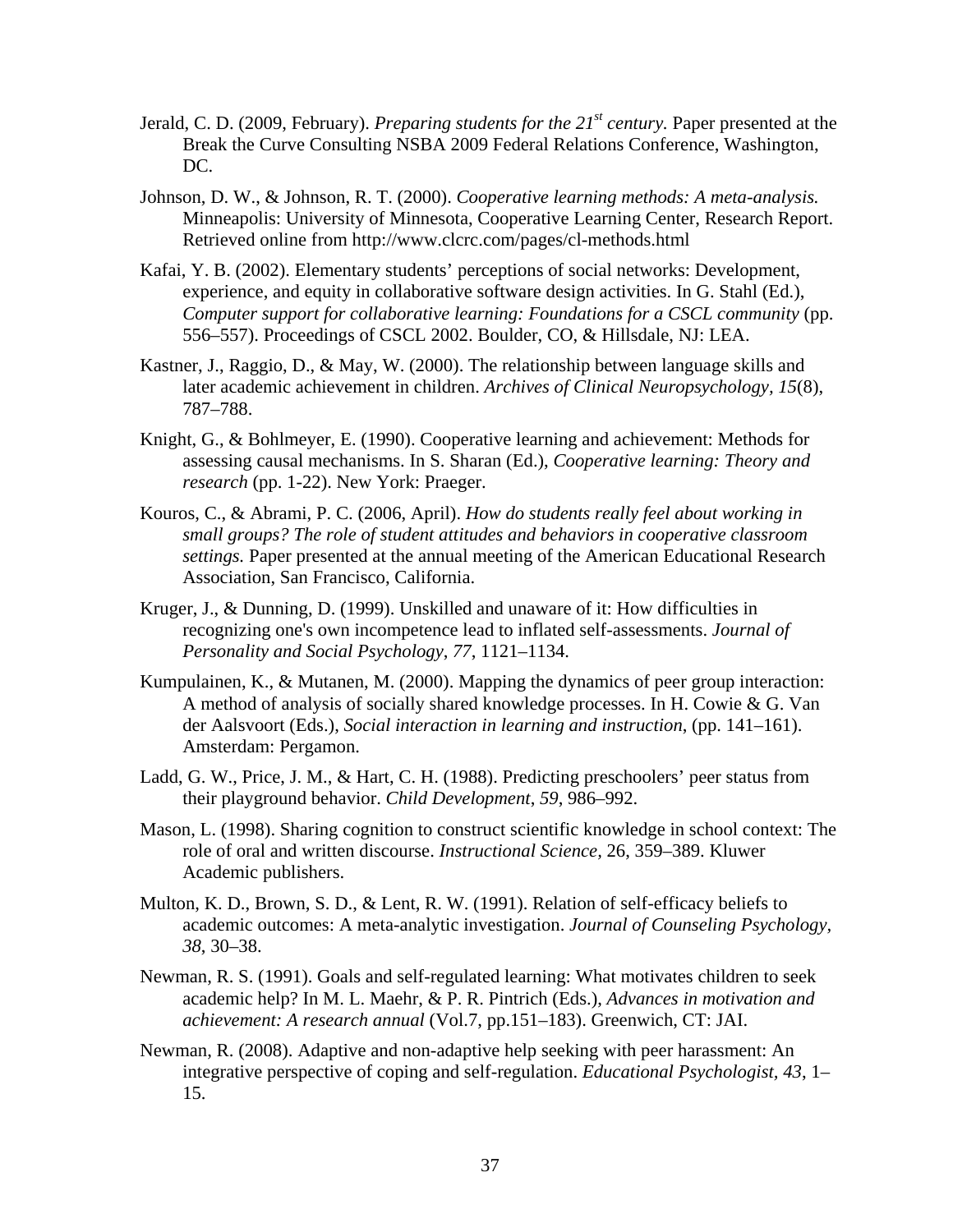- Okada, T., & Simon, H. A. (1997). Collaborative discovery in a scientific domain. *Cognitive Science, 21*, 109–146.
- Pajares, F., & Kranzler, J. (1995). Self-efficacy beliefs and general ability in mathematical problem solving: A path analysis. *Contemporary Educational Psychology, 20*, 426– 443.
- Pajares, F., & Urdan, T. (2006). *Self-efficacy beliefs of adolescents.* Greenwich, CT: Information Age Publishing.
- Partnership for 21<sup>st</sup> Century Skills. (2007). *Beyond the three Rs: Voter attitudes toward 21<sup>st</sup> century skills.* Washington, DC: Author.
- Partnership for 21<sup>st</sup> Century Skills. (2008). *Teaching and learning for the 21<sup>st</sup> century: Report and recommendations of the Arizona summit on 21<sup>st</sup> century skills.* Washington, DC: Author.
- Partnership for 21<sup>st</sup> Century Skills. (2009). 21<sup>st</sup> Century skills, education and *competitiveness: A resource policy guide*. Tucson, AZ: Author. Retrieved from http://www.p21.org/documents/21st\_century\_skills\_education\_and\_competitiveness\_g uide.pdf
- Pintrich, P. R. (2004). A conceptual framework for assessing motivation and self-regulated learning in college students. *Educational Psychology Review, 16*(4), 385–407.
- Pintrich, P. R., Smith, D., Garcia, T., & McKeachie, W. (1993). Predictive validity and reliability of the motivated strategies for learning questionnaire (MSLQ). *Educational and Psychological Measurement, 53,* 801–813.
- Ponitz, C. C., McClelland, M. M., Matthews, J. S., & Morrison, F. J. (2009). A structured observation of behavioral self-regulation and its contribution to kindergarten outcomes*. Developmental Psychology, 45*(3), 605–619.
- Roschelle, J., & Teasley, S. (1995). The construction of shared knowledge in collaborative problem solving. In C. E. O'Malley (Ed.), *Computer supported collaborative learning*  (pp. 69–97). Heidelberg: Springer-Verlag.
- Schaps, E. (2006). *Educating the whole child*. Alexandria, VA: Association for Supervision and Curriculum Development.
- Schunk, D. H. (1983). Progress self-monitoring: Effects on children's self-efficacy and achievement. *Journal of Experimental Education, 51*, 89–93.
- Schunk, D. H. (2001). Social cognitive theory and self-regulated learning. In B. J. Zimmerman, & D. H. Schunk (Eds.), *Self-regulated learning and academic achievement: Theoretical perspectives* (2nd ed., pp 125–152). Mahwah, NJ: Erlbaum.
- Schunk, D. H., Pintrich, P. R., & Meece, J. (2008). *Motivation in education: Theory, research, and applications* (3rd ed*.*) Boston, MA: Allyn & Bacon.
- Stone, C. A., & May, A. L. (2002). The accuracy of academic self-evaluations in adolescents with learning disabilities. *Journal of Learning Disabilities, 35*, 370–383.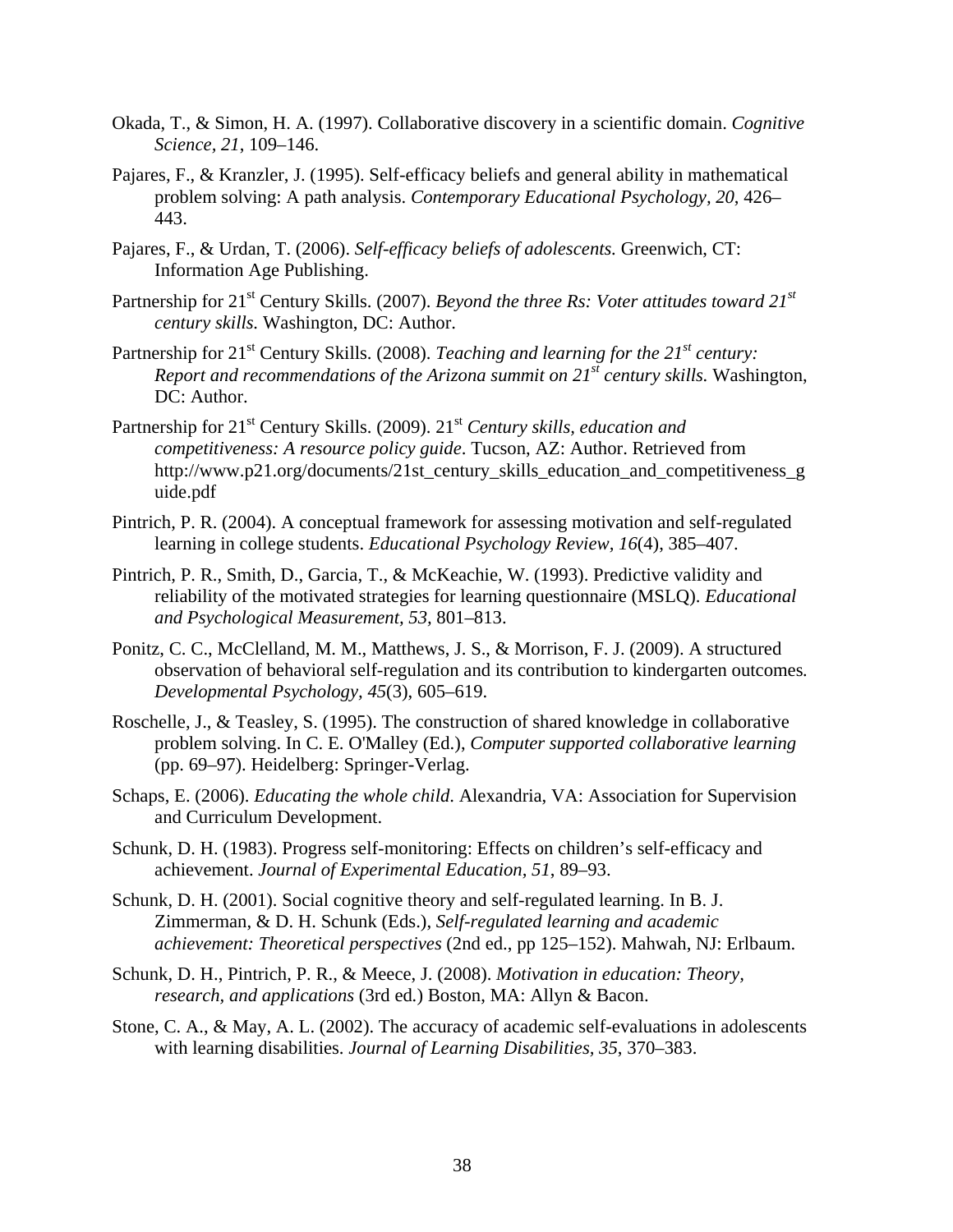- Swamy, S. (2007). How would you frame questions to measure user attitudes correctly? An experimental design study. *Lecture Notes in Computer Science*. Heidelberg: Springer-Verlag.
- Taboada, A., Tonks, S., Wigfield, A., & Guthrie, J. (2009). Effects of motivational and cognitive variables on reading comprehension. *Reading and Writing, 22,* 85–106.
- Van Boxtel, C. A. M. (2000). *Collaborative concept learning* (Doctoral thesis, University of Utrecht, The Netherlands).
- Webb, N., & Farivar, S. (1994). Promoting helping behavior in cooperative small groups in middle school mathematics. *American Educational Research Journal, 31*(2), 369–395.
- Webb, N., & Mastergeorge, A. (2003). Promoting effective helping behavior in peer directed groups, *International Journal of Educational Research, 39*, 73–97.
- Zimmerman, B. J. (2002). Achieving self-regulation: The trial and triumph of adolescence. In F. Pajares, & T. Urdan (Eds.), *Academic motivation of adolescents* (pp. 1–27). Greenwich, CT: Information Age.
- Zimmerman, B. J., Bandura, A., & Martinez-Pons, M. (1992). Self-motivation for academic attainment: The role of self efficacy beliefs and personal goal setting. *American Educational Research Journal, 29*(3), 663–676.
- Zimmerman, B. J., & Kitsantas, A. (2005). The hidden dimension of personal competence: Self-regulated learning and practice. In A. J. Elliot and C. S. Dweck (Eds.), *Handbook of competence and motivation* (pp. 204–222). New York: Guilford Press.
- Zimmerman, B. J., & Martinez-Pons, M. (1986). Development of a structured interview for assessing students' use of self-regulated learning strategies. *American Educational Research Journal, 23,* 614–628.
- Zimmerman, B. J., & Martinez-Pons, M. (1988). Construct validation of a strategy model of student self-regulated learning. *Journal of Educational Psychology, 80,* 284–290.
- Zimmerman, B. J., & Martinez-Pons, M. (1990). Student differences in self-regulated learning: Relating grade, sex, and giftedness to self-efficacy and strategy use. *Journal of Educational Psychology, 82*, 51–59.
- Zimmerman, B. J., & Schunk, D. H. (2001). *Self-regulated learning and academic achievement: theoretical perspectives* (2nd ed., pp.125–152). Mahwah, NJ: Erlbaum*.*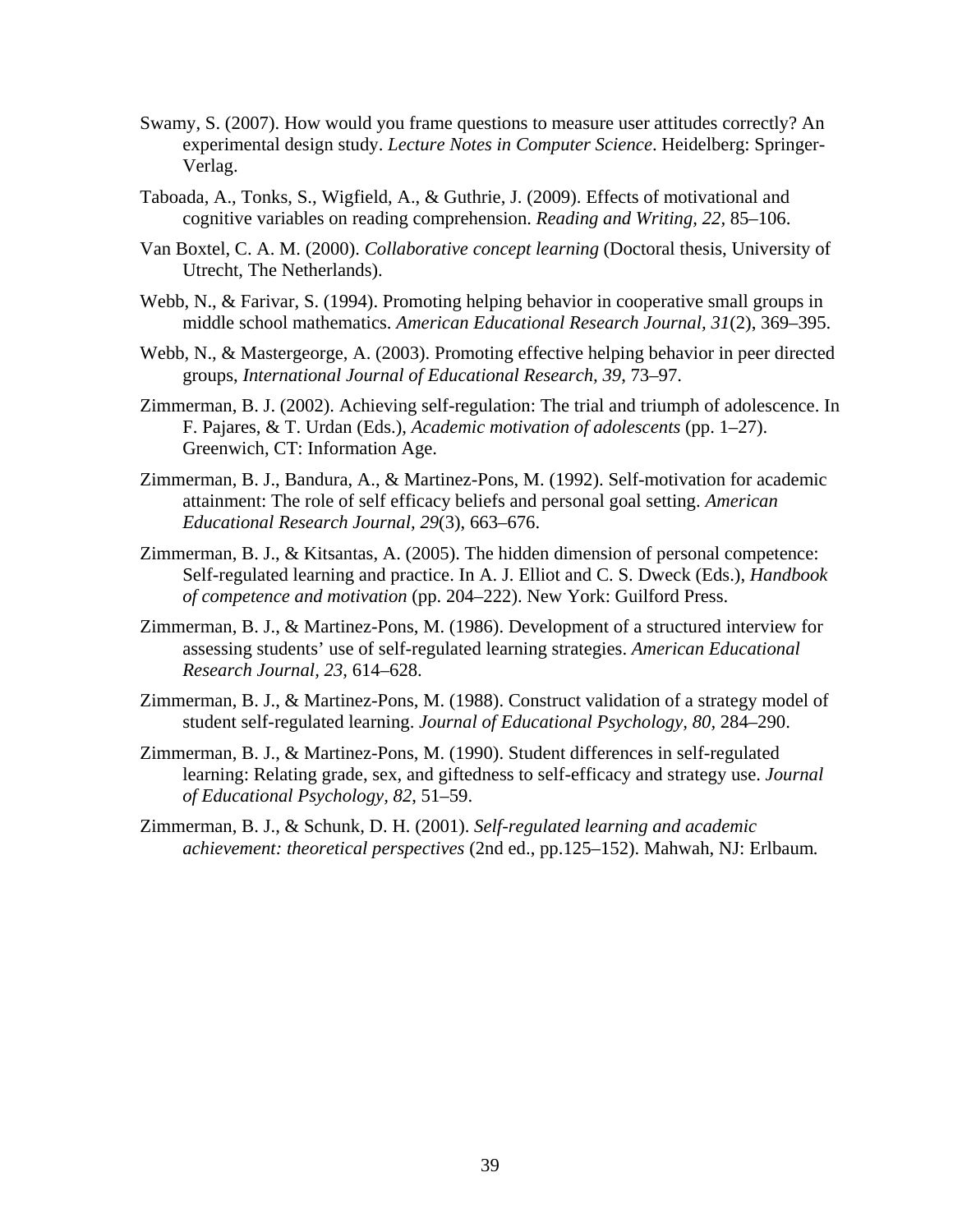## **Appendix A:**

#### **Propensity Weighting Process**

### **Propensity Scalar Formula**

Two logistic regression equations were used to estimate a propensity scalar of case. For cases from LA's BEST Attendance Intensity Levels 1 and 2, the probability (P1) of being in Intensity Level 2 was used. To create a propensity scalar for cases from the third LA's BEST attendance intensity level, the following formula was used:

 $PS = ((1/1-P1)/P1) * P2$ 

Where:

- PS = Propensity scalar
- P1 = The probability of being in Intensity Level 2 based on Logistic Regression Equation 1 (Intensity Levels 1 and 2).
- P2 = The probability of being in Intensity Level 2 based on Logistic Regression Equation 2 (Intensity Levels 3 and 2).

The application of this formula had the effect of placing the estimates for the Level 3 cases (obtained from Equation 2) on the same scale as the Level 1 and 2 estimates (obtained from Equation 1). The result was a unique propensity scalar that could balance background variables across all three intensity levels.

## **Control variables with descriptive results before/after weighting**

As reported earlier, it was necessary in this study to control for existing differences in student background characteristics and other factors. Individual background variables used in the controlling process included parental education, gender, grade level, language classification, ethnicity, track code, and prior attendance in a non-LA's BEST afterschool program. The date of student survey response was also used as a control due to an extended data collection period. We also controlled for site-level differences in the means of the total self-efficacy, oral communication, and collaboration composites and the total number of  $4<sup>th</sup>$ and  $5<sup>th</sup>$  grade students attending each program site. Means before and after weighting across the three LA's BEST attendance levels are displayed for the continuous variables in Tables A1 and A2. As shown in Table A1, four of the five continuous variables had significant differences across the LA's BEST attendance levels prior to the application of the weighting process. After the weighting was applied, no significant differences remained (see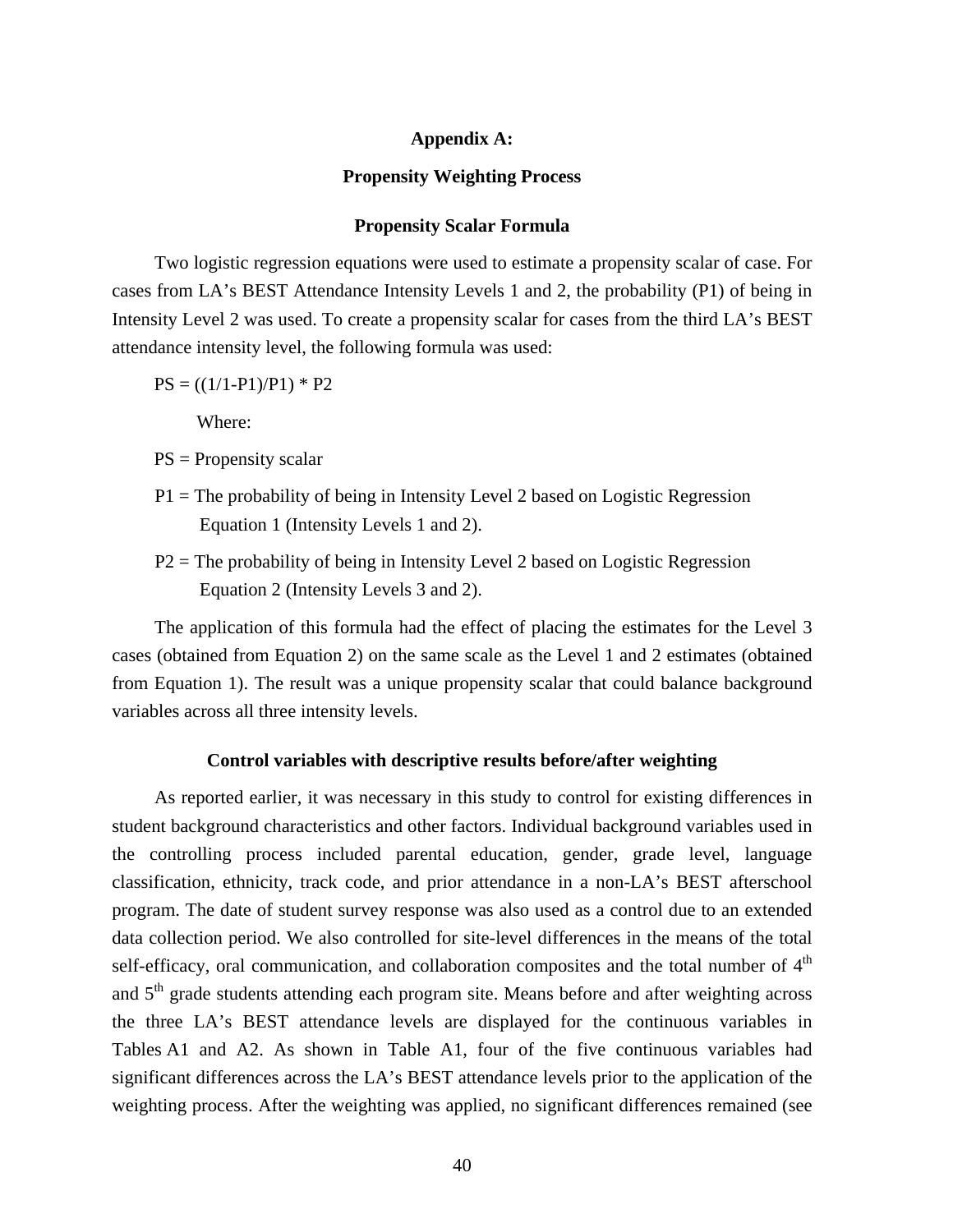Table A2). Percentages before and after weighting across the three LA's BEST attendance levels are displayed for the categorical variables in Tables A3 and A4. As shown in Table A3, two of the five categorical variables had significant differences across the LA's BEST attendance levels prior to the application of the weighting process. After the weighting was applied, no significant differences remained (see Table A4).

#### Table A1

| Continuous Background Variables: Means by LA's BEST Attendance Level—Unweighted |  |  |
|---------------------------------------------------------------------------------|--|--|
|                                                                                 |  |  |

|                                       | LA's BEST Attendance<br>$(2008 - 09)$ |                                    |                            |          |       | <b>ANOVA</b><br>results |
|---------------------------------------|---------------------------------------|------------------------------------|----------------------------|----------|-------|-------------------------|
| Un-weighted<br>means                  | $1-99$ days<br>$(n = 164)$            | $100 - 169$<br>days<br>$(n = 226)$ | $>170$ days<br>$(n = 307)$ | $F$ test | Eta   | Sig.                    |
| Survey date                           | 138.23                                | 111.08                             | 89.91                      | 10.884   | 0.174 | 0.000                   |
| Site—Self-efficacy                    | 3.14                                  | 3.16                               | 3.15                       | 0.569    | 0.040 | 0.566                   |
| Site—Communication                    | 3.13                                  | 3.16                               | 3.15                       | 4.356    | 0.111 | 0.013                   |
| Site-Collaboration                    | 3.07                                  | 3.09                               | 3.10                       | 4.086    | 0.108 | 0.017                   |
| Site $(4^{th} \& 5^{th})$ —Attendance | 124.96                                | 105.61                             | 104.21                     | 9.335    | 0.162 | 0.000                   |

#### Table A2

Continuous Background Variables: Means by LA's BEST Attendance Level—After Weighting

|                                        | LA's BEST Attendance<br>$(2008 - 09)$ |                                    |                            |        | <b>ANOVA</b><br>results |       |
|----------------------------------------|---------------------------------------|------------------------------------|----------------------------|--------|-------------------------|-------|
| Weighted<br>means                      | $< 100 \text{ days}$<br>$(n = 164)$   | $100 - 169$<br>days<br>$(n = 226)$ | $>170$ days<br>$(n = 307)$ | F test | Eta                     | Sig.  |
| Survey date                            | 128.18                                | 123.93                             | 132.78                     | 0.370  | 0.033                   | 0.691 |
| Site—Self-efficacy                     | 3.15                                  | 3.15                               | 3.15                       | 0.111  | 0.018                   | 0.895 |
| Site—Communication                     | 3.15                                  | 3.15                               | 3.15                       | 0.341  | 0.031                   | 0.711 |
| Site-Collaboration                     | 3.08                                  | 3.08                               | 3.09                       | 0.431  | 0.035                   | 0.650 |
| Site $(4^{th} \& 5^{th})$ — Attendance | 116.28                                | 113.98                             | 111.07                     | 0.528  | 0.039                   | 0.590 |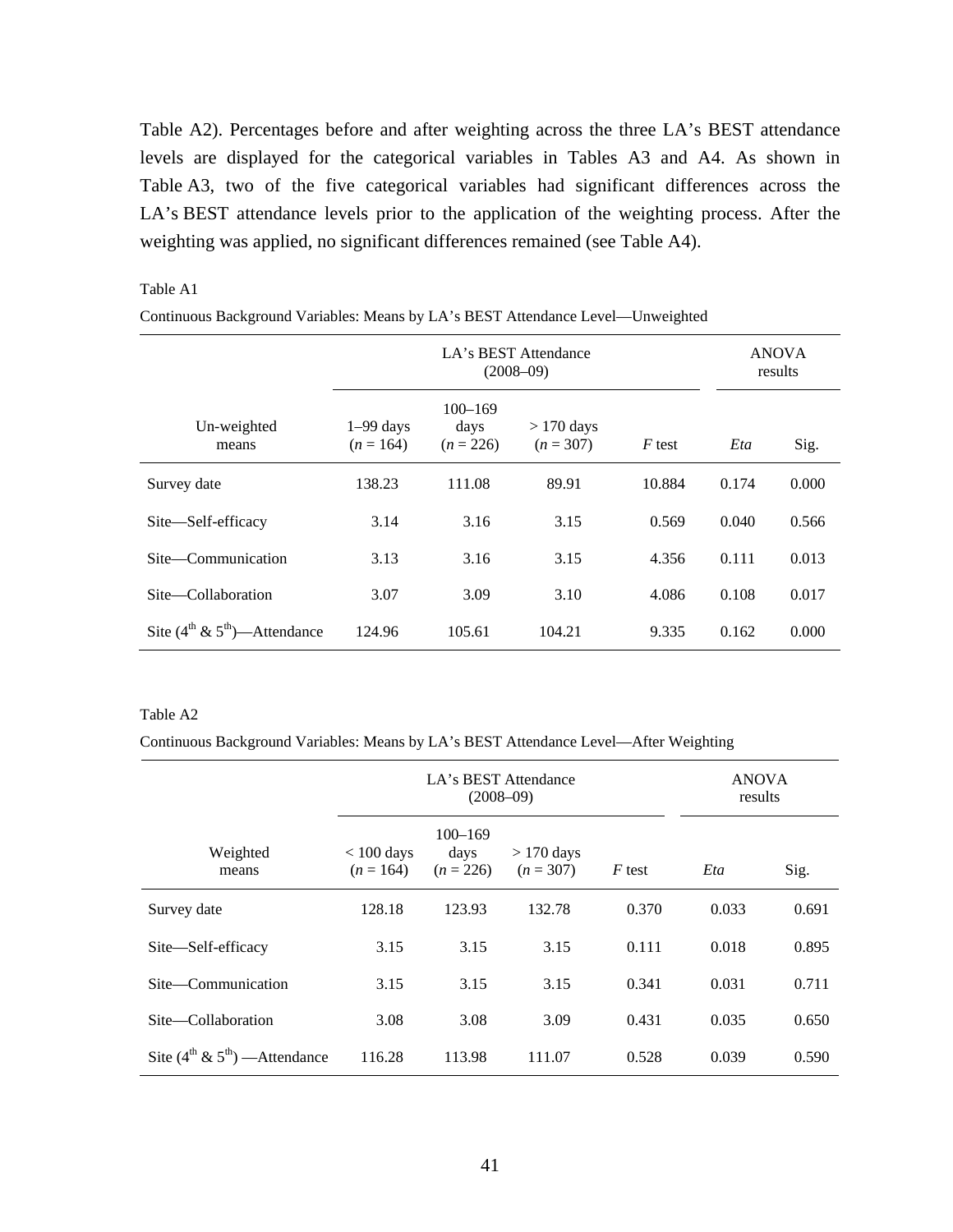## Table A3

|                             | LA's BEST Attendance<br>$(2008 - 09)$ |                                    |                             |                 | Chi-Square<br>results              |       |
|-----------------------------|---------------------------------------|------------------------------------|-----------------------------|-----------------|------------------------------------|-------|
| <b>Background</b> variables | $< 100$ days<br>$(n = 164)$           | $100 - 169$<br>days<br>$(n = 226)$ | $> 170$ days<br>$(n = 307)$ | Chi-SQ<br>Value | <b>Cramers</b><br>$\boldsymbol{V}$ | Sig.  |
| Female                      | 60.4                                  | 48.7                               | 59.6                        | 7.809           | 0.106                              | 0.020 |
| Attendance in other ASP     | 42.1                                  | 34.1                               | 29.0                        | 8.206           | 0.109                              | 0.017 |
| Ethnicity                   |                                       |                                    |                             | 12.26           | 0.094                              | 0.425 |
| <b>Black</b>                | 9.1                                   | 8.8                                | 6.5                         |                 |                                    |       |
| Hispanic                    | 88.4                                  | 85.0                               | 87.9                        |                 |                                    |       |
| Language classification     |                                       |                                    |                             | 9.028           | 0.080                              | 0.172 |
| English only                | 18.9                                  | 31.0                               | 23.8                        |                 |                                    |       |
| <b>IFEP</b>                 | 16.5                                  | 15.9                               | 16.9                        |                 |                                    |       |
| <b>RFEP</b>                 | 32.3                                  | 23.5                               | 27.0                        |                 |                                    |       |
| <b>LEP</b>                  | 32.3                                  | 29.6                               | 32.2                        |                 |                                    |       |
| Parent education            |                                       |                                    |                             | 8.443           | 0.078                              | 0.207 |
| Declined/unknown            | 33.5                                  | 22.6                               | 29.3                        |                 |                                    |       |
| LT HS education             | 32.9                                  | 33.2                               | 33.6                        |                 |                                    |       |
| HS grad/no college          | 19.5                                  | 22.6                               | 20.8                        |                 |                                    |       |
| Had some college            | 14.0                                  | 21.7                               | 16.3                        |                 |                                    |       |

Categorical Background Variables: Percentages by LA's BEST Attendance Level—Unweighted

*Note*. ASP = Afterschool program; HS = High school; IFEP = Initially fluent English proficient; LEP = Limited English proficiency; LT  $\overline{HS}$  = Less than high school; RFEP = Redesignated fluent English proficient.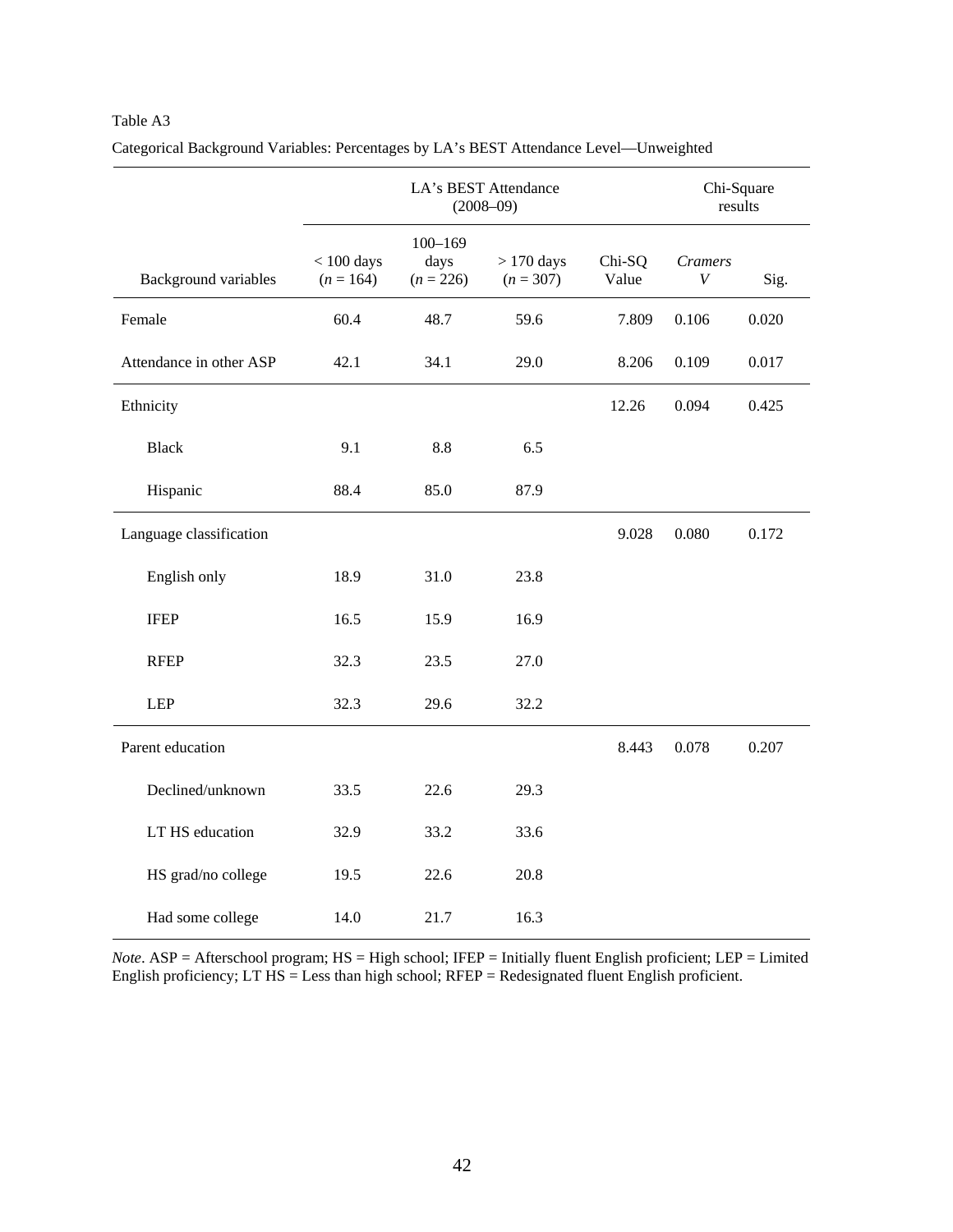## LA's BEST Attendance (2008–09) Chi-Square results Background variables  $< 100$  days  $(n = 164)$ 100–169 days  $(n = 226)$ > 170 days  $(n = 307)$ Chi-SQ Value *Cramers V* Sig. Female 53.7 52.2 57.0 1.293 0.043 0.524 Non-LA's BEST Attendance 38.4 37.6 37.5 0.044 0.008 0.978 Ethnicity 12.43 0.094 0.412 Black 9.8 9.3 8.1 Hispanic 87.1 85.5 83.4 Language Classification  $0.596 \t 0.021 \t 0.996$ English Only 23.2 26.0 24.4 IFEP 16.5 15.9 15.3 RFEP 29.3 27.3 28.3 LEP 31.1 30.8 31.9 Parent Education 3.976 0.053 0.680 Declined/Unknown 31.9 24.8 25.6 LT HS education 29.4 35.0 30.8 HS grad/No college 21.5 21.2 23.7 Had some college 17.2 19.0 19.8

Categorical Background Variables: Percentages by LA's BEST attendance level—After weighting

Table A4

*Note*. HS = High school; IFEP = Initially fluent English proficient; LEP = Limited English proficiency;  $LT$  HS = Less than high school;  $RFEP = Redesignated$  fluent English proficient.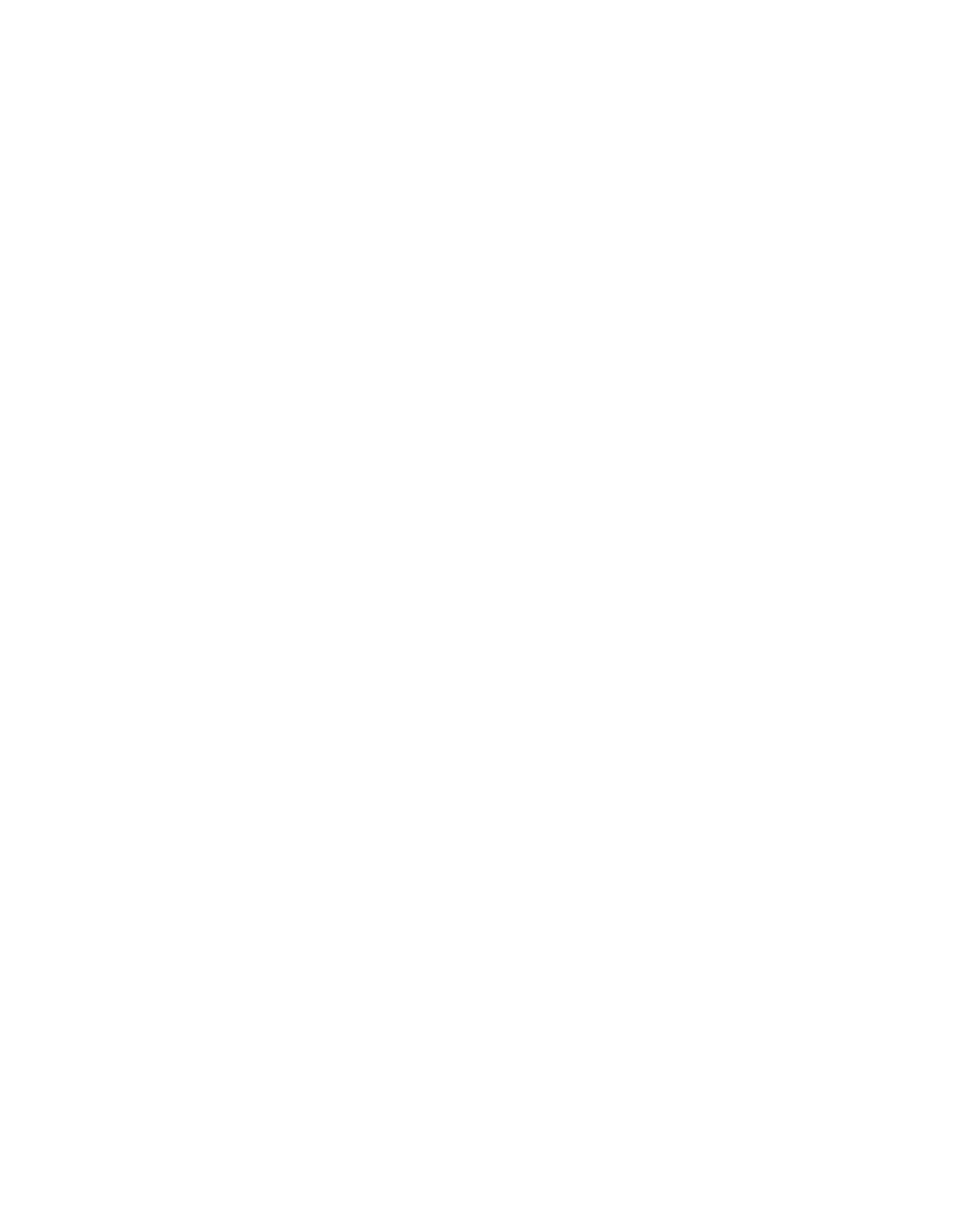## **Appendix B:**

## **Survey Scales**

## **Self-efficacy**

## Table B1 Self-efficacy Multiple Group Model #1

| Factor        | Parcel                         | <b>Items</b>            |
|---------------|--------------------------------|-------------------------|
| Self-efficacy | Academic_Positive (AcP)        | 1, 2, 4                 |
|               | Academic Negative (AcN)        | 3                       |
|               | Self-Regulation_Positive (SRP) | 6, 7, 9, 10, 11, 13, 14 |
|               | Self-Regulation_Negative (SRN) | 5, 8, 12, 15            |
|               | Perseverance Positive (PeP)    | 21, 24, 25              |
|               | Perseverance_Negative (PeN)    | 23, 24                  |
|               | Other Positive (OP)            | 16, 17, 19, 20          |
|               | Other_Negative (ON)            | 18                      |

## Table B2

Self-efficacy Multiple Group Model #2

| Factor        | Parcel                         | <b>Items</b>            |
|---------------|--------------------------------|-------------------------|
| Self-efficacy | Academic_Positive (AcP)        | 1, 2, 4                 |
| Positive      | Self-Regulation_Positive (SRP) | 6, 7, 9, 10, 11, 13, 14 |
|               | Perseverance Positive (PeP)    | 21, 24, 25              |
|               | Other Positive (OP)            | 16, 17, 19, 20          |
| Self-efficacy | Academic_Negative (AcN)        | 3                       |
| Negative      | Perseverance_Negative (PeN)    | 23, 24                  |
|               | Self-Regulation_Negative (SRN) | 5, 8, 12, 15            |
|               | Other_Negative (ON)            | 18                      |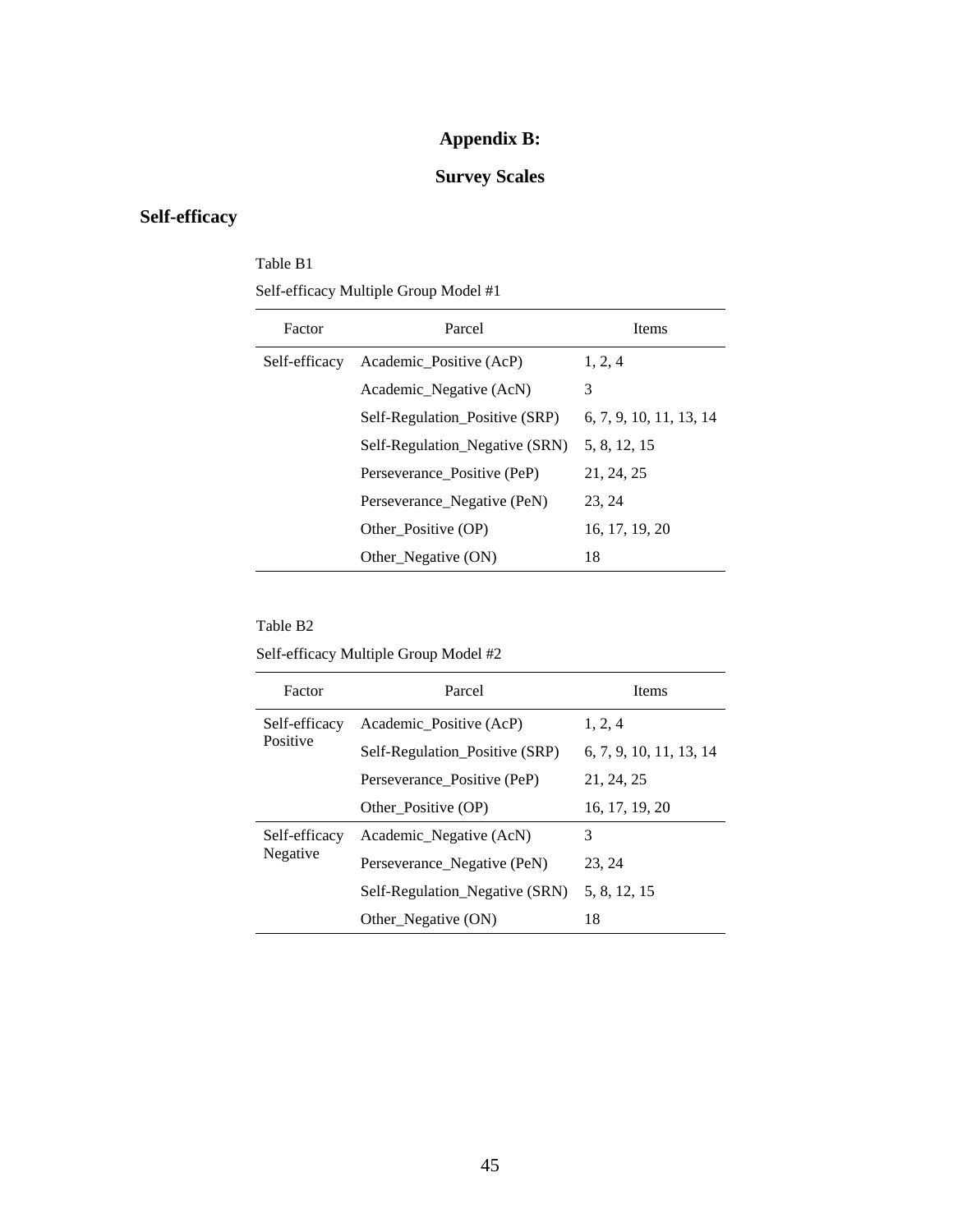## Table B3

## Self-efficacy

| Item# | Item                                                                          | Subscale   |
|-------|-------------------------------------------------------------------------------|------------|
| 1.    | I am good at learning math                                                    | AcP        |
| 2.    | I am good at learning science                                                 | AcP        |
| 3.    | I am not good at learning to read                                             | AcN        |
| 4.    | I am good at learning to write                                                | AcP        |
| 5.    | It is hard for me to finish my assignments on time                            | <b>SRN</b> |
| 6.    | It is easy to concentrate when I am doing my schoolwork                       | <b>SRP</b> |
| 7.    | It is easy for me to finish my homework on time                               | <b>SRP</b> |
| 8.    | I am not good at taking notes during class                                    | <b>SRN</b> |
| 9.    | It is easy for me to use the library to get information for class assignments | <b>SRP</b> |
| 10.   | I am good at using the computer to finish class assignments                   | <b>SRP</b> |
| 11.   | I am good at organizing my schoolwork                                         | <b>SRP</b> |
| 12.   | I am not good at remembering information presented in class                   | <b>SRN</b> |
| 13.   | I am good at remembering what I read in my schoolbooks                        | <b>SRP</b> |
| 14.   | I am good at remembering what I read in my schoolbooks                        | <b>SRP</b> |
| 15.   | I am not good at learning the skills needed for team sports                   | <b>SRN</b> |
| 16.   | It is easy for me to live up to what my parents' expect of me                 | <b>OP</b>  |
| 17.   | I am good at living up to what my teachers expect of me                       | <b>OP</b>  |
| 18.   | I am not good at living up to what I expect of myself                         | ON         |
| 19.   | It is easy for me to make friends                                             | <b>OP</b>  |
| 20.   | I am good at keeping friends                                                  | <b>OP</b>  |
| 21.   | I like it when my schoolwork is challenging                                   | PeP        |
| 22.   | It is hard for me to finish everything I start                                | PeN        |
| 23.   | Even when I try hard, I can't always finish my work                           | PeN        |
| 24.   | When something doesn't work the first time, I try again                       | PeP        |
| 25.   | It is easy to solve a problem if I try hard                                   | PeP        |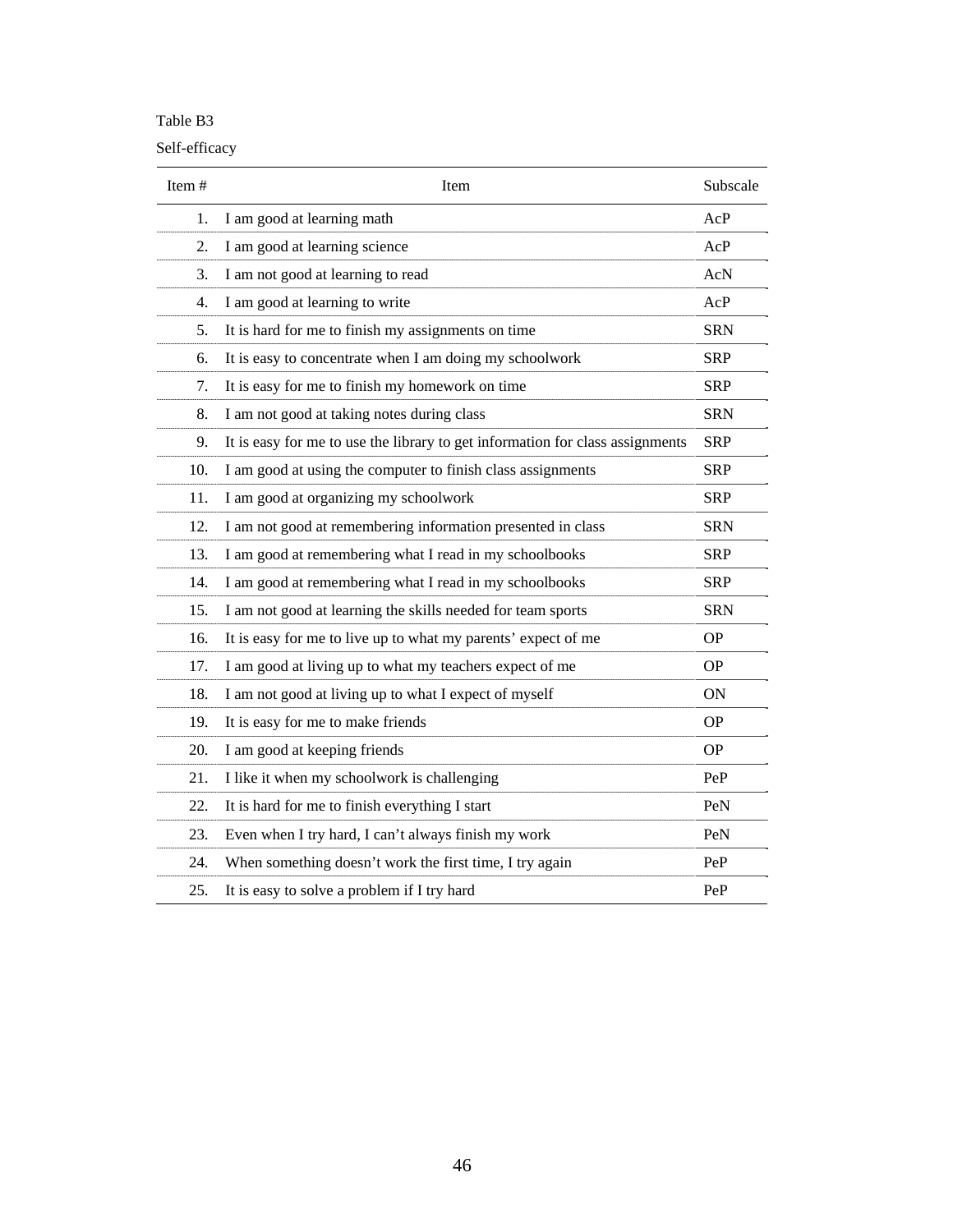# **Oral Communication**

Table B4

Oral Communication Model #1

| Factor | Parcel                                                                       | <b>Items</b>         |
|--------|------------------------------------------------------------------------------|----------------------|
|        | Oral communication Interpersonal Positive $(\text{IP})$ 2, 7, 15, 21, 22, 23 |                      |
|        | Interpersonal_Negative $(IN)$ 4, 6, 8, 10, 14, 19, 20, 24                    |                      |
|        | Personal_Positive (PP)                                                       | 5, 9, 11, 13, 16, 17 |
|        | Personal_Negative (PN)                                                       | 1, 3, 12, 18         |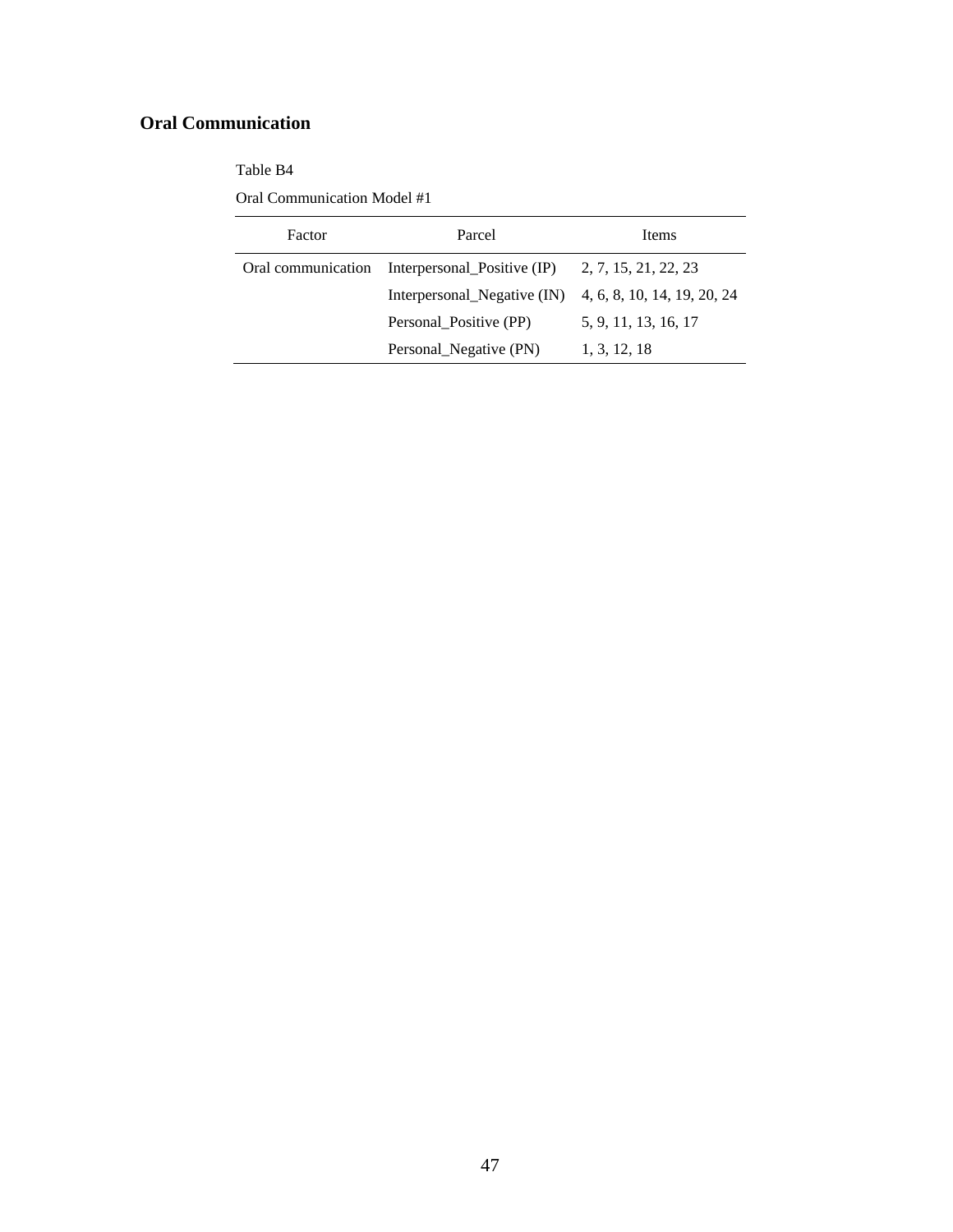## Table B5

### Oral Communication

| Item $#$ | Item                                                                                | Subscale    |
|----------|-------------------------------------------------------------------------------------|-------------|
| 1.       | I don't talk right                                                                  | <b>PN</b>   |
| 2.       | I don't mind asking the teacher a question in class                                 | IP          |
| 3.       | Sometimes I can't figure out what to say                                            | <b>PN</b>   |
| 4.       | It is harder for me to give a report in class than it is for most of the other kids | IN          |
| 5.       | I like the way I talk                                                               | PP          |
| 6.       | People sometimes finish my words for me                                             | IN          |
| 7.       | I find it easy to talk to most everyone                                             | <b>IP</b>   |
| 8.       | It is hard for me to talk to people                                                 | IN          |
| 9.       | I don't worry about the way I talk                                                  | PP          |
| 10.      | I don't find it easy to talk in front of other people                               | IN          |
| 11.      | It is easy for me to figure out what to say                                         | PP          |
| 12.      | I'm afraid that kids will make fun of me when I talk                                | <b>PN</b>   |
| 13.      | Talking is easy for me                                                              | <b>PP</b>   |
| 14.      | Telling someone my name is hard for me                                              | IN          |
| 15.      | I talk well with most everyone                                                      | IP          |
| 16.      | I would rather talk than write                                                      | PP          |
| 17.      | I like to talk                                                                      | PP          |
| 18.      | I am not a good talker                                                              | <b>PN</b>   |
| 19.      | I wish I could talk like other children                                             | PN          |
| 20.      | I let others talk for me                                                            | IN          |
| 21.      | Reading aloud in class is easy for me                                               | IP          |
| 22.      | I am good at sharing my ideas during class                                          | IP          |
| 23.      | I like to answer questions that people ask me                                       | $_{\rm IP}$ |
| 24.      | I worry about asking questions during class                                         | $_{\rm IP}$ |